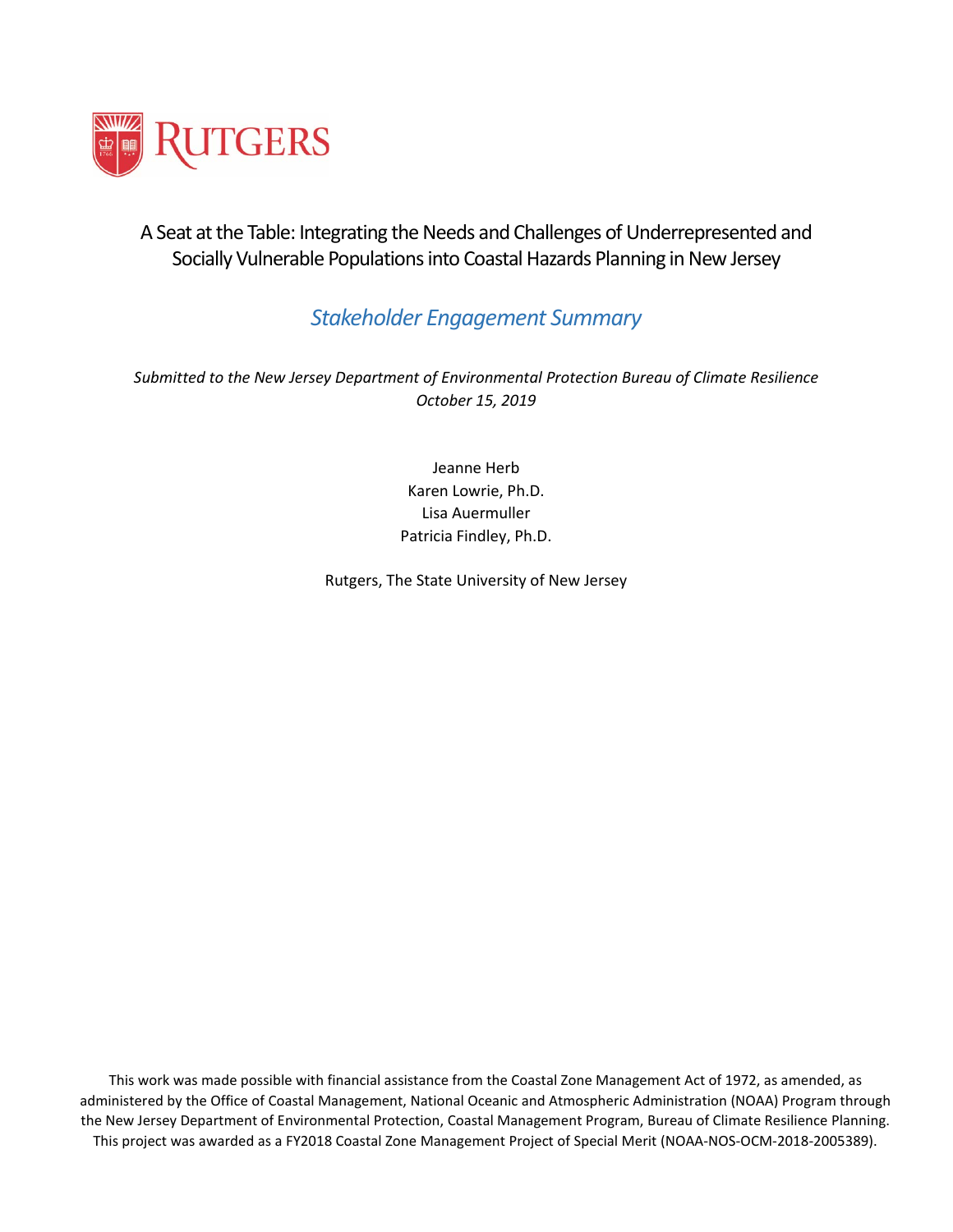# Contents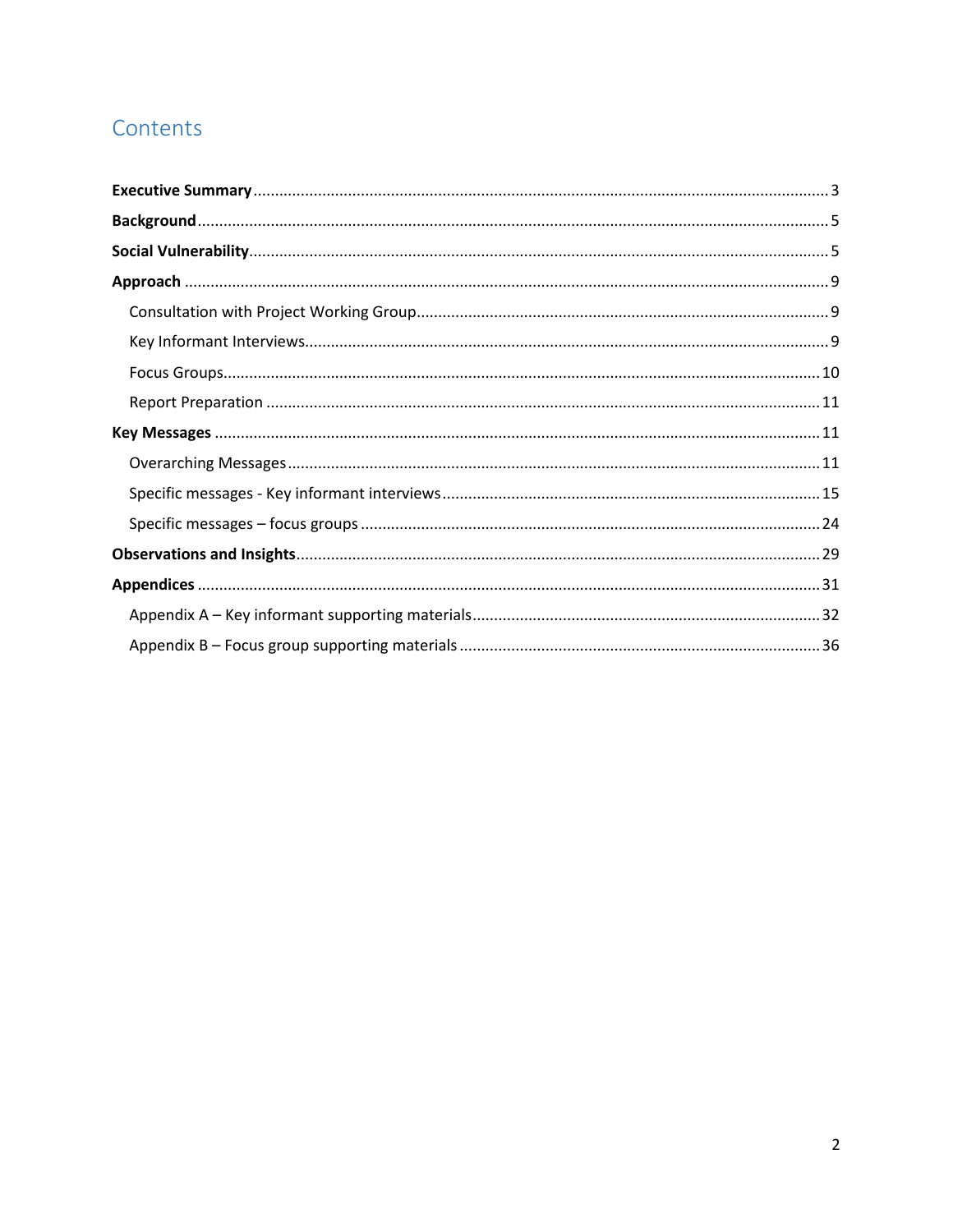## <span id="page-2-0"></span>Executive Summary

While all people living in the United States are affected by climate change, some communities and some populations are more vulnerable to changing climate conditions than others. Extensive research here in the United States and across the world points to populations of concern including those that are lowincome, some communities of color, immigrant populations, people with limited English proficiency, Indigenous people, older and younger adults, people with disabilities and compromised health and mental health conditions, and others.

Rutgers University is working in partnership with the New Jersey Department of Environmental Protection (NJDEP) Bureau of Climate Resilience Planning on the NOAA Project of Special Merit (PSM) project, *A Seat at the Table: Integrating the Needs and Challenges of Underrepresented and Socially Vulnerable Populations into* C*oastal Hazards* P*lanning in New Jersey.* The project objectives are to:

- Update and enhance access to data that can be used by practitioners to identify socially vulnerable populations as part of community climate resilience planning;
- Develop guidance in the form of training curriculum and outreach materials to inform and support practitioners' efforts to engage socially vulnerable populations as part of community climate resilience planning;
- Offer recommendations for changes in coastal management and other policies that will support engagement of socially vulnerable populations in coastal climate resilience planning.

One project task is to conduct interviews with a set of key informants who are knowledgeable about the needs and challenges of socially vulnerable populations in New Jersey to inform overall project outcomes and outputs; and to conduct focus groups with socially vulnerable populations and/or organizations that serve socially vulnerable populations. As part of this task, the Rutgers team conducted more than 20 key informants and four focus group, three of which were with residents in Camden, Newark and Perth Amboy and one of which was with voluntary organizations that are active after disasters. This report summarizes the outcomes of those stakeholder engagement efforts.

### **Key messages**

The Rutgers team heard five overarching, consistent messages from both the key informant interviews and the four focus groups:

1. For socially vulnerable populations, underlying societal inequities and challenges create the biggest hurdles to achieving resilience. This observation was shared for all types of socially vulnerable populations including people with disabilities and mental health needs, low income and Environmental Justice residents, senior citizens, among others. Perhaps the most consistent message heard from key informants and focus group participants is the extent to which socially vulnerable populations are already living under highly stressed conditions that are exacerbated by changing climate conditions. The Rutgers Team heard that the conditions that cause an emergent condition for a socially vulnerable household are much more sensitive for the population. Overall, the input received through the stakeholder process was that resilience processes need to focus on addressing the factors that increase social vulnerability so that residents can be better equipped to prepare for changing climate conditions.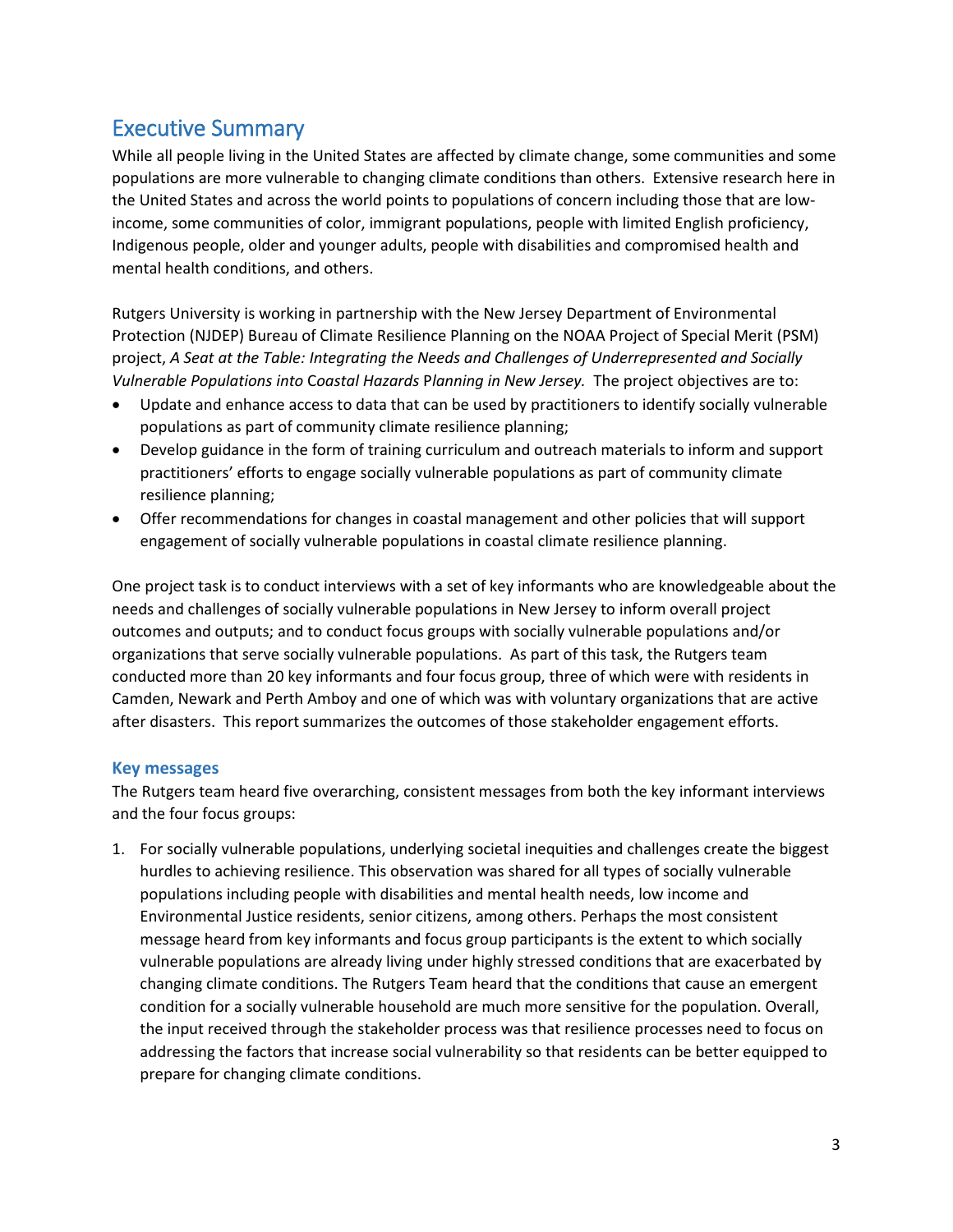- 2. For socially vulnerable populations, resilience is a factor of individuals AND whole communities. In other words, an individual may be somewhat resilient but the condition and level of cohesion of their community may make them less resilient or not resilient at all. During focus groups in urban communities, participants pointed to examples such as the built environment, community safety, availability of parks and open spaces, and infrastructure contributing to their inability to adapt to and recover from a climatic event. Other stakeholders pointed to the level of social cohesion in a community, the transparency and effectiveness of information sharing within a community, and the availability of community-based social services as contributors to resilience.
- 3. Most of the stakeholders engaged for this report conveyed a perception that government resources and funds to support resilience and recovery disproportionately benefit communities that are more resourced, meaning they have the capacity to apply for state and federal grants. For example, organizations that serve socially vulnerable populations after disasters indicate that, while their organization is not necessarily mission-focused on resilience and recovery, it had no choice but to serve the needs of socially vulnerable populations after storm events. These organizations, as well as organizations represented by focus group hosts and key informants, indicate that they are typically operating on organizational budgetary "margins" and are then even more pressed when their organizations are called into service during a climate event. Many indicate that they do not feel consulted in upfront design and implementation of resilience and recovery policies and programs.
- 4. A resounding message heard from key informants and focus group participants alike is the need for participatory processes to inform climate resilience planning with specific provisions to engage socially vulnerable populations. Key informants and focus group participants indicated that when stakeholders that are or represent socially vulnerable populations are engaged in resilience planning, new issues will be introduced to the process such as affordable housing, transportation mobility, public health and community safety. Stakeholders indicated that new processes will be needed to ensure the participation of socially vulnerable populations including convenient meeting times and locations, cultural competency, family support services, home visits, partnerships with trusted local sources, and compensation. When key informant interviewees and focus group participants were asked who they trust, often the answer was a local organization that is embedded in the community. Focus group participants also emphasized the need for residents themselves to inform community decision-making regarding resilience-related planning and decision-making, citing that residents best know what actions will be most effective in their own community.
- 5. In general, key informant interviewees and focus group participants identify an important role for government to play, especially with regard to ensuring that socially vulnerable communities and populations receive the resources and capacity needed to address underlying conditions that may be exacerbated by climate conditions, and prepare for and recover from climatic events. However, focus group participants and key informant interviewees were clear to emphasize that the role of government must be in partnership with organizations, leaders and residents of socially vulnerable communities and populations that may not traditionally have been involved in resilience planning.

This report also includes more in-depth discussion on specific input received from stakeholders regarding actions for state and local agencies as well as specific insights from the focus groups and key informant interviews. In general, an overarching message heard by the Rutgers team is that, to address needs of socially vulnerable populations, resilience planning needs to take a multi-sector approach that is sufficiently broad to address underlying challenges that are exacerbated by climate conditions.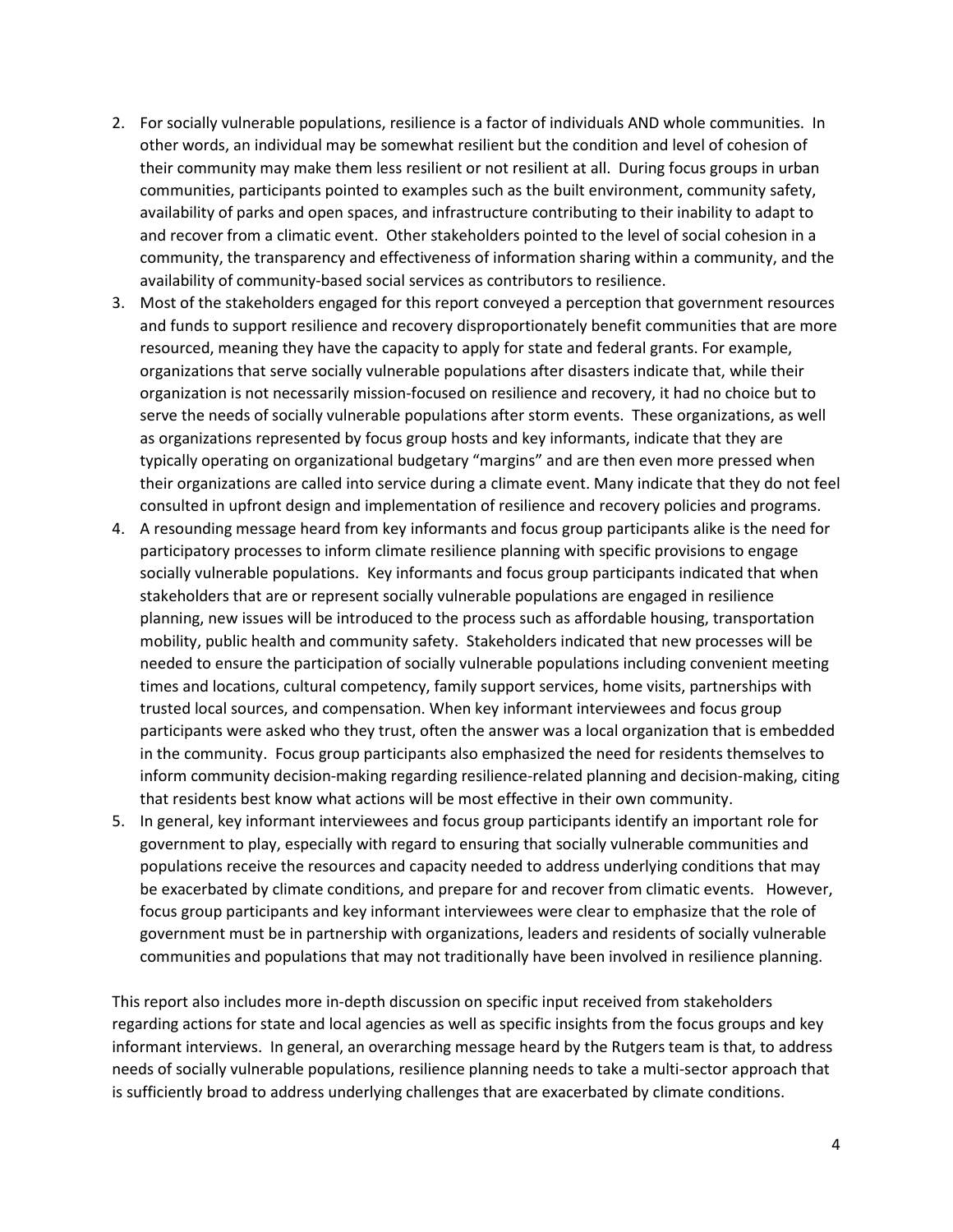## <span id="page-4-0"></span>**Background**

Rutgers University is working in partnership with the New Jersey Department of Environmental Project (NJDEP) Bureau of Climate Resilience Planning on a NOAA Project of Special Merit (PSM) project titled, *A Seat at the Table: Integrating the Needs and Challenges of Underrepresented and Socially Vulnerable Populations into* C*oastal Hazards* P*lanning in New Jersey.* The objectives of the project are to:

- Update and enhance access to data that can be used by practitioners to identify socially vulnerable populations as part of community climate resilience planning;
- Develop guidance in the form of training curriculum and outreach materials to inform and support practitioners' efforts to engage socially vulnerable populations as part of community climate resilience planning;
- Offer recommendations for changes in coastal management and other policies that will support engagement of socially vulnerable populations in coastal climate resilience planning.

A task the PSM project is focused on stakeholder engagement and is intended to engage socially vulnerable populations and key informants knowledgeable about the needs and challenges of socially vulnerable populations to inform overall project outcomes and outputs. The Rutgers team led the performance of key informant interviews with 22 knowledgeable individuals and 4 focus groups through partnerships with organizations that are mission-focused on working with socially vulnerable populations. This report summarizes the outcomes of stakeholder engagement efforts. All efforts associated with this task were conducted in consultation with the NJDEP Bureau of Climate Resilience Planning and the Office of Environmental Justice.

# <span id="page-4-1"></span>Social Vulnerability

While all people living in the United States are affected by climate change, some communities and some populations are more vulnerable to changing climate conditions than others. The United States Global

Change Research Program Climate and Health Assessment find that "vulnerability to climate change varies across time and location, across communities, and among individuals within communities. Populations of concern include those with low income, some communities of color, immigrant groups (including those with limited English proficiency), Indigenous peoples, children and pregnant women, older adults, vulnerable occupational groups, persons with disabilities, and persons with preexisting or chronic medical

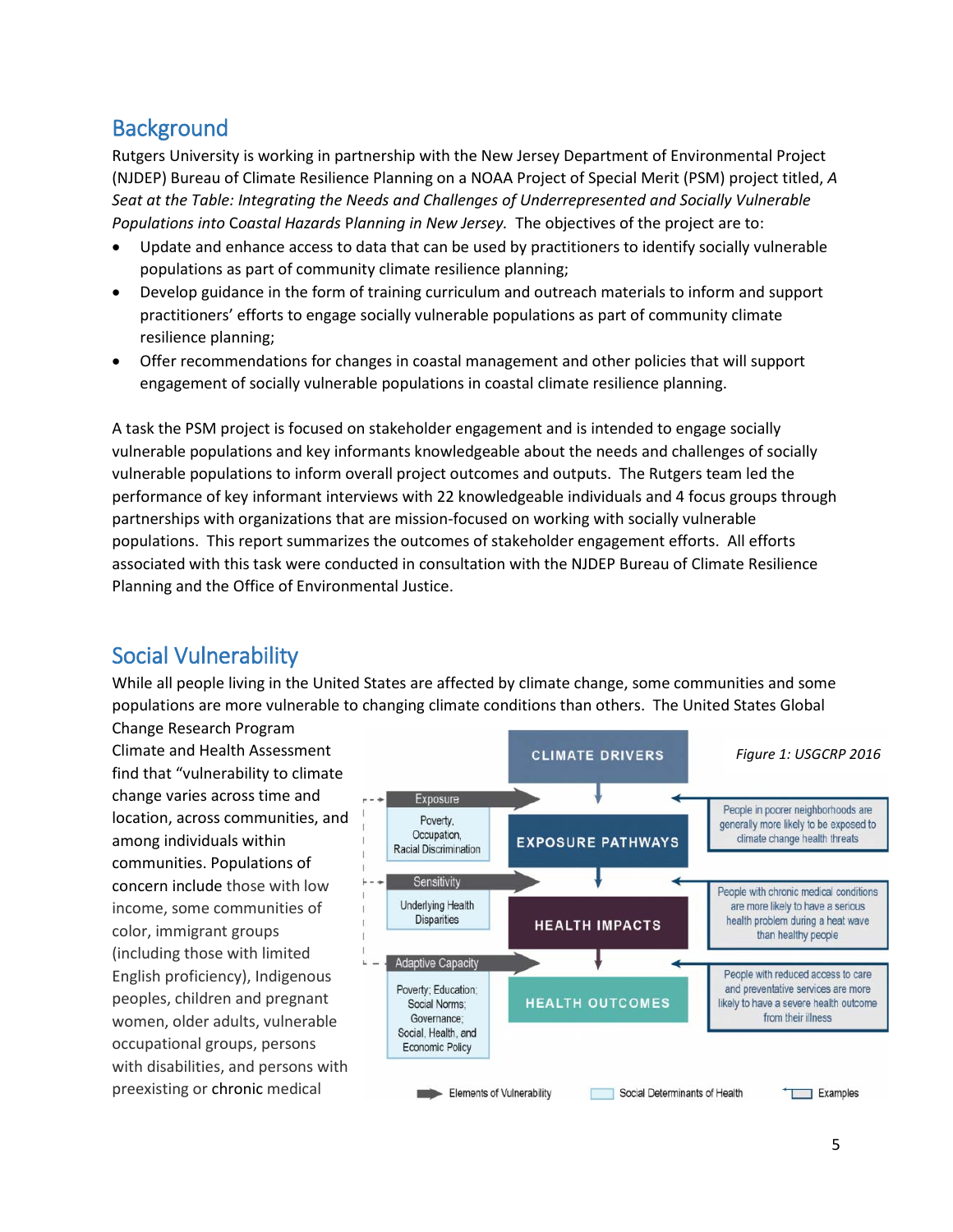conditions. Some groups face a number of stressors related to both climate and non-climate factors. For example, people living in impoverished urban or isolated rural areas, floodplains, coastlines, and other at-risk locations are more vulnerable not only to extreme weather and persistent climate change but also to social and economic stressors. Many of these stressors can occur simultaneously or consecutively. Over time, this "accumulation" of multiple, complex stressors is expected to become more evident as climate impacts interact with stressors associated with existing mental and physical health conditions and with other socioeconomic and demographic factors" (see figure 1).<sup>1</sup>

Volume II of the Fourth National Climate Assessment, released in 2018, concludes that existing societal inequalities and stressors already faced by certain populations and communities will be greatly exacerbated by climate change. Such inequities may include unequal access to social, communitybased, and economic conditions that contribute to health and well-being, disproportionate exposure to environmental hazards, and social isolation. The assessment calls for governments to involve populations most affected by climate change into development of policy solutions.<sup>[2](#page-5-1)</sup>

Research points to historic under investment and under representation of certain communities and populations based on factors including race and income that increase their vulnerability to changing climate conditions.<sup>[3](#page-5-2)</sup> Research also points to the intersection of these stressors with other social, economic, environmental, and community factors that influence health inequities.<sup>[4](#page-5-3)</sup>

These messages are underscored by the American Public Health Association that calls climate change and health inequities the "defining public health issues of our time" and that "they are inextricably interconnected." APHA points to the following three connections:

*1. Climate change disproportionately impacts the health of low-income communities and communities of color. The same physical, social, economic, and services environments that are associated with poor health outcomes for low-income communities and communities of color also increase exposure and vulnerability to the health impacts of climate change. People in lowincome communities and communities of color generally experience greater burdens from preexisting health conditions which increase susceptibility to climate-related health threats. These communities are often historically disenfranchised, lacking the political and economic power and voice to ensure that decision makers take their perspectives, needs, and ideas fully into account. This lack of power contributes to health inequities and constrains the ability of lowincome communities and communities of color from building climate resilience and to contributing fully to climate change solutions.* 

<span id="page-5-2"></span><span id="page-5-1"></span><sup>2</sup> USGCRP, 2018: Impacts, Risks, and Adaptation in the United States: Fourth National Climate Assessment, Volume II [Reidmiller, D.R., C.W. Avery, D.R. Easterling, K.E. Kunkel, K.L.M. Lewis, T.K. Maycock, and B.C. Stewart (eds.)]. U.S. Global Change Research Program, Washington, DC, USA, 1515 pp. doi: 10.7930/NCA4.2018 <sup>3</sup> Susan Cutter. The Geography of Social Vulnerability: Race, Class, and Catastrophe. Social Science Research Council: Understanding Katrina; Perspectives from the Social Sciences. Social Science Research Council. June 11, 2006. Available at[: http://understandingkatrina.ssrc.org/Cutter/](http://understandingkatrina.ssrc.org/Cutter/)

<span id="page-5-0"></span><sup>&</sup>lt;sup>1</sup> USGCRP, 2016: The Impacts of Climate Change on Human Health in the United States: A Scientific Assessment. Crimmins, A., J. Balbus, J.L. Gamble, C.B. Beard, J.E. Bell, D. Dodgen, R.J. Eisen, N. Fann, M.D. Hawkins, S.C. Herring, L. Jantarasami, D.M. Mills, S. Saha, M.C. Sarofim, J. Trtanj, and L. Ziska, Eds. U.S. Global Change Research Program, Washington, DC, 312 pp. http://dx.doi.org/10.7930/J0R49NQX

<span id="page-5-3"></span><sup>4</sup> Brulle, Robert & Pellow, David. (2006). Environmental Justice: Human Health and Environmental Inequalities. Annual review of public health. 27. 103-24. 10.1146/annurev.publhealth.27.021405.102124.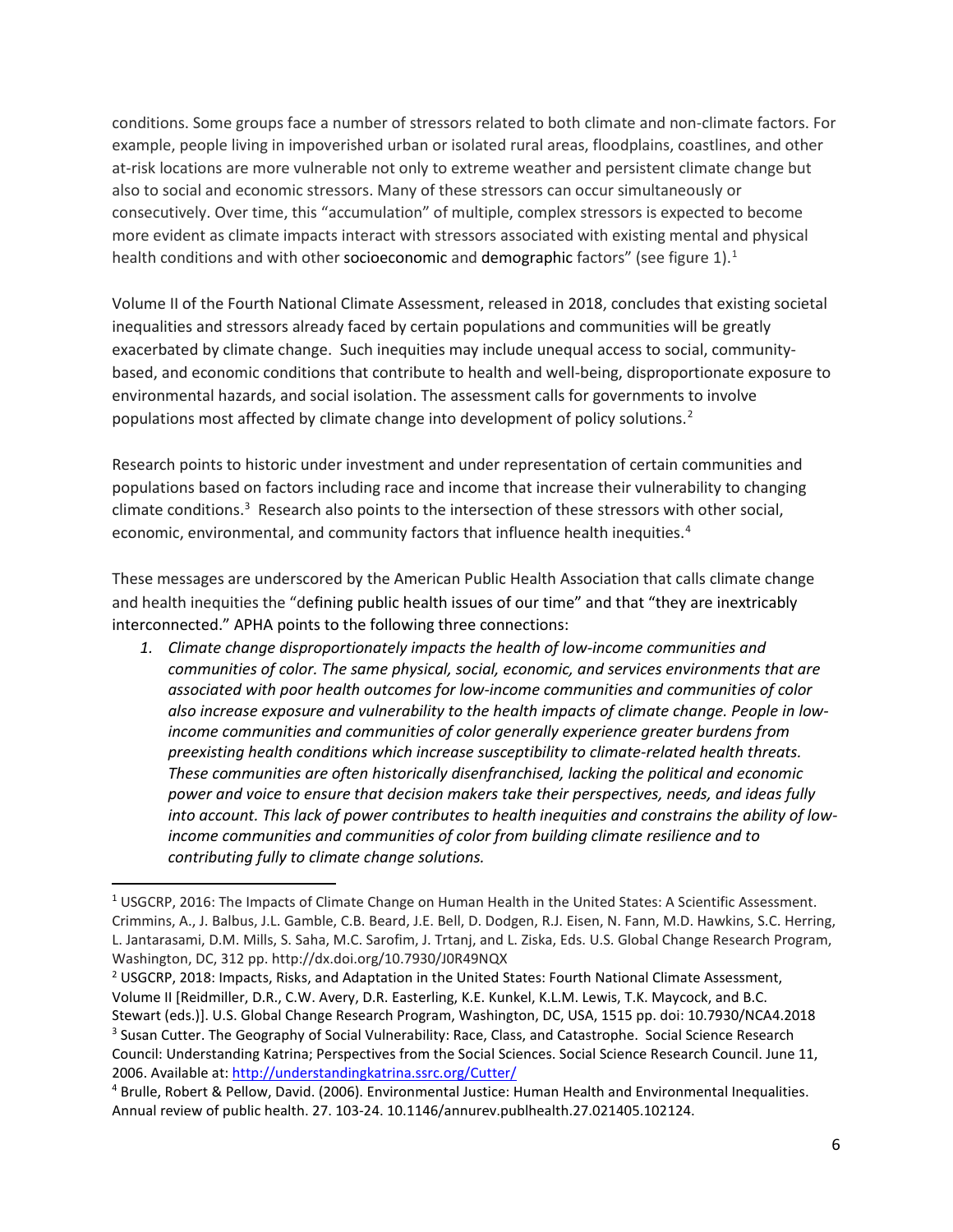- *2. Climate change and health inequities share the same root causes. The same systems (e.g. transportation, food and agriculture, energy) that are major sources of climate pollution also shape the living conditions that comprise the social determinants of health. These systems are shaped by current and historical forces that include structural racism and the persistent lack of social, political, and economic power of low-income communities and communities of color.*
- *3. Addressing climate change and health inequities requires transformational change in our systems and communities. Many climate solutions offer tremendous health benefits and opportunities to promote greater equity, which are vital to increasing climate resilience. But to assure that all Americans have opportunities for health requires that we preserve a healthy planet. We cannot have healthy people without healthy places, and we cannot have healthy places without a healthy planet.[5](#page-6-0)*

For several decades, the University of South Carolina Hazards and Vulnerability Research Institute has synthesized research regarding social vulnerability to natural hazards to form the Social Vulnerability Index (SoVI®) that is designed to measure the social vulnerability of U.S. counties to environmental hazards. The index is a comparative metric that facilitates the examination of the differences in social vulnerability among counties using data from 2010-2014.<sup>[6](#page-6-1)</sup>

Informed by national research regarding social vulnerability and well as the index built by the University of South Carolina, the U.S. Centers for Disease Control and Prevention has developed a Social Vulnerability Index (SVI) that uses updated data and is currently used in many states to guide resilience planning efforts. The CDC defines social vulnerability as a "community's capacity to prepare for and respond to the stress of hazardous events ranging from natural disasters, such as tornadoes or disease outbreaks, to human-caused threats, such as toxic chemical spills." CDC considers factors that contribute to social vulnerability to include:

- Socioeconomic status including employment, income, housing status, education level, health;
- Age the old and young are especially vulnerable to changing climate conditions;
- Gender Gender itself is not a characteristic of social vulnerability but, rather, gender inequalities in society can point to social vulnerabilities. During a climate event, females might be more vulnerable because of differences in employment, lower income, and family responsibilities;
- Race and ethnicity Social and economic marginalization, societal underinvestment, racism and other factors contribute to the vulnerability of these groups;
- English language proficiency People who have limited English ability may have difficulty understanding direction during a climate-related event; and
- Medical issues and disability This category may include people with a physical, cognitive, physical, or sensory impairment, people with behavioral or mental health issues, people who

<span id="page-6-0"></span><sup>&</sup>lt;sup>5</sup> Climate Change, Health and Equity: A Guide for Local Health Departments. American Public Health Association. 2018. Available at[: https://www.apha.org/-](https://www.apha.org/-/media/files/pdf/topics/climate/climate_health_equity.ashx?la=en&hash=14D2F64530F1505EAE7AB16A9F9827250EAD6C79)

[<sup>/</sup>media/files/pdf/topics/climate/climate\\_health\\_equity.ashx?la=en&hash=14D2F64530F1505EAE7AB16A9F982725](https://www.apha.org/-/media/files/pdf/topics/climate/climate_health_equity.ashx?la=en&hash=14D2F64530F1505EAE7AB16A9F9827250EAD6C79) [0EAD6C79](https://www.apha.org/-/media/files/pdf/topics/climate/climate_health_equity.ashx?la=en&hash=14D2F64530F1505EAE7AB16A9F9827250EAD6C79)

<span id="page-6-1"></span><sup>6</sup> Cutter, S.L.; B.J. Boruff; W.L. Shirley. 2003. Social Vulnerability to Environmental Hazards. Social Science Quarterly 84(2):242–261.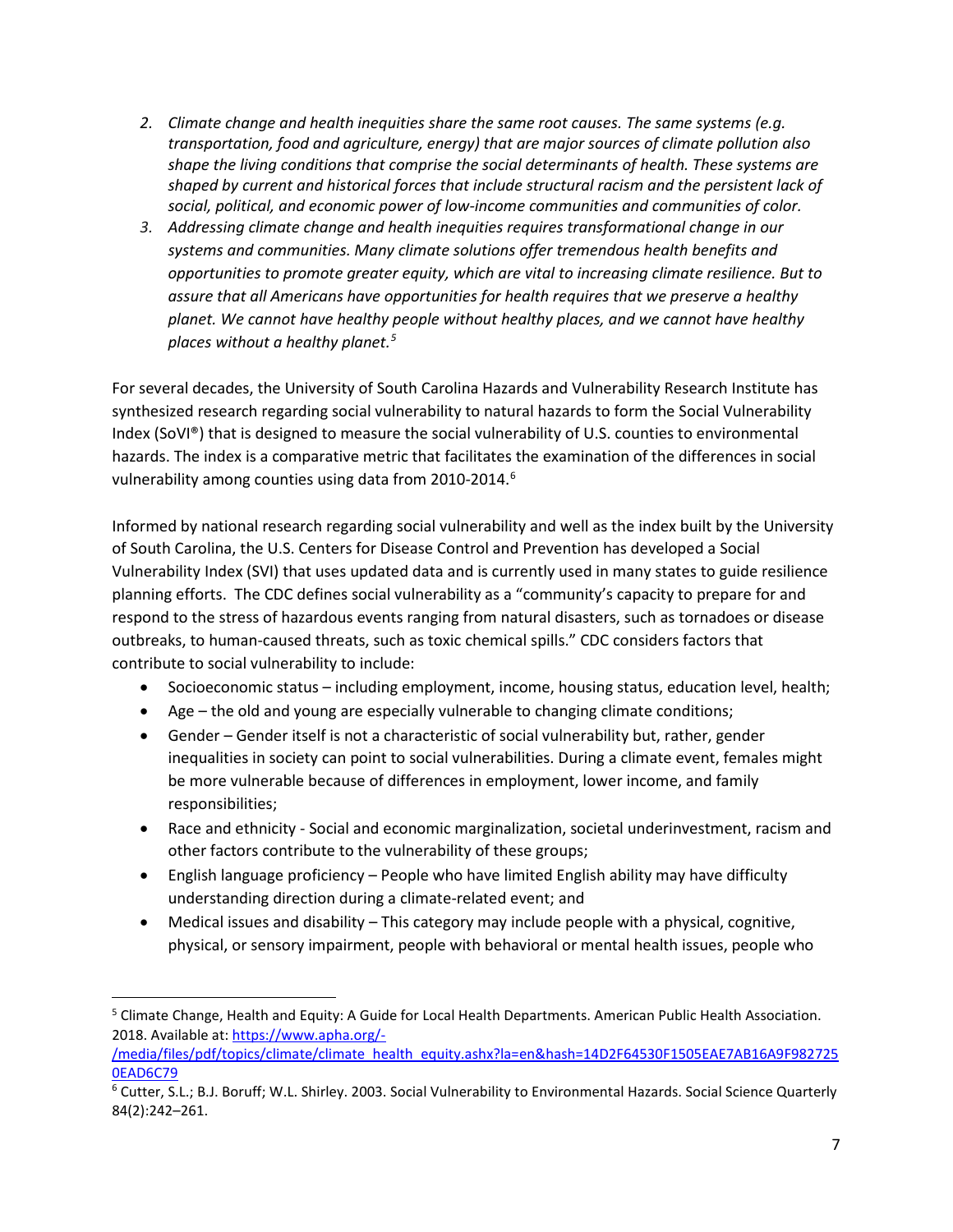dependent on electric power to operate medical equipment, people with chronic medical conditions (e.g. asthma).<sup>[7](#page-7-0)</sup>

CDC's SVI uses 15 U.S. census variables at tract level to help local officials identify communities that may need support in preparing for hazards; or recovering from disaster. These variables are organized into 4 themes:

- Socioeconomic Status income, poverty, employment, and education variables;
- Minority status & language minority status, English proficiency;
- Housing & transportation multi-unit structures, mobile homes, crowding, no vehicle ownership, group quarters;
- Household composition/disability Age 65 and older, age 17 and younger, older than age 5 with a disability, single parent households $8$



*Figure 2: CDC SVI*

For the purpose of this Project of Special Merit and in consultation with is Project Working Group, NJDEP has adopted a more expansive understanding of social vulnerability from three perspectives:

- Definition of resilience
	- o CDC: The focus of CDC's definition of social vulnerability is on a community's capacity to *prepare for and respond to the stress of hazardous events.*
	- o FEMA:The Federal Emergency Management Agency (FEMA) refers to building a culture of preparedness in which "every segment of our society, from individual to government, industry to philanthropy, must be encouraged and empowered with the information it needs *to prepare for the inevitable impacts of future disasters*."[9](#page-7-2)
	- o NOAA: The National Oceanic and Atmospheric Administration (NOAA) defines coastal resilience as the ability of a community to 'bounce back' after hazardous events such as hurricanes, coastal storms, and flooding  $-$  rather than simply reacting to impacts."<sup>10</sup> The NJDEP perspective on social vulnerability is that the most effective way to ensure that socially vulnerable communities and populations can "bounce back" and thrive after climate-related events is through the systematic advancement of equitable policies, investments, coordination of programs, infrastructure improvements and

<span id="page-7-0"></span><sup>&</sup>lt;sup>7</sup> Centers for Disease Control and Prevention (CDC). Planning for an Emergency: Strategies for Identifying and Engaging At-Risk Groups. A guidance document for Emergency Managers: First edition. Atlanta (GA): CDC; 2015. Available at: [https://svi.cdc.gov/Documents/Publications/SVI\\_Community\\_Materials/atriskguidance.pdf](https://svi.cdc.gov/Documents/Publications/SVI_Community_Materials/atriskguidance.pdf)

<span id="page-7-1"></span><sup>8</sup> Flanagan, Barry E.; Gregory, Edward W.; Hallisey, Elaine J.; Heitgerd, Janet L.; and Lewis, Brian (2011) "A Social Vulnerability Index for Disaster Management," Journal of Homeland Security and Emergency Management: Vol. 8: Iss. 1, Article 3.

<span id="page-7-2"></span><sup>9</sup> <https://www.fema.gov/strategic-plan>

<span id="page-7-3"></span><sup>10</sup> <https://oceanservice.noaa.gov/facts/resilience.html>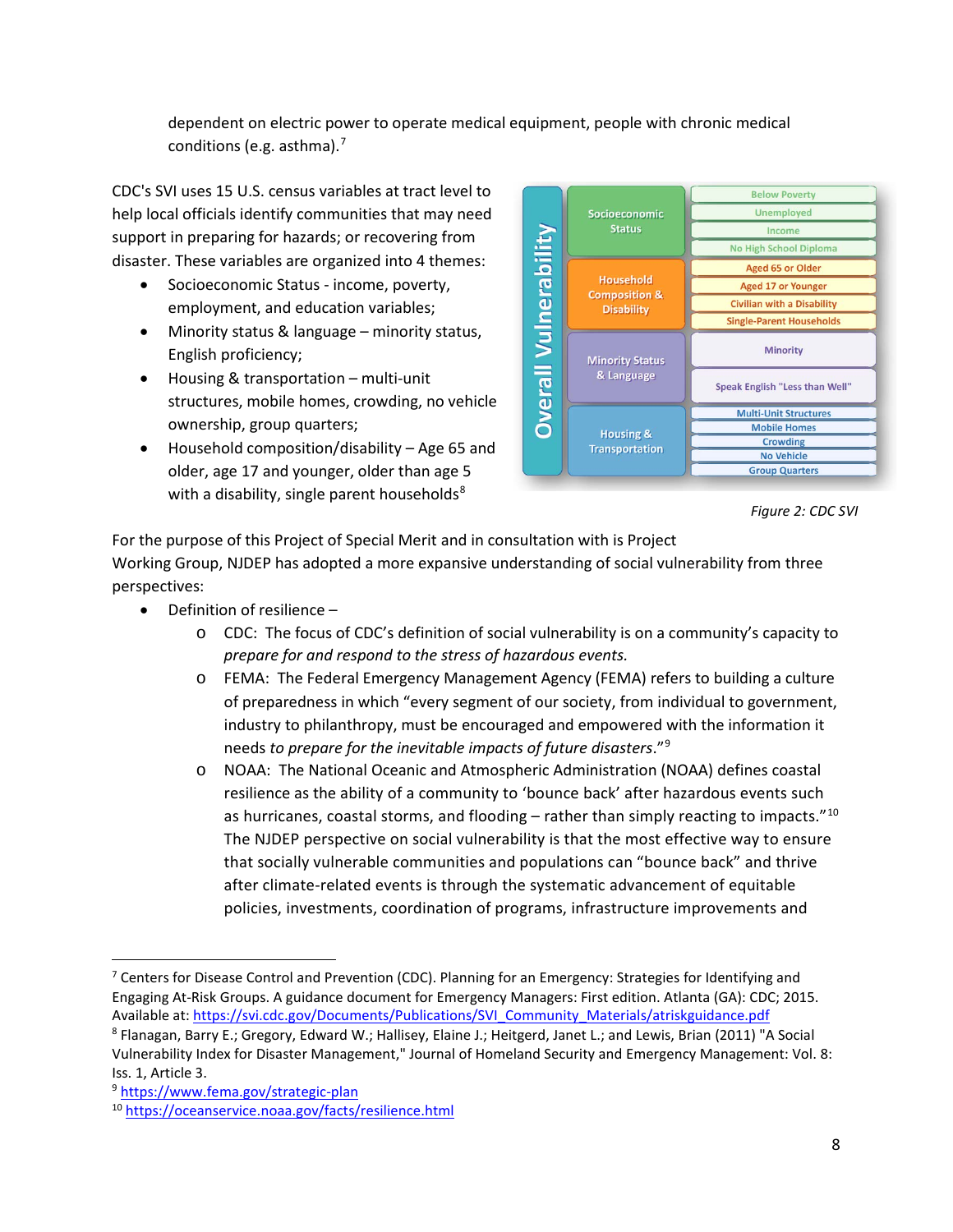other systems that inherently improve the socioeconomic and environmental conditions of socially vulnerable communities;

- Data sets The NJDEP intends to complement use of the SVI index with other datasets that represent other factors of social vulnerability. As part of this project, the Rutgers team is exploring other authoritative data sets that may be used for identification of socially vulnerable populations including data regarding veterans, asset limited and income restrained employed residents, residents in communities with disproportionate environmental burden and others. Additionally, the NJDEP and Rutgers are exploring complementing use of the SVI index with individual indicators because both have heard that general users are often confused when using multiple indices;
- Engagement The CDC SVI has a focus on preparing communities to prepare to environmental hazards. A strong focus of the NJDEP Project for Special Merit is on continuous engagement of socially vulnerable populations as part of overall resilience planning that is not necessarily tied to disaster-related events. The NJDEP approach is a more holistic community-based planning approach that is led by the community which may have ties to community design, health, transportation, energy and other types of local planning.

# <span id="page-8-0"></span>Approach

Task 4 of this project involved the following strategies:

## <span id="page-8-1"></span>Consultation with Project Working Group

The Rutgers Team and NJDEP consulted with the Project Working Group (PWG) on the design of the key informant interviews and focus groups. A draft list of invited key informants was shared with the PWG, who offered additional suggestions. The Rutgers Team also discussed the nature of the topics to be covered in both the key informant interviews and the focus groups with the PWG and added names to the interviewee invitee list based on input from the PWG. A draft overview of observations and insights gained from the key informant interviews and focus groups was presented to the PWG via webinar in June 2019 to inform organization of this report. A draft of this report was shared with the PWG and was the subject of a discussion of the PWG at its September 2019 meeting. This report was revised based on input of the PWG.

### <span id="page-8-2"></span>Key Informant Interviews

In consultation with the NJDEP, the Rutgers team developed a list of potential key informant interviewees. Two members of the Rutgers Team led interviews with key informants: Dr. Karen Lowrie and Jeanne Herb. The interview protocol was approved by the Rutgers Institutional Review Board. All interviewees were provided informed consent with the interviewers stressing that the interviews were not for attribution. The Rutgers Team sent an email to all potential interviewees with an invitation to participate in a key informant interview with a choice of telephone or in-person interview. Twenty interviews took place by telephone; two interviews took place in person at the request of the interviewee. The interview protocol was based, in part, on discussion with the PWG, as well as insights provided via the project literature review. A total of 20 individuals were interviewed by phone and in person, most in leadership positions at statewide, county, or local nonprofit and government organizations that serve, as all or part of their mission, vulnerable populations such as the elderly,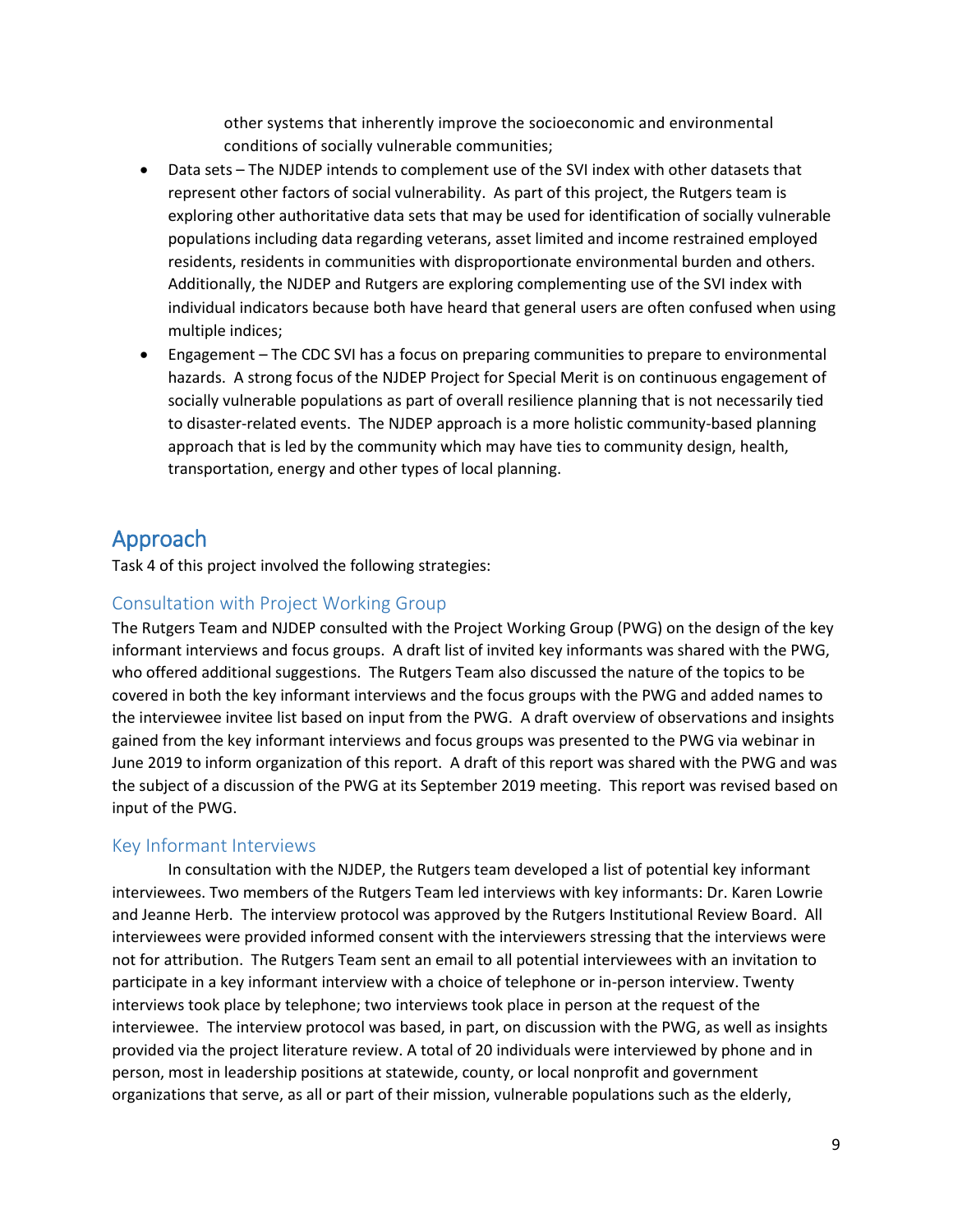mentally ill, low-income families, or immigrants. The questions were in three main areas: impacts of changing climate on vulnerable populations and proposed solutions to mitigate impacts; strategies for engagement of organizations and populations in resilience planning; and information, data sources, and needs. A list of interviewees is included in Appendix A along with the interview protocol. Each interview included the Rutgers interviewer taking notes which were then compiled into a complete set of notes that were shared with the NJDEP Project Manager.

### <span id="page-9-0"></span>Focus Groups

Originally, NJDEP and the Rutgers Team intended to provide \$5,000 subawards to three organizations to facilitate and host focus groups. As per the NOAA-PSM workplan, Rutgers issued a Request for Qualifications to six established, non-profit organizations in New Jersey that have a history of working with socially vulnerable populations. All six organizations were invited to submit a statement of qualifications using a questionnaire designed by Rutgers and approved by NJDEP. Criteria for selection of the organizations to host the focus groups were included in the NOAA-PSM work plan and included as part of the Request for Qualifications. All subawards were processed following Rutgers financial procedures. Four organizations submitted statements of qualifications: Coopers Ferry Partnership, Ironbound Community Corporation, New Jersey Voluntary Organizations after Disasters, and the Jewish Renaissance Foundation. All four organizations met the selection criteria. Given the anticipated diversity of input that would be received from the four different focus groups, the Rutgers Team and NJDEP agreed to undertake some revision to the budget to allow the project to include focus groups with all four organizations.

The four focus groups took place on-site at each of the hosting organizations in July 2019:

- Jewish Renaissance Foundation Perth Amboy, Middlesex County
- NJVOAD Offices of Catholic Charities; Cape May, Cape May County
- Ironbound Community Corporation Newark, Essex County
- Coopers Ferry Partnership Camden, Camden County

Each focus group lasted approximately 1.5 hours. A total of 39 residents participated in the four focus groups. Each participating resident received a \$40 incentive. Each resident received and signed an Institutional Review Board-approved informed consent including a clarification that the focus groups were not for individual attribution. One of the focus groups necessitated translation to Spanish, which was provided by the host organization. Each of the four host organizations were required to: secure a location for the focus group, recruit participants per criteria provided by the Rutgers team, manage focus group logistics, participate in the focus group without a personal incentive, and provide refreshments for participants. Two representatives of the Rutgers Team led three of the focus groups and one representative of the Rutgers team led the NJVOAD focus group. At least one representative of NJDEP observed each focus group and took notes of the discussion. Notes from NJDEP observers and Rutgers Team leaders where combined to inform collective observations and insights. The focus group protocol was based on focus group best practices, such as use of defined and open-ended questions, and included questions that were informed by discussions with the PWG as well as the project literature review. The focus group interview protocol is included in Appendix B.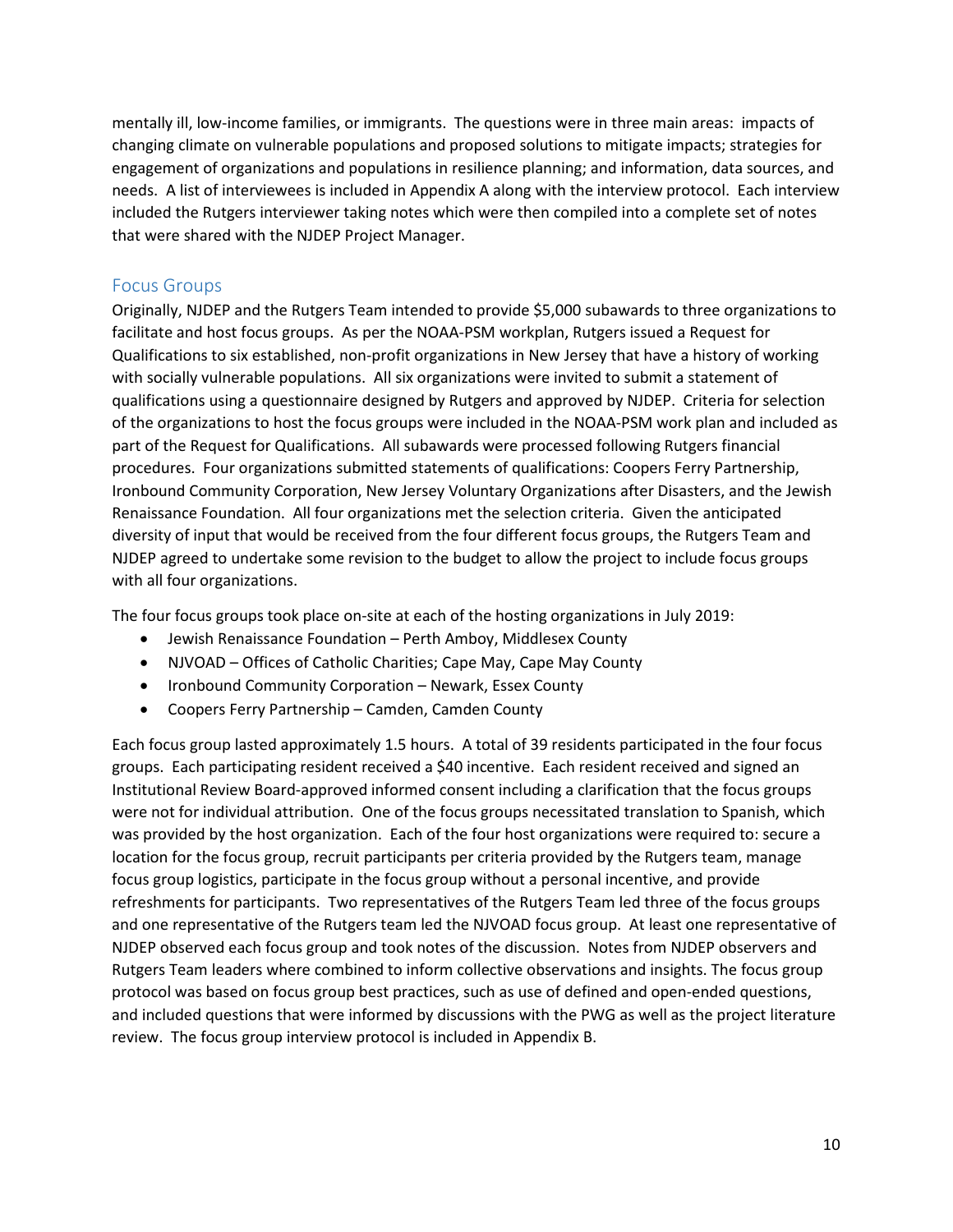### <span id="page-10-0"></span>Report Preparation

This report was prepared by the Rutgers Team based on observations and insights gained from both the key informant interviews and focus groups. Notes prepared by the Rutgers team leading interviews with key informant interviews were reviewed along with notes from Rutgers team focus group leaders and NJDEP focus group observers. The Rutgers Team held a dedicated team meeting to review all notes to prepare a cohesive summary of insights based on both the key informants and focus groups. A summary of those insights and observations were provided to the PWG on a June 2019 webinar to receive feedback on the organizational approach to inform preparation of this report. In addition to having a draft of this report reviewed and discussed by the PWG at its September 2019 meeting, each of the focus group host organizations reviewed a draft of this report. Changes were made to this report to reflect input from the PWG including the following:

- Providing a greater emphasis on the input received from focus group residents in addition to key informants;
- Emphasizing the key message that, for socially vulnerable populations, the goal is or should be "bouncing forward" to improved conditions rather than "bouncing back" to previous living conditions;
- Providing an early section in the report that gives context for the nature of social vulnerability, including the populations and communities that are most vulnerable to changing climate conditions and the causes for those vulnerabilities.

Minor comments were received and incorporated into the report from the focus group host organizations. In general, the focus group host organizations felt that the review draft of this report accurately represented the discussions at the focus groups.

## <span id="page-10-1"></span>Key Messages

In general, the Rutgers team heard very consistent messages from both the key informant interviews and the focus groups. These messages are also generally consistent with the literature review conducted for this project as well as research that has been conducted nationally.

### <span id="page-10-2"></span>Overarching Messages

The Rutgers team heard five overarching, consistent messages from both key informant interviews and focus groups, including:

1. **Underlying societal challenges** - For socially vulnerable populations, underlying social inequities create the biggest challenge to achieving resilience. Perhaps the most consistent message heard from key informants and focus group participants is the extent to which socially vulnerable populations are already living under highly stressed conditions that are exacerbated by changing climate conditions. The Rutgers Team heard that the conditions that cause an emergent

condition for a socially vulnerable household is much more sensitive for the population. Key informants and focus group participants also discussed how climatic events might have consequences that cause a cascading spiral of impacts, thus exacerbating a person's ability to recover to the previous state of "normal." Social conditions that were *"We are a bit more prepared for the next storm, but not by a whole lot!"* Key informant interviewee

*"Many of these people are 'living on the edge' already, so it doesn't take much to go over the edge!"* Key informant interviewee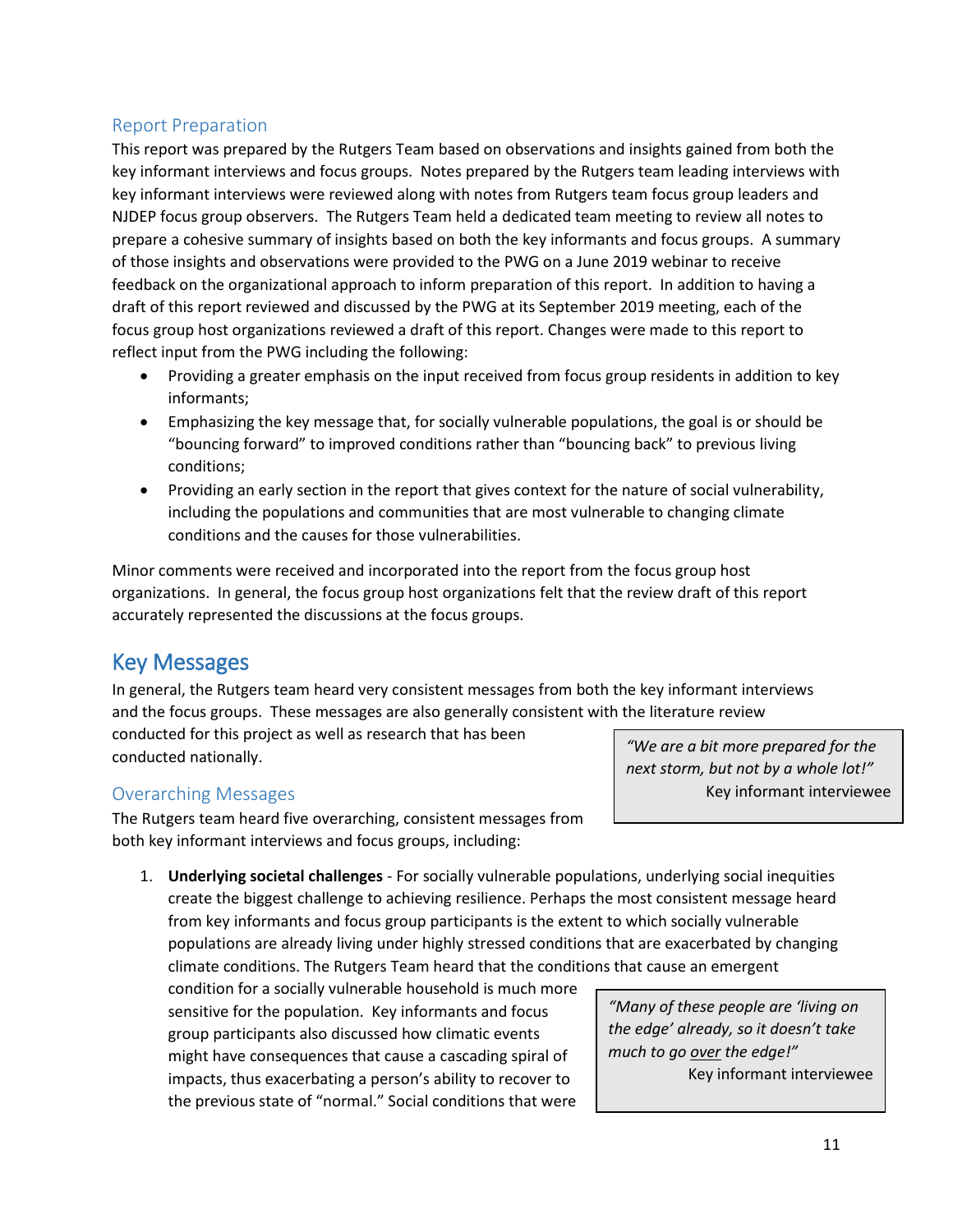routinely identified as those that significantly affect the ability of a population to prepare for and/or recover from a climatic event include:

- Economic status, meaning having access to financial resources to be able to live in conditions that allow a base level of resilience so that an individual and/or family can easily adopt to climate events. An example is an individual who works an hourly wage job that is not paid if a climatic event prevents them from getting to work;
- Underlying health disparities and conditions Participants pointed to examples of health disparities that are likely to worsen for socially vulnerable populations during climatic events. An example are households without the ability to afford air conditioners that may contribute to respiratory impacts during high heat events. Mental health is included among the health concerns identified by key informants. The Rutgers Team heard that underlying health conditions that are exacerbated by climate conditions includes pre-existing mental health conditions including dependence on alcohol and drugs. The Rutgers team heard that climatic events can build upon existing stressors that coincide with mental health conditions, forcing greater social isolation and disrupting stable conditions that might trigger mental health emergencies. Other practical measures were also discussed such as the fact that high temperatures can affect the function of mental health drugs, that in high temperatures people may not hydrate properly causing mental health distress, and that access to prescription medications may be limited during climatic events.
- Access to transportation, affordable & quality housing, safe and clean communities, educational attainment; and
- Immigration status The Rutgers team heard frequently about distrust of government on the part of immigrant communities that preclude their use of social services. One key informant talked about immigrant families eating spoiled food after Hurricane Sandy because they were too fearful to go to the local food pantry.
- 2. **People and community** For socially vulnerable populations, resilience is a factor of individuals AND whole communities. In other words, an individual may be somewhat resilient but the condition and level of cohesion of their community may make them less resilient or not resilient

at all. During focus groups in urban communities, participants pointed to examples such as the built environment and infrastructure contributing to their inability to adapt to and recover from a climatic event. Examples include:

*"Recovery depends on how capable or strong you were to start with!"* Key informant interviewee

- Multiple sources of pollution that affect physical and mental health challenges that may be exacerbated during climatic events such as through combined sewer overflows, stormwater pollutant runoff;
- Overall poor infrastructure, such as inadequate road conditions, that can cause severe distress during flood events affecting ability to evacuate, etc.
- Extent to which a community has parks and "green" infrastructure to not only mitigate flooding and heat island effect but so also contribute to community vibrancy;
- Extent to which a community has systems and structures to promote community cohesion, information sharing, and educational opportunities – all factors that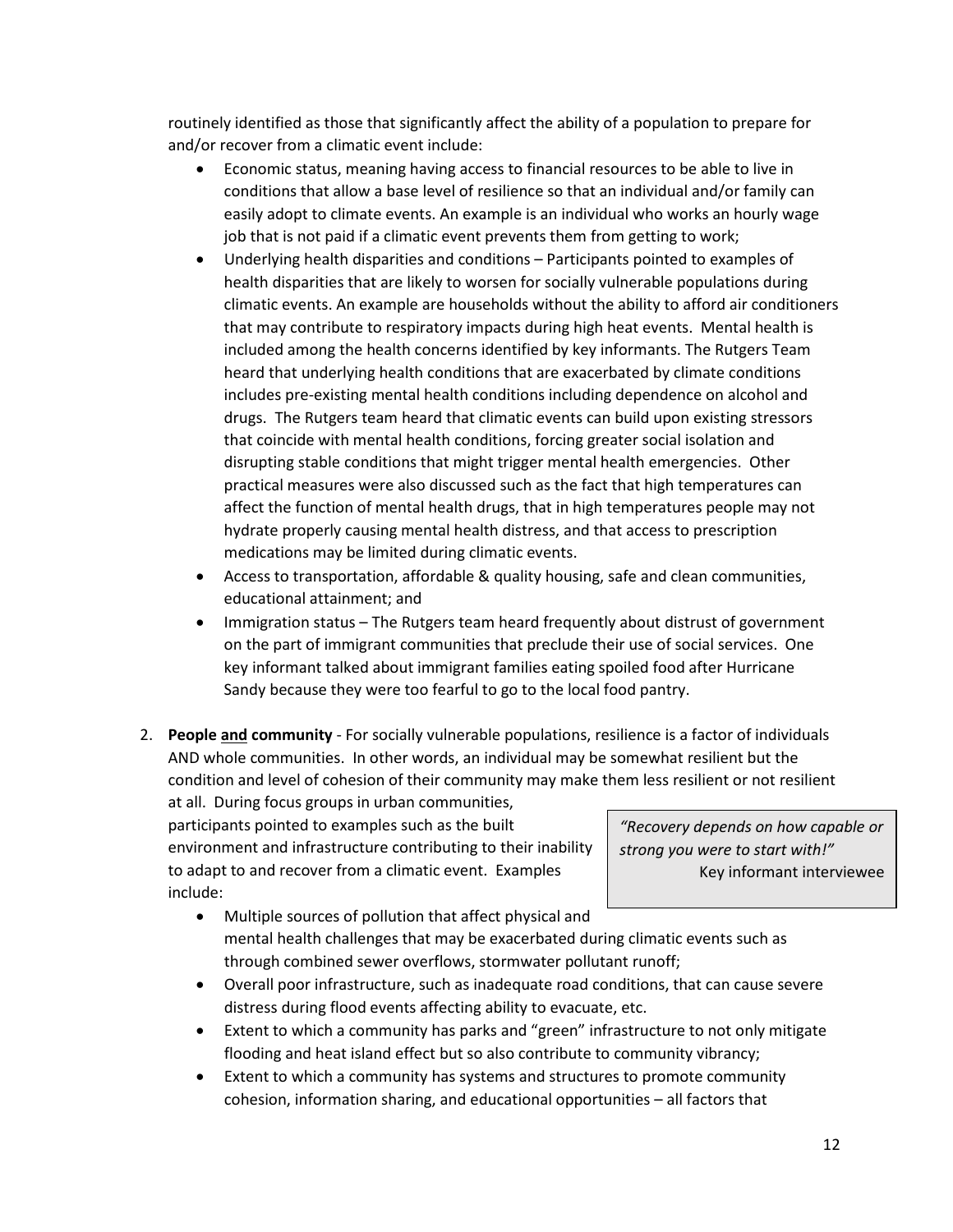interviewees and focus group participants pointed to as critical elements of enhancing resilience.

3. **Resource inequity** – The perception of many of the key informants interviewed and participants in focus groups is that government resources to support resilience appear directed to communities and individuals that have the capacity to receive and apply for those resources. Regardless of whether this perception is true or not, key informant and focus group participants believe that government resilience and recovery monies disproportionately benefit communities that are more resourced, meaning they have the capacity to apply for state and federal grants. Organizational key informant interviewees indicate that their organization is not necessarily mission-focused on resilience and recovery but, following climatic events, had no choice but to serve the needs of socially vulnerable populations. They indicated that they "filled gaps" in current systems to address the needs of socially vulnerable populations during climatic events but that they have still not been provided with the capacity needed to continue in such

roles, including applying for state and federal resilience grant monies to support their efforts. This comment was heard from organizations that serve a variety of populations: immigrant populations, people with mental health needs, people who are low-income or poor, etc. In general, the overarching message heard by the Rutgers team is that these providers are often operating on organizational budgetary "margins" which are then even more pressed when their organizations are called into service during a climate event. Many of these

*If you want people to bounce back from a storm, make sure they have the resources they need to live a happy and healthy life now and then they can take care of themselves if there's a storm event!"* Key informant interviewee

organizations also point to their experience that they are called into service during or after a climate event but that they are often not consulted in upfront design and implementation of policies and programs. Finally, they also indicate that, if their expertise is sought for planning new programs and policies, it is critical that they be given resources to participate given their limited basic operational capacity.

4. **Building trust and capacity –** A resounding message heard from key informants and focus group participants alike is the need for upfront, barrier-free participatory processes to inform climate resilience planning. A second message is the need for resilience planning to not only focus on efforts to mitigate impacts of climatic events but to also address the underlying social inequities that are the cause of social vulnerability. Several pointed to adage "an ounce of prevention is worth a pound of cure," meaning that a focus of state resilience efforts should be on addressing causes of social vulnerability so that people can be self-resilient during climatic events. In general, one clear message from the key informant interviews and focus groups was that planning for climate change should not be framed as a stand-alone, separate challenge facing a socially vulnerable community but, rather, a condition that exacerbates current community challenges that are often the result of social inequities.

Underlying these messages is the concept of trust. When key informant interviewees and focus group participants were asked who they trust, often the answer was a local organization that is embedded in the community. Focus group participants also emphasized the need for residents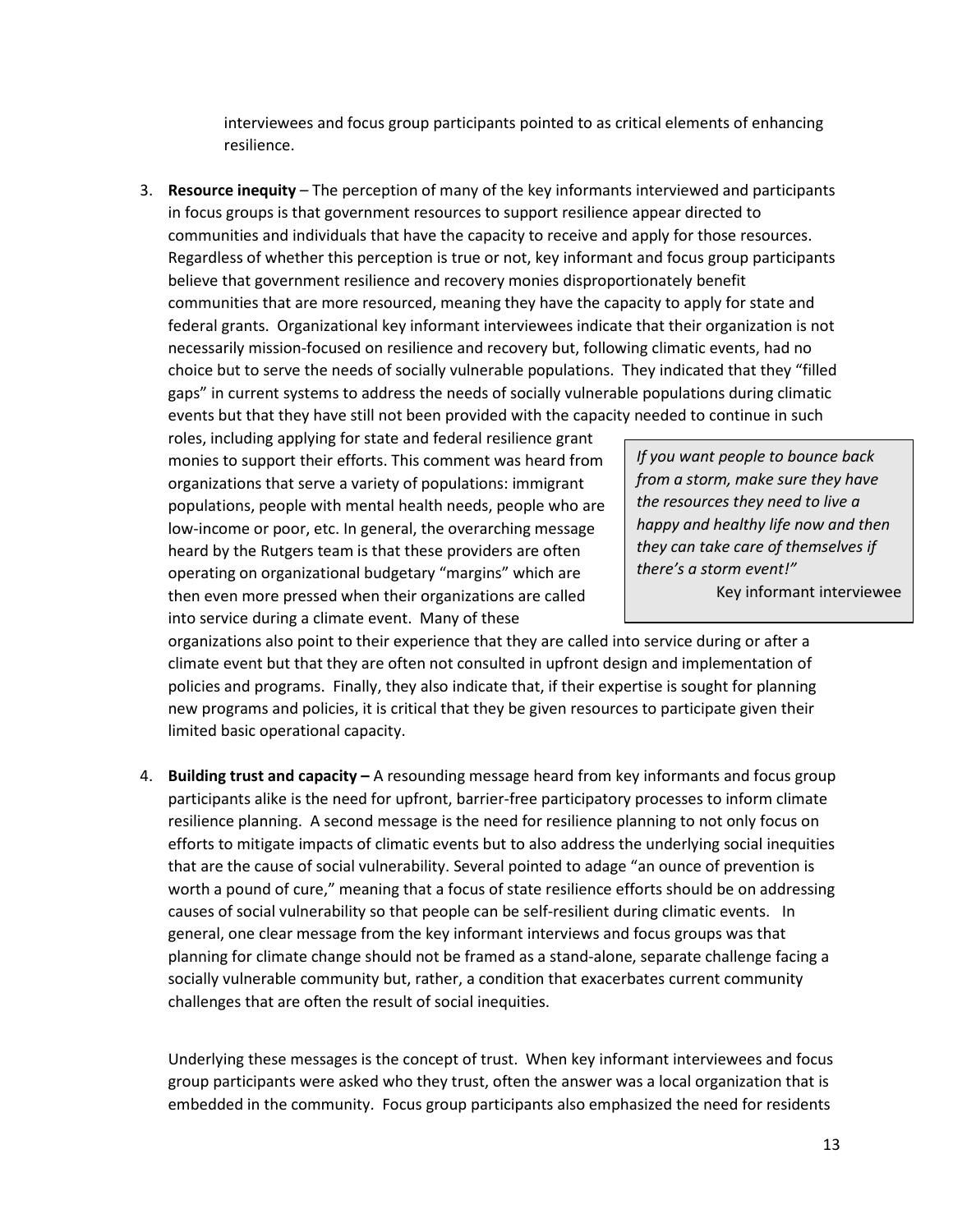themselves to inform community decision-making regarding resilience-related planning and decision-making, citing that residents best know what actions will be most effective in their own community. In two of the focus groups, held in urban communities, residents were surprised to learn that cities and counties adopt hazard mitigation plans because they indicated that they neither know about the plans nor were consulted in plan development.

Input received from the key informant interviews and focus groups indicate support for resilience planning efforts that:

- Create new models of citizen engagement in which socially vulnerable populations, who may not typically be engaged in formal planning processes, are sought out to inform ongoing efforts. Such efforts not only include community leaders in policy and program design but also involve residents in decisions about their own communities. On a related note, several key informants pointed to the need for financial support to advance community-based resilience processes;
- Promote processes in which a commitment to social equity is apparent which may require more holistic resilience planning that, for example, involve organizations and agencies involved in broader social equity issues such as public health, affordable housing, community-based transportation mobility, workforce development, open space, and the integration of planning for those issues with provision of social and health services; and
- Build capacity within communities so that community-based organizations and residents can ensure that:
	- o resources are equitably directed to the residents and neighborhoods that need them the most;
	- o outreach is conducted to socially vulnerable populations in ways that is culturally competent and sensitive to individual populations' needs and challenges;
	- o specific needs of individual socially vulnerable populations can be tailored – for example, the Rutgers team head that the needs of people with mental health conditions may best be addressed through personal home visits while immigrant populations' needs may best be addressed through local trusted organizations;

*"The most important thing to make people able to withstand storms is to give them a solid education so they can take care of themselves."* Key informant interviewee

- o focus on information coming from local sources is critically important for populations with mental health conditions to ensure trust and minimization of anxieties during climatic events;
- o solutions correspond to the needs of the most vulnerable populations in a community;
- o residents are educated about strategies to be most resilient from trusted sources but during "blue skies" as well as climatic events;
- o services can be provided locally by organizations most trusted by residents;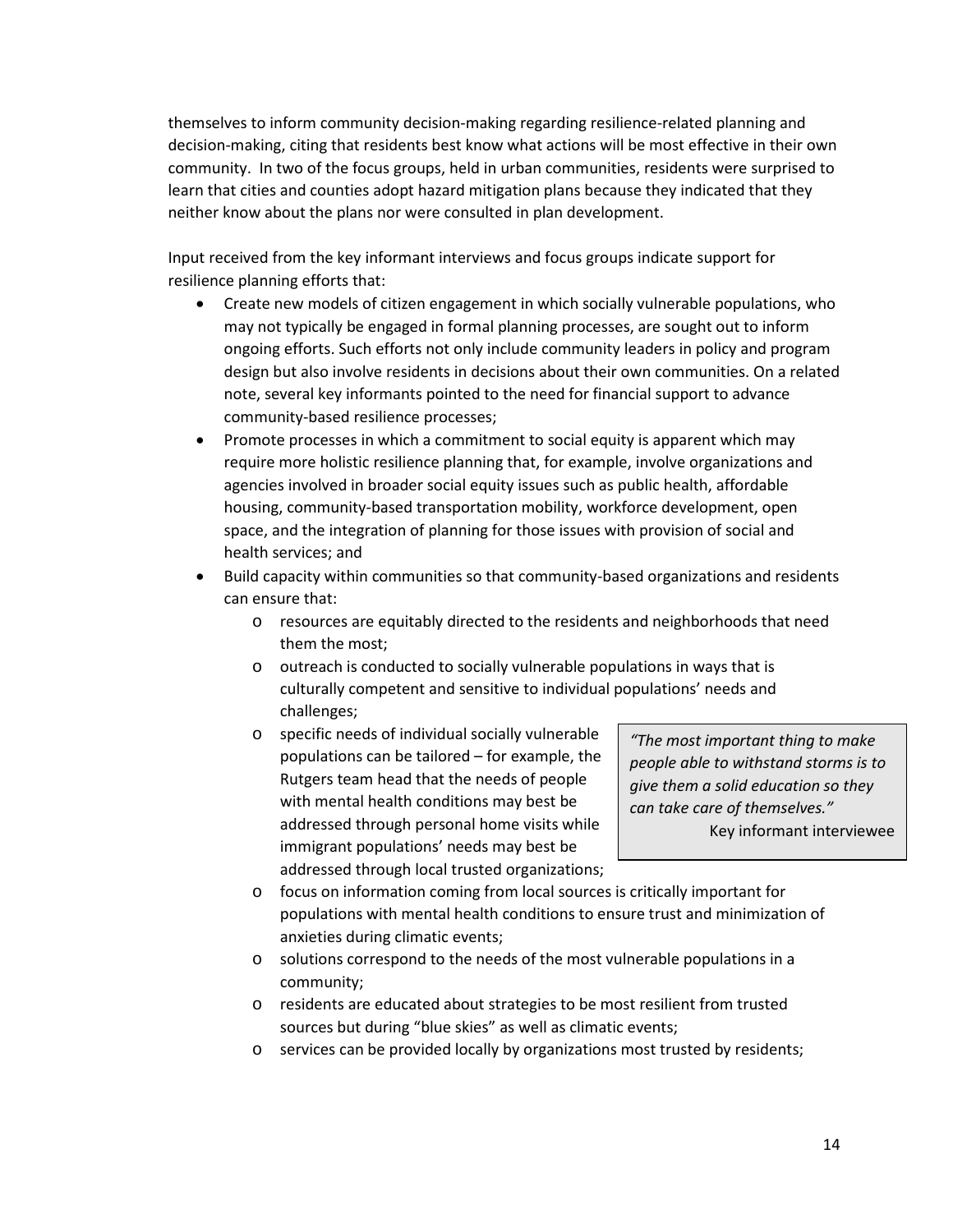- o resilience strategies become sustainably integrated into a community's systems, culture and operations, rather than it being viewed as a standalone government requirement with no connectedness to the overall fabric of a community; and
- o strategies are adopted that can deliver broader social equity co-benefits to residents such as improved health and access to workforce development opportunities.
- 5. **Role of government**  In general, key informant interviewees and focus group participants identify an important role for government to play, especially with regard to ensuring that socially vulnerable communities and populations receive the resources and capacity needed to: address underlying conditions that may be exacerbated by climate conditions, and prepare for and recover from climatic events. However, focus group participants and key informant interviewees were clear to emphasize that the role of government must be in partnership with organizations, leaders and residents of socially vulnerable communities and populations that may not traditionally have been involved in resilience planning. In general, an overarching message heard by the Rutgers team is that, to address needs of socially vulnerable populations, resilience planning needs to take a multi-sector approach that is sufficiently broad to address underlying challenges that are exacerbated by climate conditions.

### <span id="page-14-0"></span>Specific messages - Key informant interviews

Below is a summary of specific insights gleaned by the Rutgers team as a result of the interviews with key informants:

- **Impacts of climate change on vulnerable populations** Vulnerable populations have less income and resource capacity, so dealing with climate-related hazards affects them disproportionately. Interviewees stressed that traumas related to weather hazards are worse because they build upon existing stresses. Specific impacts for vulnerable populations were detailed as:
	- o *Trauma of repeated flooding*: People get traumatized by repeated flooding, now occurring more routinely, with severe problems from Nor-easters. Repetition of the events compounds the ability to recover between events. Plus, there is now a constant fear of heavy rains. It takes a lot of work to clean out, dry out, repaint, etc. It is like an "assault on the family." Dealing with recovery and recovery programs is very stressful. These traumas can exacerbate pre-existing behavioral health conditions. For example, it can enhance the effects of any problem they had – alcohol, drugs, etc. It also forces people to become more socially isolated.
	- o *Impact on low-income populations:* Lower income and poor families are more likely to be in housing that is in locations that are more vulnerable to flooding, and in houses that are in poor condition and already less healthy. These populations are already relatively unhealthy and dealing with lots of health challenges. Lower income individuals are outside a lot (waiting for transit, manual labor jobs, walking, etc.) in neighborhoods that may not have much shade. They have fewer resources to allow them to be wellprepared, to evacuate, or to recover (e.g. replacing belongings, accessing food, etc.). Many low-income individuals own homes that they inherited. They are "just barely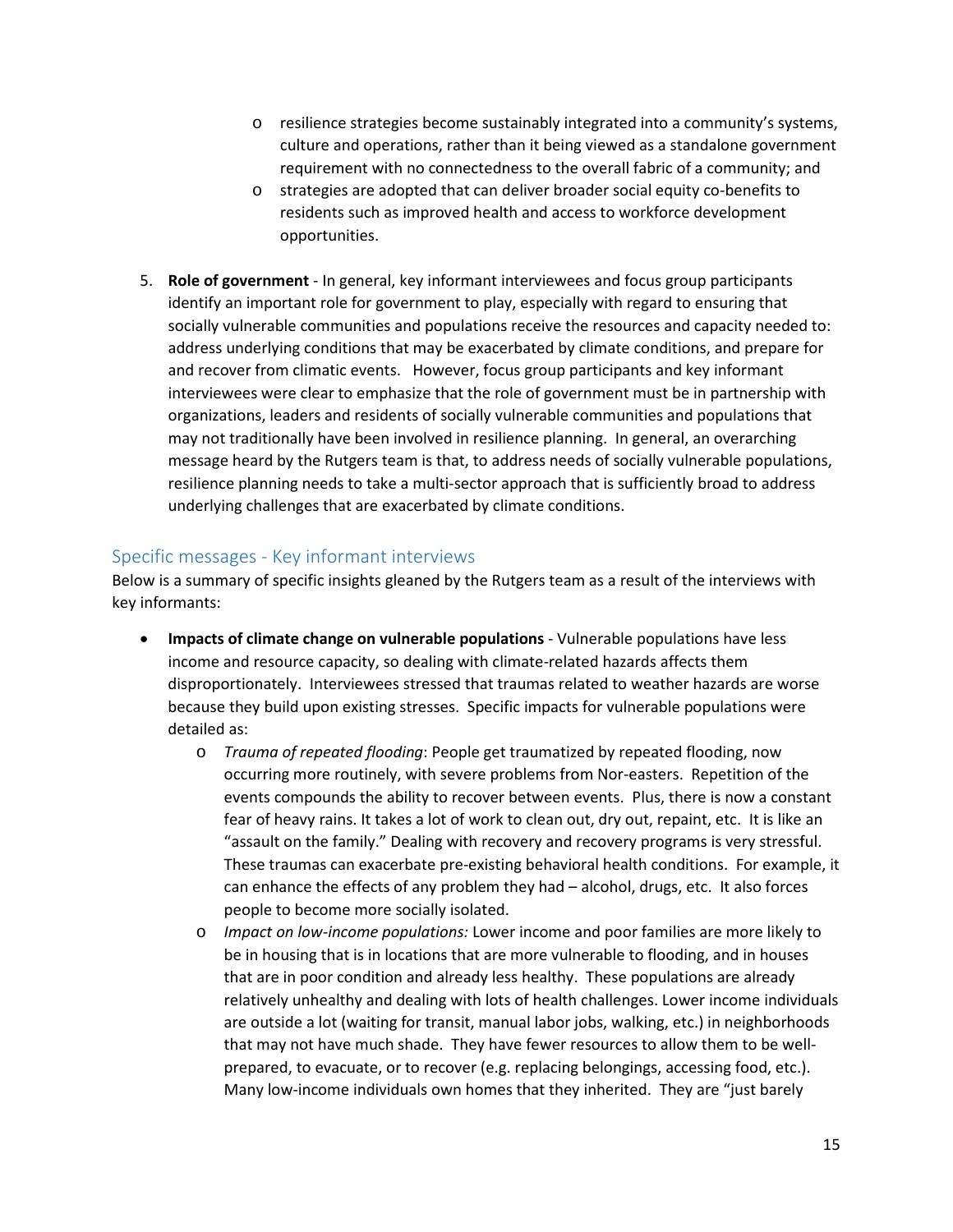getting by" before the storm, but emotionally connected to their homes. They cannot sell homes because they cannot afford to purchase another home. Excessive heat and cold are hard for people on limited income. Because of high utility bills, they may not turn on A/C or heat to keep bills down, and then suffer health effects.

- o *Impact on homelessness:* Homeless populations suffer as they congregate in vulnerable areas. It can be hard to find sheltering space.
- o *Impact on renters:* Renters have less capacity to repair and remediate their homes, or to recover damages. "Renters were on the street after Sandy. If it was not bad water damage, it was severe mold. It was cheaper for the landlord to lock the house up than fix it."
- o *Impact on immigrants*: Many immigrant families, if required to evacuate, have no place to go. Some people with families in Puerto Rico have lost everything there also and have had family from Puerto Rico come to live with them in New Jersey adding to daily stress. If they are limited English proficient, they may struggle with understanding information about hazards and response and may be taken advantage of by certain contractors. Fear of undocumented status means that populations do not speak up and, instead, just "take it."
- o *Impact on elderly/people with disabilities:* The elderly are very vulnerable to heat island effects, are often in older homes that are not energy efficient, and may not have adequate heat or A/C. Seniors are also often taken advantage of by contractors. Many seniors strive to age in place. They also have more difficulty evacuating due to isolation and mobility issues. Some seniors need power for medications, oxygen, etc., so suffer disproportionately when power is out. Some need to make "hard choices" between food, utility bills and medical supplies. Many key informants stressed that a "cookie cutter" approach cannot be taken to addressing the needs of people with disabilities because the diversity of people with disabilities (developmental disabilities, autism, physical disabilities, etc.) are inherently different and necessitate tailored management).
- o *Impact on urban communities:* Key informants pointed to additional challenges faced by lower income residents in urban communities including typically older, deteriorating infrastructure and housing, urban heat island effect, and polluting industries. A related concern was about developing strategies and policies that mitigate displacement of existing residents when costs to increase resilience and fix aging infrastructure drives up property values of urban neighborhoods.
- o *Condition of neighborhoods*: The physical infrastructure is already bad in many lowerincome neighborhoods with large vulnerable populations. Repeated rain and heat both make these conditions worse. Climate change can make leaky roofs more of a problem and make it more difficult to make homes lead-safe. There are already also fewer health providers in their neighborhoods.
- **Top priorities for improvement in resiliency of vulnerable populations –** The Rutgers team asked interviewees for the top priorities that would go the farthest to build resiliency. The items that emerged were increased income, more education/awareness, improvements in transportation and built infrastructure, housing and neighborhood conditions, interpretive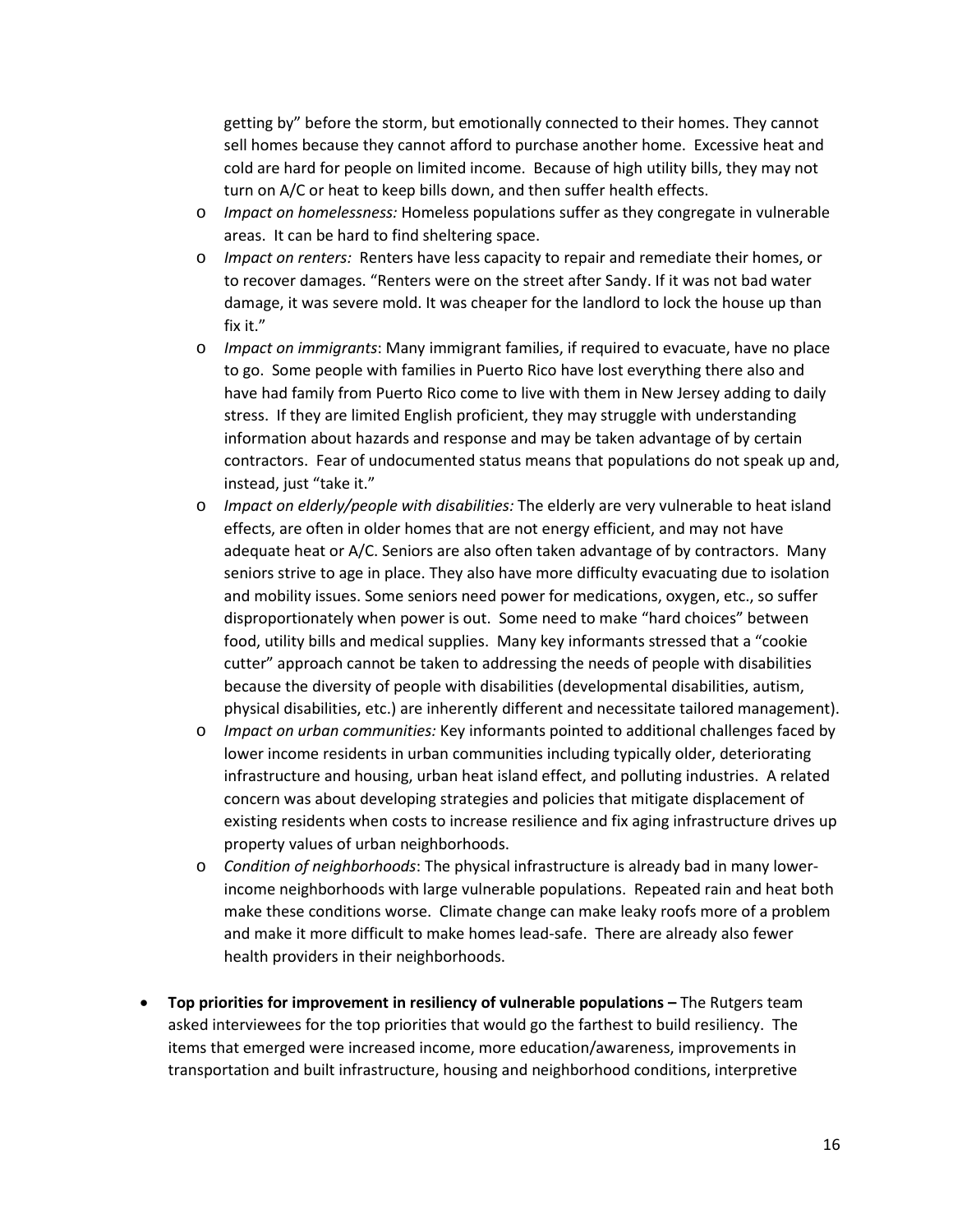services, and more coordinated planning for service delivery. Specifically, this is what was heard:

- o *Financial resources:* Income is a constant stress, so increased income, above all, would help vulnerable populations to be better able to deal with problems. Stable employment options that include insurance would help populations to be healthier.
- o *Education:* There is a need to raise awareness about preparation activities and how to tap into resources. People should know more about local conditions and information. People do not know how to access the services that are available to them.
- o *Transportation improvements*: Many poorer people have vehicles in poor condition and are not as able or prepared to move. Many also rely on buses to get to shelters. There should more affordable and accessible transportation options
- o *Interpretive services*: Information needs to be available in multiple languages. Local officials or social services may not know who lives in their communities or how to communicate with them. Recognize that some populations (seniors) are isolated or may limit their social interaction to one local organization. Critically important to work with trusted local sources. What those sources are will vary for different populations: for seniors, it may be a senior center; for others, it may be a church; for others, it may be a community center; for immigrant populations, it may be something entirely different.
- o *Safe, affordable housing:* This could include inclusion of more options for people to downsize to smaller residences to reduce costs, keeping utility and cost of living down, and options like "community land trust" to allow people to stay in homes.
- o *Healthier and more resilient neighborhoods*: Roads should be repaired to handle/mitigate flooding, and better flood management practices should be utilized to keep neighborhoods safe. Urban greening and tree canopy installed in the city neighborhoods to mitigate heat island effect.
- o *Better local planning:* Municipalities need to look at meeting needs of all populations in their master planning. For example, they need a coordinated plan for evacuation or shelter and informing people where to go, to reduce anxieties. A disaster planning group made up of faith-based communities, schools, social service agencies and emergency managers, should develop a coordinated plan for delivering services when disasters occur. The Rutgers team heard about the need for considering the diverse needs of multiple populations as part of community planning including overall community design, resilience planning, and emergency planning. Planning for one type of population is not adequate: planners need to consider all different age groups, all different income levels, all different levels of physical and mental capacity, all cultures and languages.
- o *Improved communication during events:* Several key informants called for local community-based "hubs" in familiar community-based organizations where residents can gather during climate events where residents can get information and feel safe and that such hubs can be developed with community leaders. Many key informants pointed to the value of public libraries as critically important resources to socially vulnerable populations that can serve as important and trusted hubs of information during "blue skies" times as well as during climate events, especially for residents that have limited access to electronic sources of information. Making more information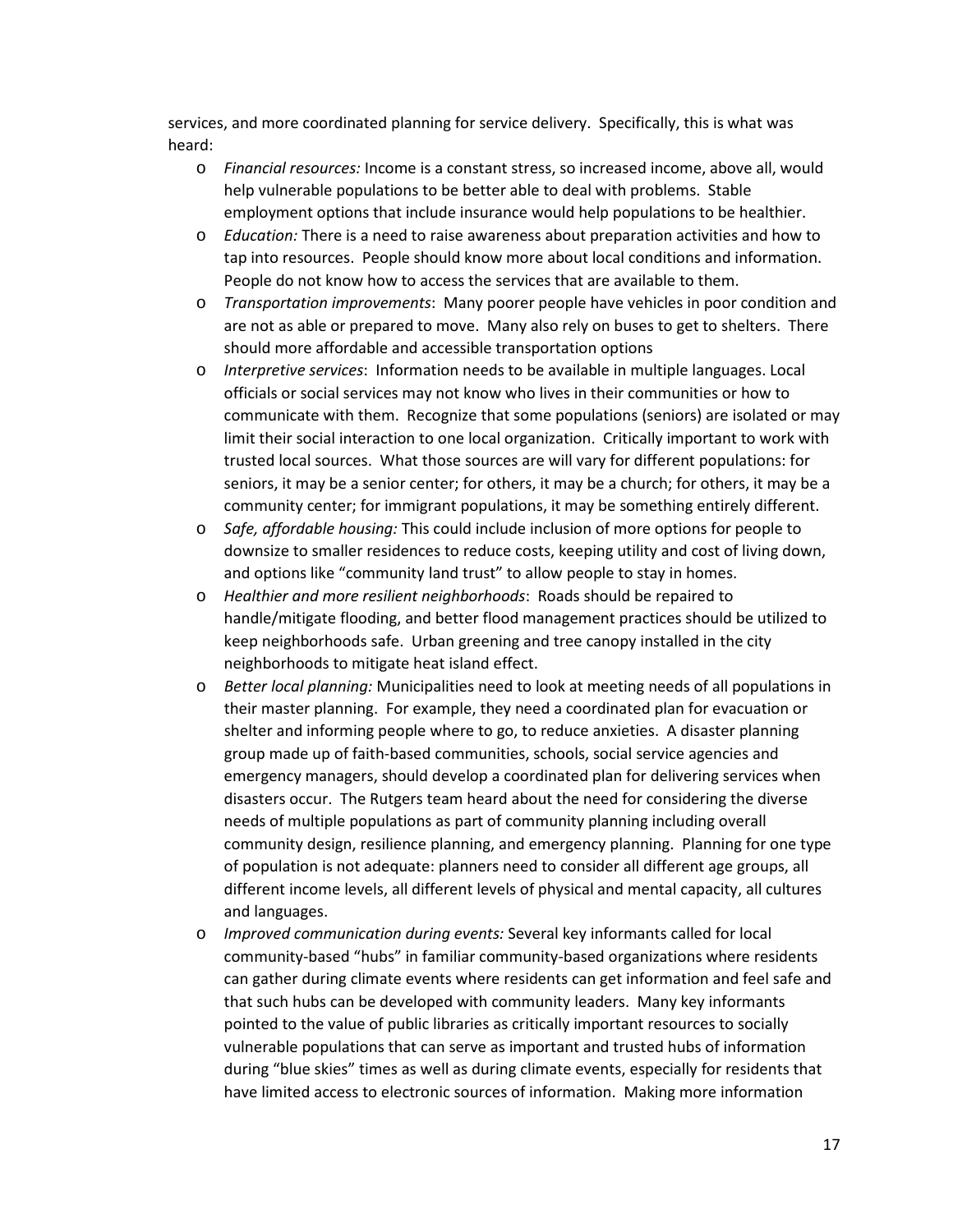about services, what to do during a climate event, etc. through libraries would be helpful. Several participants in focus groups identified libraries as places where they go to keep cool during high heat days.

- **Ongoing efforts** To build resilience in socially vulnerable populations, many non-profit social service agencies provide support for New Jersey's vulnerable populations in various ways. Many help to coordinate services in times of emergency, and as part of their day-to-day missions, operate numerous programs and services that help to improve lives and build capacities for lower-income, elderly, disabled, immigrant, homeless or other populations in need. Several key informants pointed to a need for greater coordination of various social services that are related to providing support to socially vulnerable populations both to increase their overall ability to be resilience as well as to respond during a climate event. Some of things these agencies reported doing related to building resilience to climate hazards are:
	- o *Post-storm and crisis support*: Many agencies helped distribute supplies to families, obtain emergency services, and then to obtain the resources needed to safely return to their homes after Sandy. During storms, vulnerable families rely on local agencies to sometimes "man" temporary resource centers and run shuttles, and to relay information about where help is available. Some agencies have provided disasterrelated crisis counseling. Through VOAD and COAD efforts, some multi-agency relationships have emerged to serve communities. Several key informants pointed to NJ 211 as a tool with tremendous untapped potential. It has multi-language ability, but is primarily used by English-speakers.
	- o *Consumer protection*: It is important to recognize that vulnerable populations are the ones that are most preyed upon after climate events by dishonest contractors. There is an important role for government to play in identifying what are legitimate services and contractors.
	- o *Outreach and education:* Many agencies engage in outreach to raise awareness about issues and challenges and build capacity of families to withstand emergencies. Information can get to vulnerable populations through unexpected sources: families in Middlesex County relied on the Nurse Family Partnership program to get information about where social services and other help was available during several storms. Thinking about programs such as that and other similar programs such as weatherization programs, where there is direct support for low income homeowners is important.
	- o *Transportation services:* Some agencies have organized bus and shuttle systems that can operate during emergencies.
	- o *Improving housing conditions:* There are organizations that are helping to weatherize and retrofit homes to make them more energy-efficient and healthy.
	- o *Urban greening:* Some organizations are actively greening cities, including ripping out concrete and doing tree planting.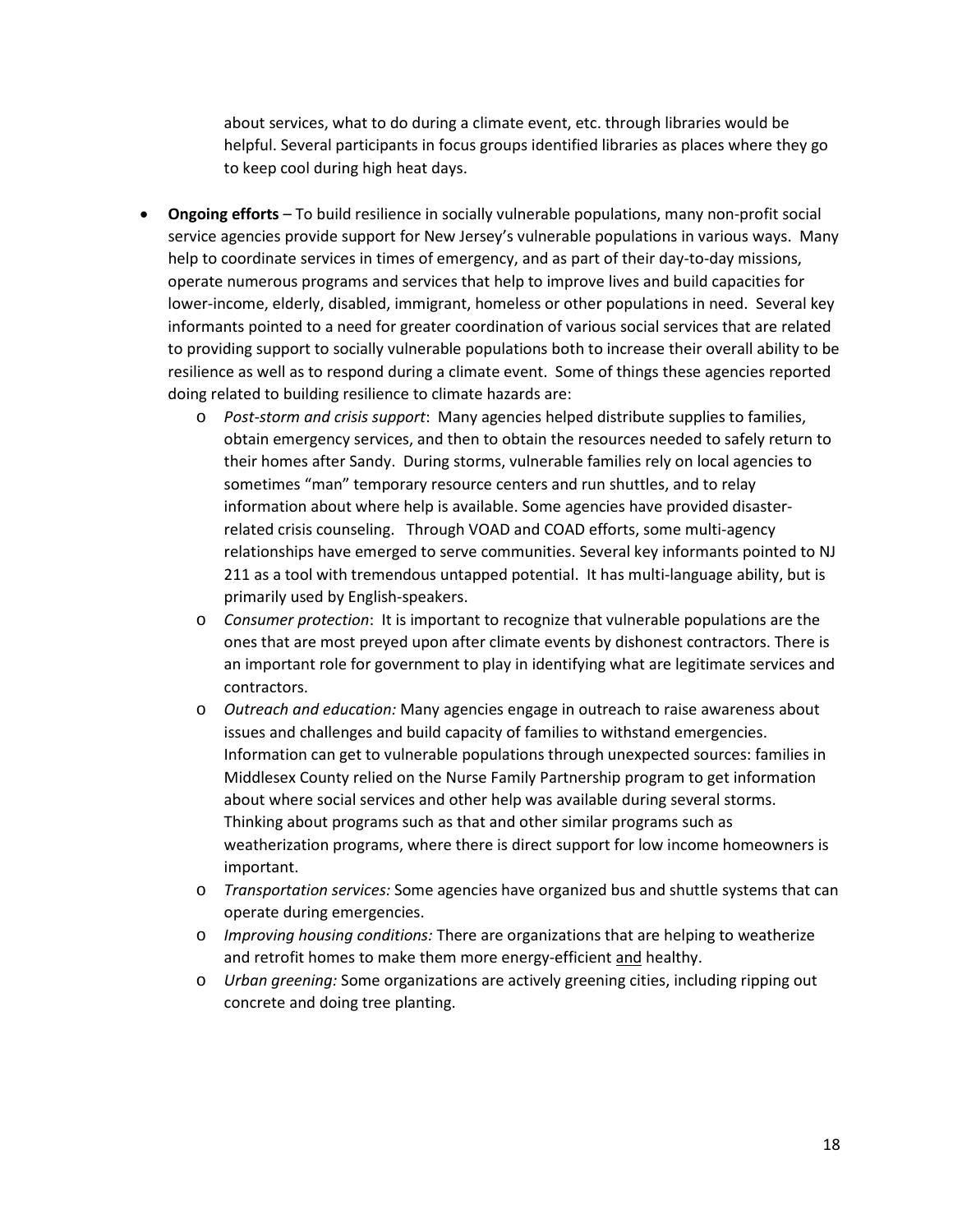o *Emergency preparedness:* Organizations have been involved in training residents to

serve as block captains during emergencies, and to work with their towns to ensure that emergency plans include services for vulnerable populations. One group created a "Disaster Preparedness and Response" guide. A voluntary program called "register ready" helps towns to know where people are who need services, or where they are during evacuations.

*"Emergency planning needs to be done from a 'social services perspective.'"*

Key informant interviewee

- o *Local emergency planning councils:* These can include Health Department and Emergency Management coordinators, along with key nonprofit agencies from communities that meet regularly to review emergency plans. (Note: These differ across counties and municipalities. Some of these are more effective than others in addressing needs of vulnerable populations.)
- o *VOAD and COAD:* While they work on the state's emergency management plan and on resilience planning, interviewees felt that there was still not much planning occurring at municipal level.
- o *Flooding assistance*: Some of the NJ community service agencies help neighborhoods to plan for flooding and have incorporated climate change impacts into neighborhood plans. Some educate families about healthy homes but addressing climate impacts is usually more on the periphery.
- **Capacity needs** Organizations report that they could do more to build resiliency and to engage in climate resiliency planning with more resources, and most want to do more, but key needs mentioned were better information about all service agencies shared among agencies, generally more coordination and connections, and increased capacities or resources to help population

with complicated challenges. Supportive resources that are specifically tied to climate resiliency and emergency planning work would help agencies to become more involved, including:

o *Improved information resources:* Organizations want to know about any other groups that are serving people at risk. There could be a directory of "key organizations" that are working with vulnerable

*"(Our agency) doesn't get funding to do crisis work but we do it anyhow because it's the right thing to do. Nothing has changed in terms of preparedness for the next storm."* Key informant interviewee

- populations and organized by geography and type of population.
- o *Increased ability to help with housing*: Agencies could do more to help people with repetitive flood loss houses if they had the resources and capacity to help them to either raze or remediate them and make them more able to withstand the next storm.
- o *More connectedness and coordination:* Civic associations are important, but do not have enough resources to prepare localized plans. High-level plans do not work unless they can get to the house level. There is a need for the larger, stronger community organizations to work with civic groups to get to the "last mile." There could be better planning for who is designated to lead in various areas like collection of food, clothing, etc. in time of emergency.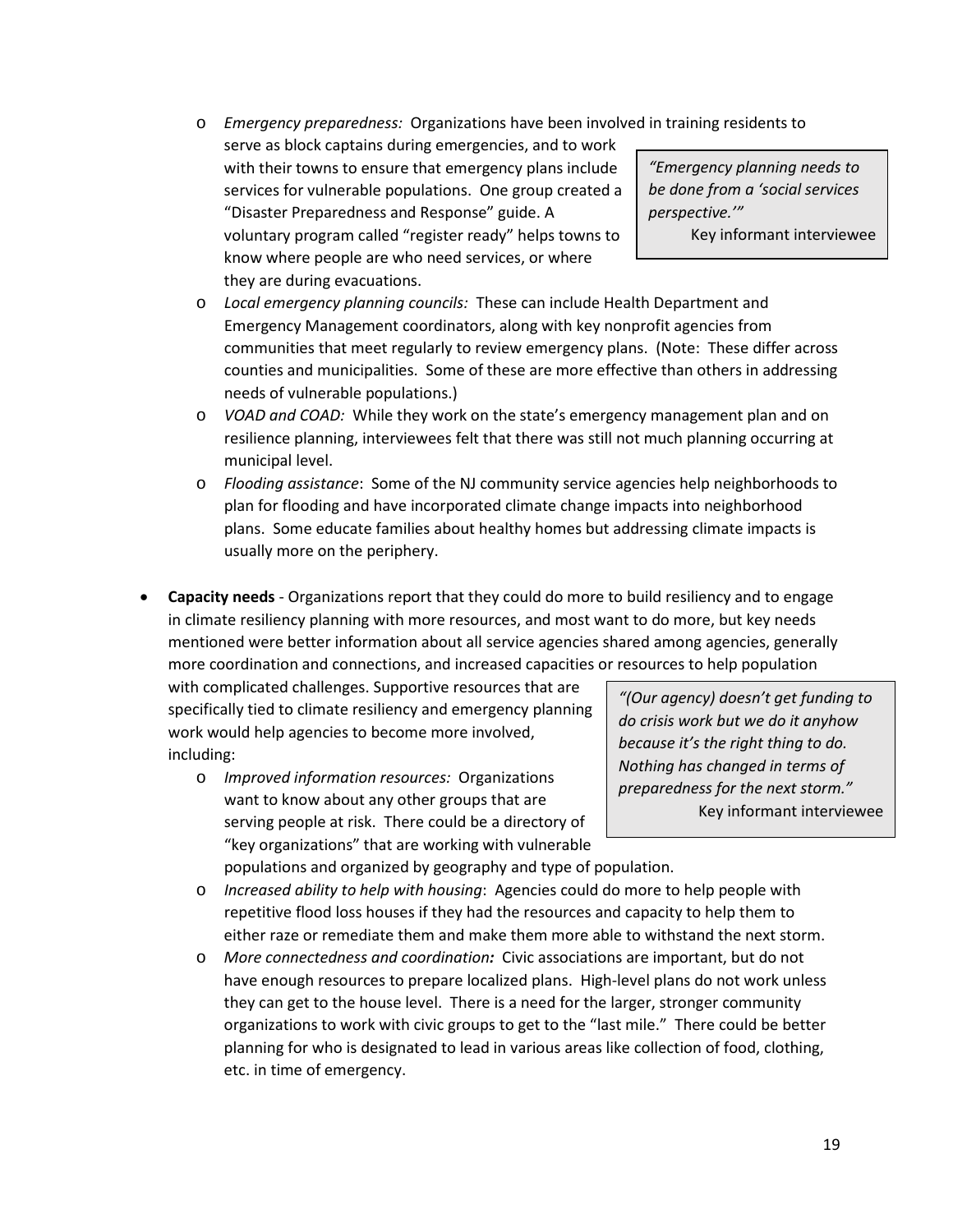- o *Specific funding for climate resilience work*: Most of the interviewees from social services agencies are willing to engage more in emergency preparedness and resilience planning work with families they serve, but they need specific resources and capacity to make it part of their agenda. Most Community Development Corporations are not working directly on environmental issues and have other missions but must deal with the impacts on the populations they serve. Funding that supports staff time would help them to have capacity to participate on a steady basis in disaster and resilience planning.
- **Role of municipalities -** Interviewees felt strongly that New Jersey municipalities and cities need to do more to support and coordinate with local agencies that are already serving vulnerable populations. They could serve as the "point" in providing consistent information and communication. Typical municipal functions like improving physical infrastructure that would build more resilience were also mentioned. Specially, these ideas were heard:
	- o *Enhance infrastructure:* Interviewees mentioned that towns could do more to install parks and urban greening. They should also fix roads that make travel during heavy storms difficult, and deal with backed up storm sewers that dump garbage and contaminated water into some neighborhoods during storms.
	- o *Improve existing community centers*: Work with local agencies to retrofit community centers to serve as disaster centers (equip with generators, etc.). Other neutral places like libraries should be prepared to serve as emergency centers, cooling or warming centers.

*"The challenge is that NJ has "so many players" and so many jurisdictions, and counties have different strengths. Some are good and some are not so good. We need to figure out in each place whether towns and/or counties will have roles."*

Key informant interviewee

- o *Support a well-coordinated emergency service and planning system*: Local service providers already know their communities and their needs. Municipalities should help to build and support an organized network of what already exists, including trusted local social service agencies together with hospitals, OEM, etc. Set up "one-stop shops" for disaster response and recovery. Having a locally-based Head of Social Services at each city would help. Larger cities could appoint and support a "resiliency coordinator" in each ward or area.
- o *Communication and information*: Interviewees told us that they look to towns to communicate from the top-down. In other words, Mayors need to let people know what they need to do by helping to compile and distribute information, and to "connect the dots" between agencies. To help disadvantaged populations, government needs to set up a point person that people can go for help. That point person may not be a government person but another organization that people trust and will not fear*.*
- o *Support self-sufficiency:* Local government needs to make sure that people have the resources they need to take care of themselves. Some of the biggest problems that people face with climate change is that their whole community is not prepared. They need "concrete" services like helping with food access, fixing houses, finding transportation options, getting medical care, etc. Municipalities could use *additional*  CSBG funds to help income-eligible families to be ready for emergencies.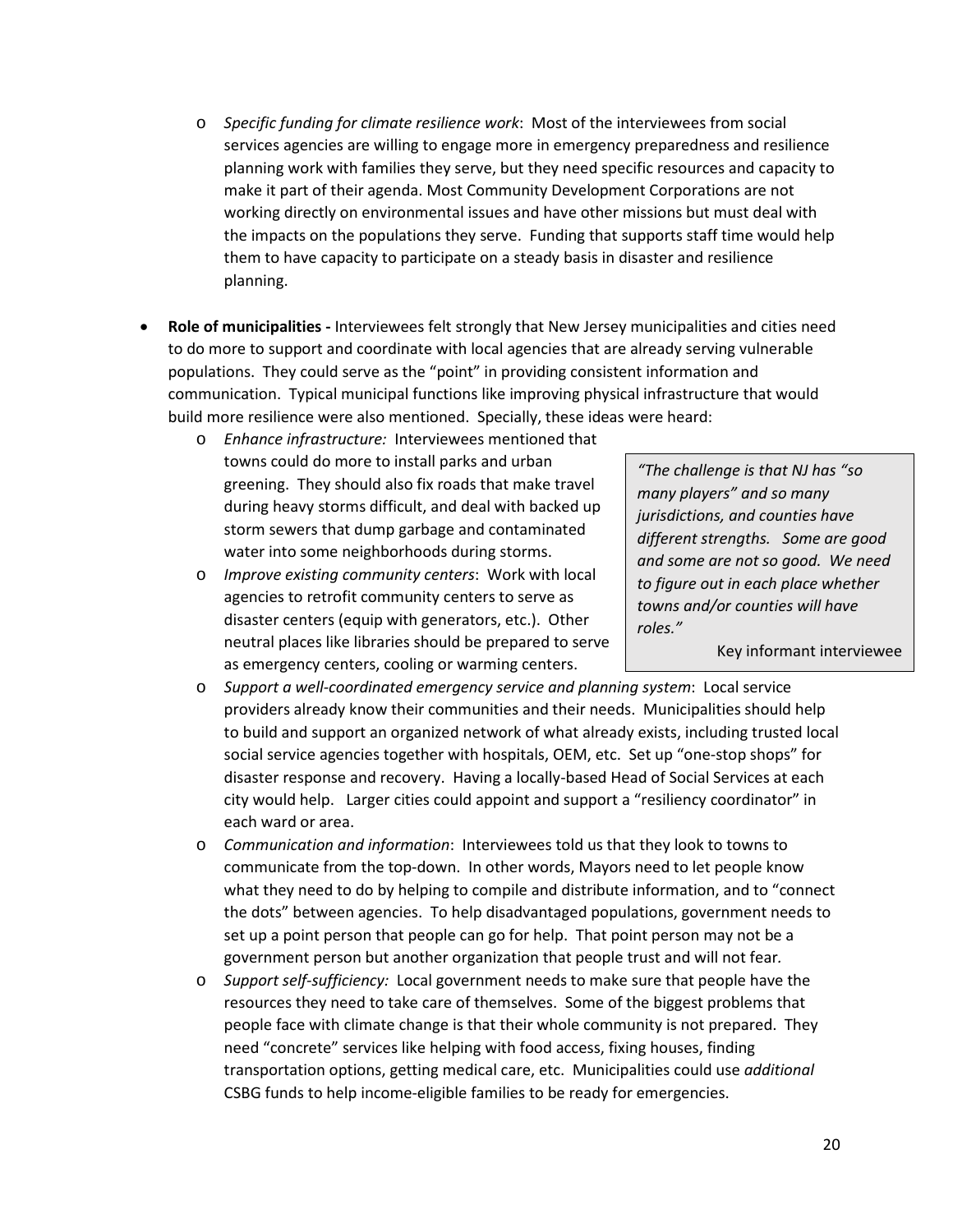- o *Community education:* Municipalities could educate residents about storm hazards and preparedness actions. Towns could also educate planning and zoning board members about climate as a health issue, planning for vulnerable populations, sustainability and about the importance of taking action to build resilience. Towns could also do more community education about hazardous areas and educating about evacuation.
- **Role of the State** Interviewees would like to see the state set up the structure for climate preparedness and provide more supportive resources to implement resiliency actions. Interviewees indicate that the state should show leadership from the top-down, and then empower local communities to act. Some specific strategies emerged from dialogues regarding new or better-structured programs and policies that the state could pursue. The Rutgers team heard these ideas and themes:
	- o *Adopt policies that mitigate climate change*: The state needs a policy agenda that will work to *stop climate change*.
	- o *Build Environmental Justice into policy-making*: People of color and poorer populations' needs are not well-integrated in the policy and decision-making process about their neighborhoods.
	- o *Invest in building healthier neighborhoods for all*: The state should look to adopt more policies and programs that invest in home and community-based services, invest in enhanced transportation options, keep utility costs down, and policies to support safe, affordable, accessible housing.
	- o *Multi-agency teams:* For disaster recovery, the state could institute a program for vulnerable families that would provide one-on-one counseling to understand people's needs and help them to make decisions. The team could be made up of Mental Health, DEP, DCA, Insurance, Finance, etc. to deal with many inter-connected needs. Most interviewees felt that programs are too "siloed" and not looking at bigger picture needs.
	- o *Provide coordinated information*: The State could help to provide coordinated information about state resources, talking with mayors across the state to understand needs, state roles, etc.) Information should first be coordinated between departments, which would result in coordinated messaging outward from state agencies to towns and organizations.
	- o *Incentivize local action*: The State could push cities to do climate resiliency and disaster preparedness planning, providing guidance, support and resources.
	- o *NJ 211:* This program could better serve immigrant populations, many of whom do not know it exists.
- **Engaging vulnerable populations -** Most community organizations serving New Jersey's vulnerable populations are already engaging residents and families in numerous ways. They stress that many people want to be involved, but for effective engagement, it is important to understand the needs and constraints of the populations, and use a multi-faceted and multipronged approach. Some ideas presented include: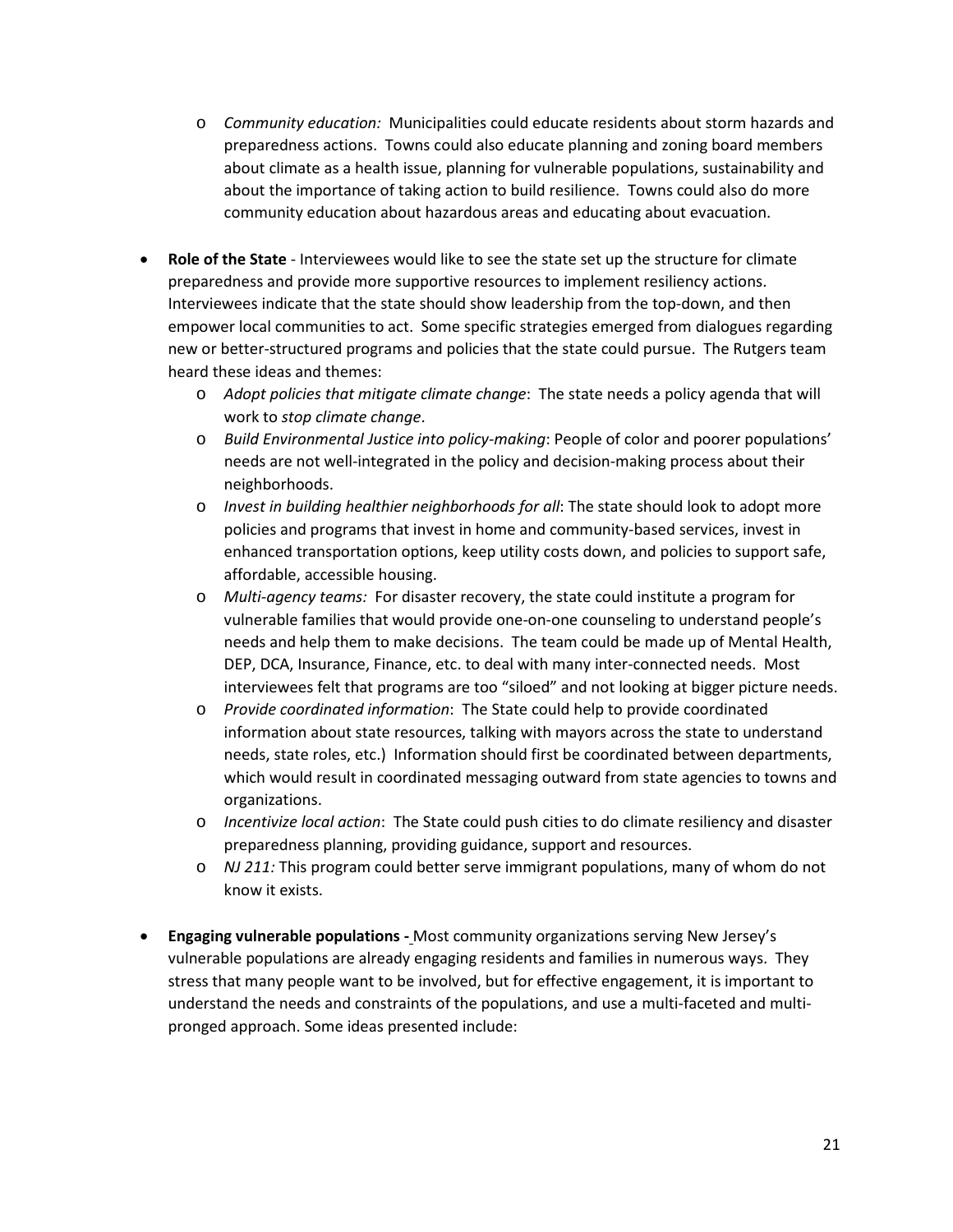- o *Strategic outreach*: Interviewees talked about the need to be creative about public engagement, such as building events around the engagement. Build the engagement around something that is interesting or important to them, like health or children.
- o *Customize opportunities for input*: Some members of the populations will use the internet, so it is important to have apps or web-based resources that they can

*"Nothing about us without us. Community residents must be involved in the process. We need to actually put the resources into the trusted community organizations that are permanently in the community."* Focus group participant

access. However, some have no internet at all, so reaching out with other formats is important. For example, one community uses magnets to list all important emergency numbers, etc. Some need ways to participate in other languages.

- o *Advantage existing relationships:* It is important to build from existing relationships that social service agencies have with these populations. (e.g. "Could you bring 10 people from your served population to a meeting?") These organizations have the trust of the people.
- o *Recognize hard-to-reach populations*: Some residents will have great difficulty? providing input or becoming involved. Examples include homeless squatters and some immigrants. Collaborating with organizations that serve more isolated populations, like Meals on Wheels, could work.

### • **Information sources**

- o *For vulnerable populations:* Members of vulnerable populations tend to strongly trust the local organizations that serve them directly. This is where they go to find out how to access services and meet basic needs. However, they also look to more "official" sources for climate and weather information, underscoring the need for clear, consistent information that communities can trust regarding climate hazards. Specifically, interviewees told the Rutgers team about information sources:
	- *Importance of community sources and word of mouth*: People tend to rely on neighborhood organizations, neighbors and faith-based organizations for information about what to do in emergencies. Some vulnerable populations are a "tight-knit" group and wary of outsiders. Trust needs to be earned.
	- *Government sources:* Government sources do not seem reliable and it is such a "mixed bag" of information that it can be confusing. Often, local government is not well-trusted. But institutions like local libraries can be trusted repositories of information. People already go there for many reasons and can access information there.
	- *NIXEL*: Some residents use this voluntary text messaging service.
	- *Social media:* Some social media platforms are active and used by younger members of populations, such as local Facebook groups.
	- *Local news*: Some residents would look to local news or weather-related websites for trust information on upcoming weather hazards.
- o *For organizations:* Many of the organizations report using a good deal of data to drive decision-making and priorities. Much of it is provided by national headquarters or regional offices of major charitable and service agencies to their state or local chapters.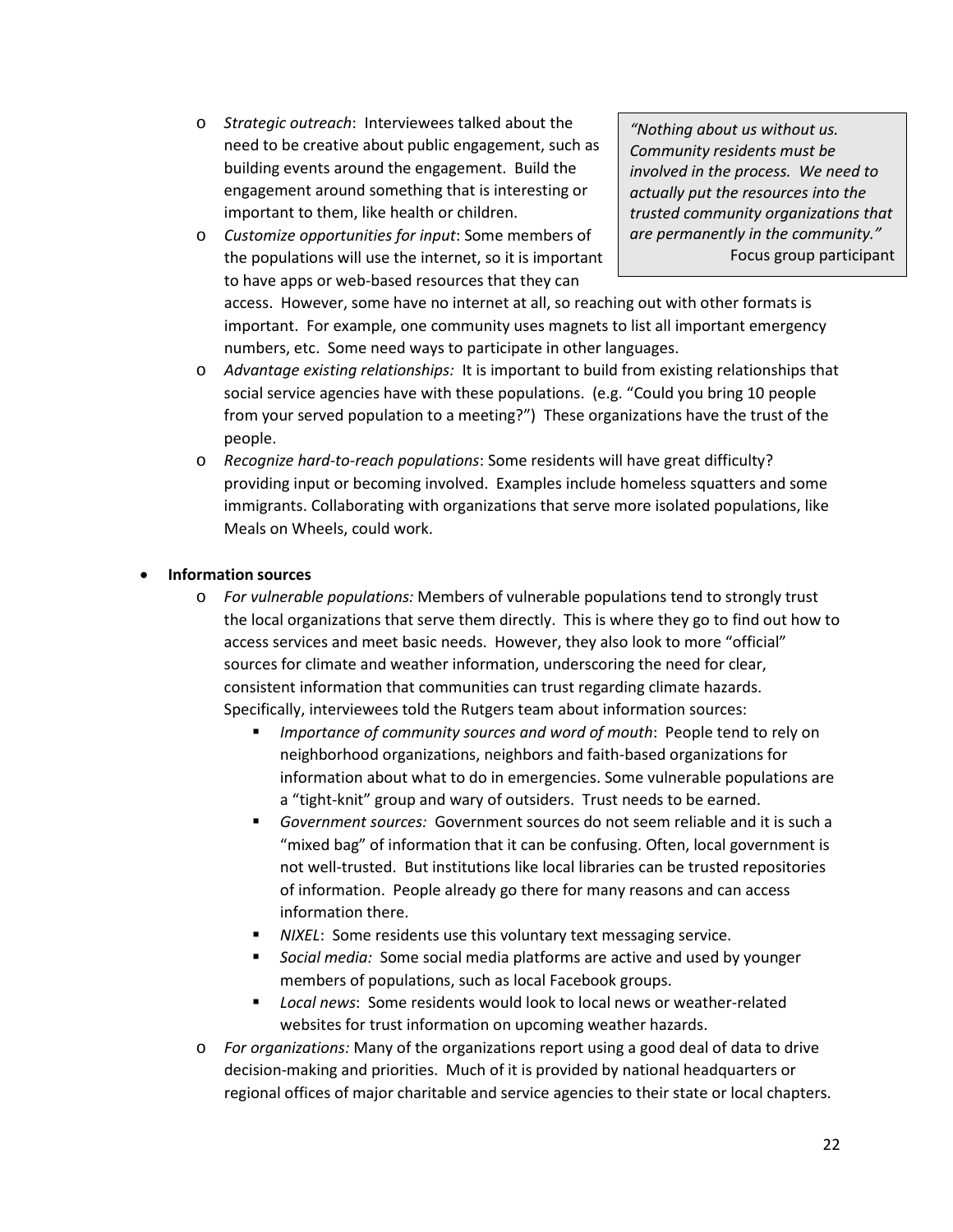Many though, particularly those that are independent of national organizational frameworks, use a variety of government data. Specifically, interviewees discussed use and trust of information:

- *Government information sources:* Agencies use open source federal and state official government information and standard GIS layers to help to support planning. Some specific agencies mentioned include FEMA, EPA, HHS, NOAA, National Weather Service, US Census, and DCA, DEP and DOH at state level. Some of the larger organizations use online tools like Floodmapper, NJAdapt and EJScreen.
- *Working with local experts and academics:* A number of the interviewees mentioned working with academic institutions to support their data and/or mapping needs and to assist in data collection and assimilation. They may also read reports from universities or research centers about what is happening in other cities or the region.
- *Original data collection*: Some organizations conduct their own primary research, like surveys of the conditions of abandoned properties and assessments of local housing conditions. Some collect information from clients served when, for example, they are conducting a periodic needs assessment for planning purposes.
- *Local news for weather*: The caveat with local news is that understanding where flooding will occur is problematic, as information is not very reliable at the county level. County OEM's send alerts about emergencies.
- *NIXEL and Reverse 911*: Some organizations partner with their police departments to access their NIXLE services to learn about road closures, emergencies, etc.
- o *Data needs:* There are some specific types of data or datasets that would be helpful for community-based organizations to better serve the resiliency needs of their clients. Also important and very useful, however, would be a packet of useful information that communities need to know that is prepared by an official government and/or scientific source and could be distributed to local agencies to share with their communities. Data and information needs to be both relevant and practical. These are some of the data needs as described by interviewees:
	- *Essential information to share with communities*: It would be very helpful to have vetted, consistent information that community members should know about climate hazards, preparedness and recovery in forms that are easy to share. For some populations with limited education, for example, the information should contain pictures and graphics, etc. It could be in multiple formats such as presentation slides, handouts and posters. It could then be customized to "tell the story" of climate change in specific localities, to get the attention of local policy-makers and also residents.
	- *Identification of flood prone areas and vulnerabilities*: It would help organizations to better serve vulnerable populations if flood prone areas could be better identified. Even though the agencies know their areas well, they do not always know *exactly* where the local storm impacts will be, where water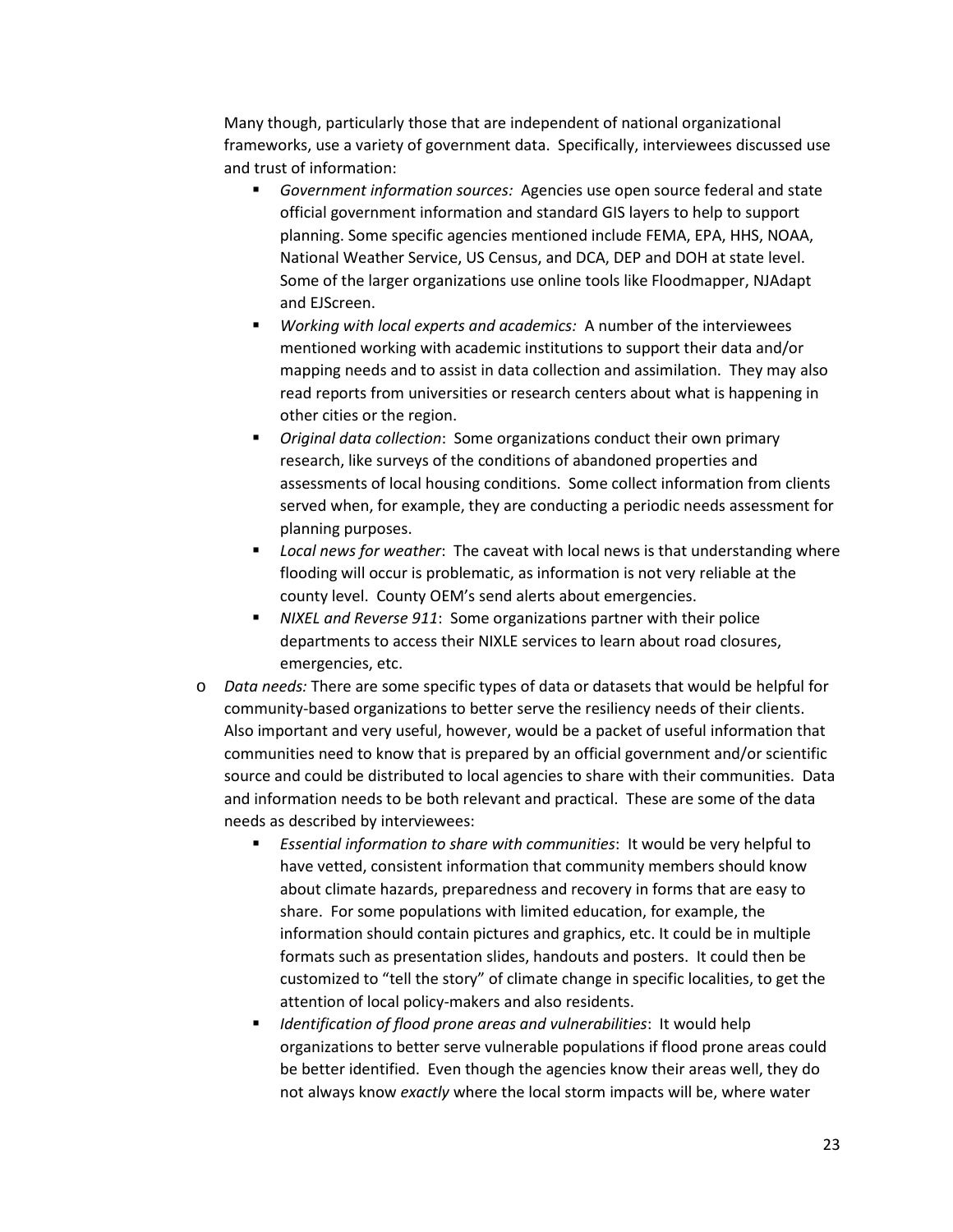levels will rise, and how it will specifically affect different subpopulations at a more "pinpointed" level.

- *Data gaps about subpopulations:* Agencies need to know more about some of the subpopulations they serve. Some mentioned were: transient workers in terms of their disabilities or vulnerabilities, children age 0-5.
- *Scenario exercises*: Organizations need to think about scenarios that could potentially happen and how local resources can meet needs in those circumstances.
- *Infrastructure information and data*: Service agencies could use more information about how climate change affects storm and sanitary sewers, water systems, heating/cooling systems, etc.
- *Health indicators and quality of life indicators*: It could be helpful to obtain subsets of data at a local level and across time. For example, indicators could evaluate how prepared a community is and where gaps are.
- *Mapping support:* Interviewees desired better mapping of urban heat and heatisland effects, and of cumulative impacts of multiple hazards*.*
- *Compiling "local" information:* There could be an effort to gather and organize local knowledge that could help to better prepare for the future. For example, people know where storms have occurred and where people were affected.

## <span id="page-23-0"></span>Specific messages – focus groups

The four focus groups offered important insights regarding needs and challenges of socially vulnerable populations about resilience planning. All the focus groups were highly constructive and interactive with highly vocal participants offering candid insights. The Rutgers team offers several suggestions as to why the focus groups were especially constructive:

- Local engagement The workplan for this project was specifically designed to establish a partnership with trusted local organizations to host the focus groups. Working with the four non-profit partners created an ease of participant recruitment as well as candor in the actual focus groups.
- Participant incentives Providing a financial and refreshment incentive was important both in terms of recruiting active focus group participants as well as promoting candor. Participants conveyed a feeling of respect for their time and opinions and an appreciation that their time in the focus group was valued.
- Confidentiality The Rutgers team took care to explain the concept of confidentiality pursuant to the Rutgers Institutional Review Board meaning that the focus group discussions were not for attribution.

This approach to the focus group created a sense of "partnership" with the focus group host that allowed for an openness of dialogue. It also led to a sense of "ownership" of the outcomes of the focus groups as reflected by the fact that the focus group host organizations have all expressed an eagerness in understanding and commenting on the outcomes of the stakeholder engagement process. It is this sense of "partnership" that seemed to echo many of the recommendations from the focus groups in terms of the ways in which resilience planning can be address the needs of socially vulnerable populations, including: partnerships with residents and with existing, trusted community-based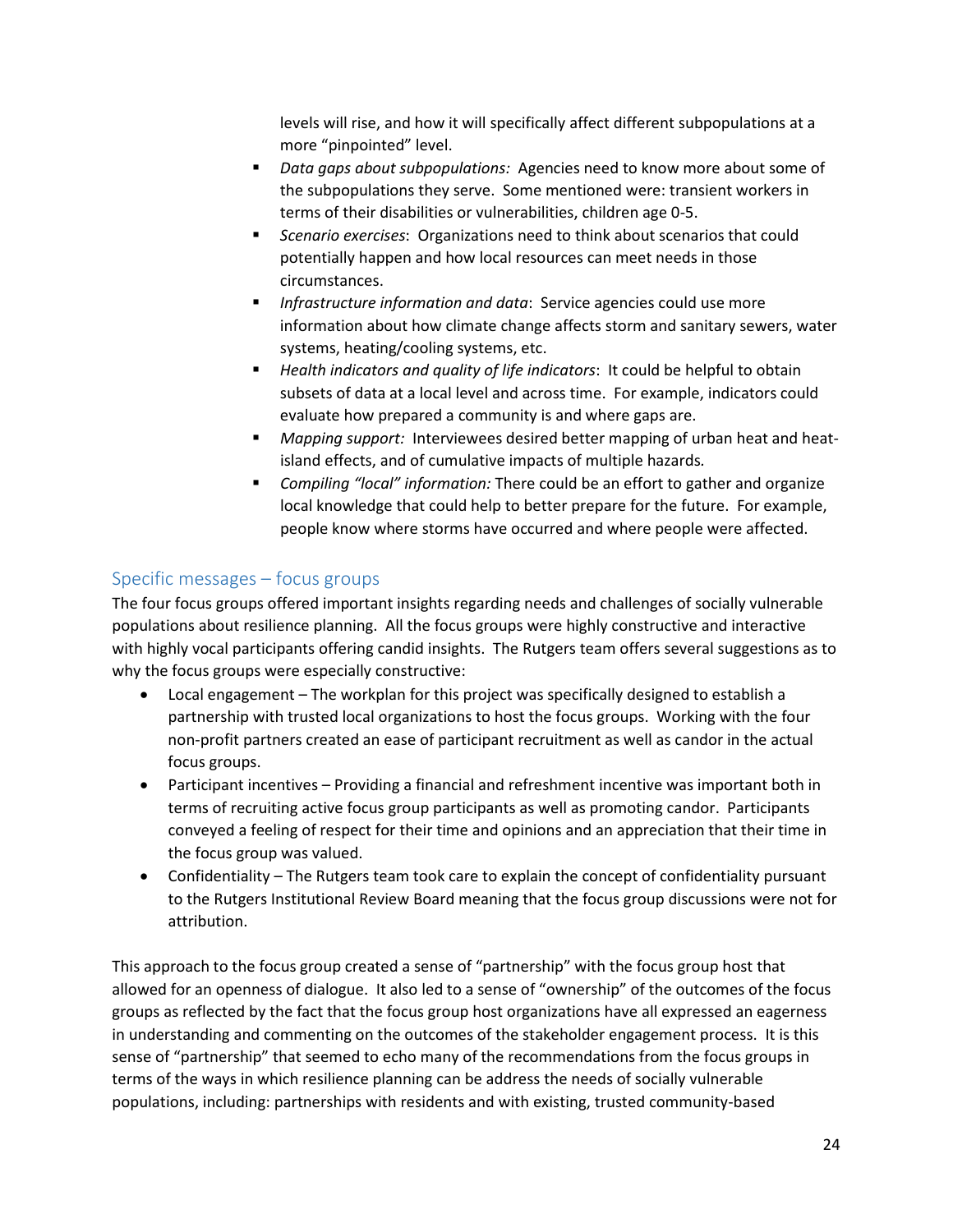organizations; partnerships and coordination among social service providers; and a greater role for residents in identifying "what will work" in their own communities.

Specific input received from the focus group includes:

- **Worries and Impacts of Extreme Weather -** Main areas of impact mentioned by focus group members were:
	- o *Routine Flooding* Some roads are now almost inaccessible in normal to heavy rains, so people need to look for alternate routes. This causes delays in getting to work and getting home, which is difficult for vulnerable *to "keep up." We have to pick and*

populations. There are concerns about reaching schoolchildren when roads near schools are flooded. In some areas, it is difficult *There are so many expenses, it's hard choose which bills to pay.* Focus group participant

to park cars due to tidal-related routine flooding. Participants discussed street conditions getting increasingly worse.

- o *Hard financial choices*  Residents in the three community-based focus groups conducted for this project were generally low income. A general theme was the difficulty of making choices for financial obligations that becomes even more difficult when a climate event causes additional financial burden (e.g. loss of food or income).
- o *Severe Storms and Flooding* Heavy rains make emergency access difficult. Participants discussed trees falling damaging houses and cars. If local stores and gas stations close after a severe storm, populations cannot access necessities. Some told stories of not

being able to access or afford fresh food after food spoiled during power outages after Superstorm Sandy.

*"The heat is worse in the city because we have no shade."* Focus group participant

o *Heat* – As it is noticeably hotter each year, people with outdoor jobs are affected. Urban residents pointed out the increased heat due to minimal shade.

o *Sewer Backlogs/Overflows* – Backup of sewers is causing dirty water and water-related sickness. Backed up stormwater can damage community gardens, not only contaminating the produce, but also reducing the community-building benefits of the gardens.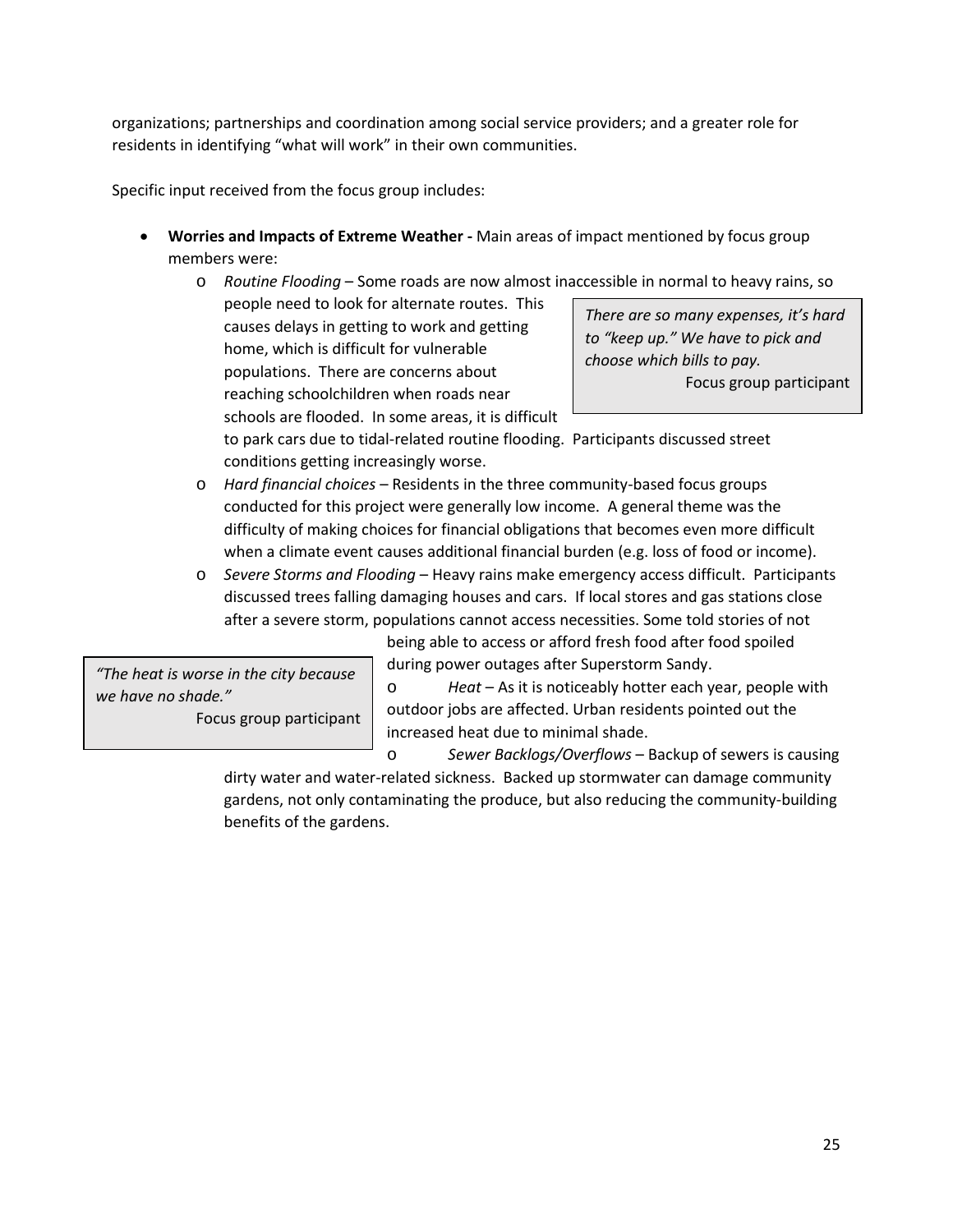- o *Pest/Vectors*  Participants talked about a noticeable increase in mosquitoes and poison ivy.
- o *Smells*  On high heat days, smells of garbage or from industrial plants become worse. Some residents talked about being able to smell trash and garbage in the streets on high heat days.
- o *Stress*  In general, focus group residents talk about the general stress of life and how climate-related events can exacerbate that stress. "You can't feel comfortable in your own home because of the worry."
- **Interaction of climate stressors with other stressors -** The interaction of other life stressors in vulnerable populations with climate-related stressors is strong. These are the key areas of vulnerability that create disproportionate impacts on these populations:

One poignant personal story is of a man living in rural south Jersey, who has been flooded out of his home and lost all personal belongings on four separate occasions from different flood events. During one of the events (Storm Jonas), no warnings were issued that flood gates broke. The man indicated that, if his dog had not woken him up, he may have died. He has had to replace two vehicles and everything he owned.

- o *Poverty or low-income status*  Having limited income makes it harder to deal with any of the many problems that arise in extreme weather like flooding, high heat and severe storms. This is an over-riding stressor/condition that affects severity of impacts and ability to both prepare and recover from impacts. We heard often, for example, that if an A/C or heater breaks down, people must "pick and choose" what bill to pay. For some, they either do not have A/C at all or do not turn it on to save utility costs. Poverty also severely affects the ability to pay to fix damages and remediate unhealthy conditions.
- o *Cost of living/housing* Costs are so high in New Jersey already, that it is "hard to keep up", much less to add costs like insurance or housing upgrades. Utility rates are very high too – a significant burden. Many talked about not using their air conditioners if they had them to avoid a high bill.
- o *Renters*  Particularly lower income renters are more severely impacted and less able to recover because renter insurance is either not available (too expensive) or does not cover flood loss. They are also dependent on property owners to fix damages and many do not, leaving homes in unhealthy conditions. Recovery money goes to owners and not to renters! Recovery funds do not necessarily get passed along to renters in the form of building repairs.
- o *Transportation access*  Many of the participants in the focus groups do not own personal vehicles. They typically take buses, taxis or use bikes, all of which are difficult during flood events.
- o *Other Health Conditions* Climate emergencies can make other health conditions worse, like stress and anxiety, respiratory diseases, arthritis. Electrical failures can create impacts for those dependent on oxygen. Heat and molds can also create new diagnoses of asthma, and storms can create PTSD.
- **Municipal or community-based solutions** Focus group participants pointed to several areas of focus for municipalities to advance solutions to address needs of socially vulnerable residents: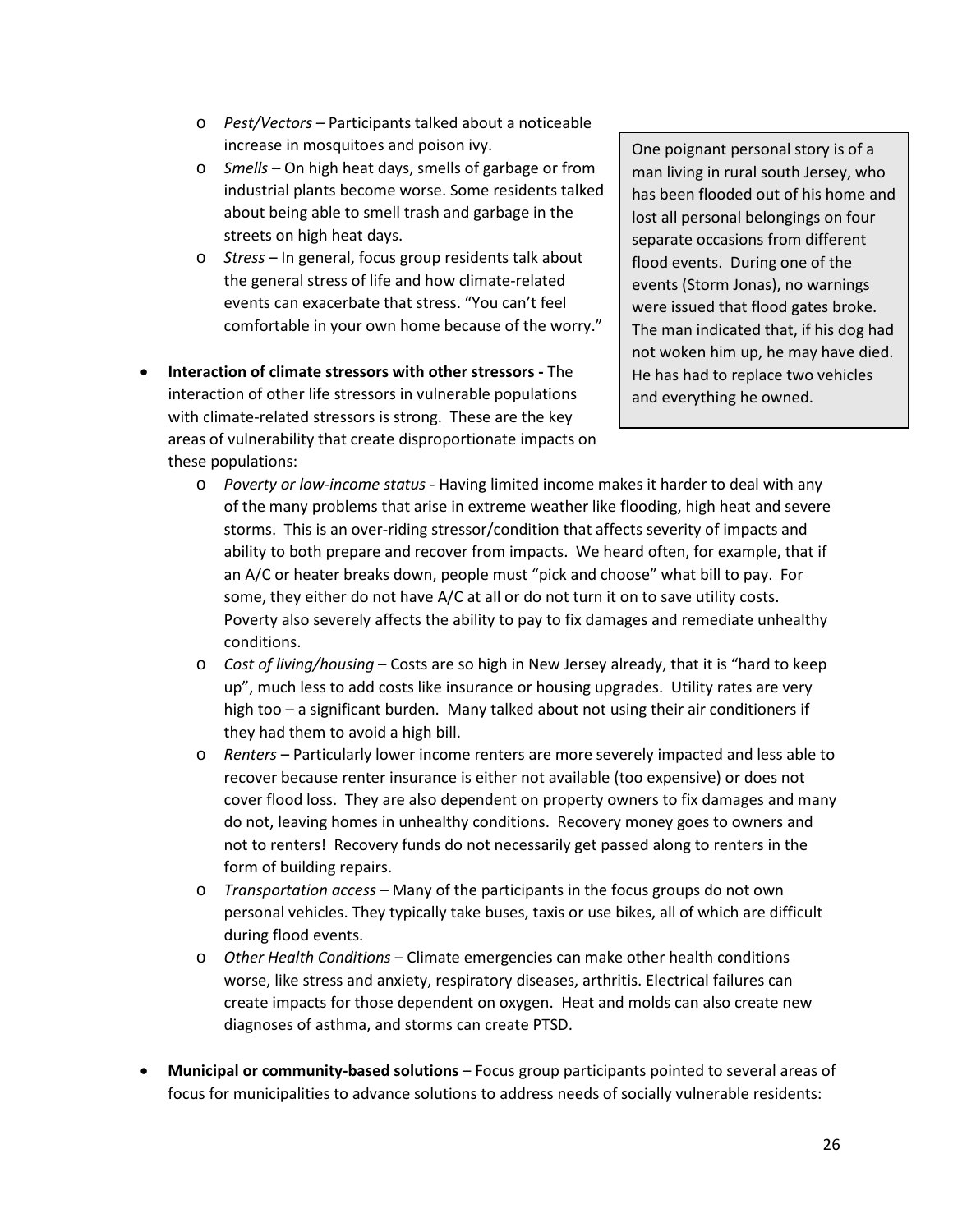- o *Educatio*n Many focus group members felt that it was very important to educate children about environmental-friendly actions, as well as parents/families.
- o *Infrastructure* We heard calls for cities and towns to do a better job fixing storm drains and roads to be better able to handle storms and flooding. Rain gardens would be beneficial also.
- o *Urban Greening*  Cities should plant more trees in neighborhoods and at bus stops and install more parks to mitigate heat island effects. (e.g. as in the "East Ferry Plan.")
- o *Cooling/Warming Stations* More local stations that cover the entire city in a coordinated fashion.
- o *Transportation options*  More free or low-cost options to transport seniors and those with disabilities to warming/cooling stations, or to coordinate evacuation during storms*.*
- o *Early Warning Systems*  More timely notices through smart phones.
- o *Construction/building codes and policies*  Restrict building in flood prone areas.
- o *Emergency planning*  A participant said that towns need to be "proactive to be reactive." A common theme was that if plans exist, no one knows about them. Plans need to be communicated to let people know where to go for help. The municipality should have a plan for helping low-income populations during emergencies, like helping them to get to work, etc. Emergency services need to be *coordinated* and *available* for low-income, elderly, disabled and children. It should be coordinated with agencies, hospitals, and utilities. An idea arose that block captains could be assigned to be activated in times of emergency. "Tell us what to do and where to go!"
- o *Coordination with existing community organizations and facilities*  Municipalities should focus on improving existing community centers so that each neighborhood has a center that serves multiple purposes and has capacity.
- o *New definitions*  Government officials need to re-define what "low-income" means and what "state of emergency" means, because sometimes one inch of rain causes problems for people who already have difficulty getting around.
- **State-level solutions:** Focus group participants pointed to several areas of focus for state agencies to advance solutions to address needs of socially vulnerable participants:
	- o *Cumulative impacts* State should develop policies on cumulative impacts of hazards.
	- o *Enforcement*  State should exercise stronger enforcement of environmental laws on companies.
	- o *Community*-based and community-engaged hazards planning In the three communitybased focus groups held for this project, no participant was aware of the existence of a county or municipal hazard mitigation plan.
	- o *Better information/communication*  State needs to provide consistent, trustworthy information about how climate is affecting state, like SLR specific to towns. The state should not be afraid to "tell it like it is." Many people felt that if there were official, objective (scientific) information presented by an official government representative, people would listen. It should be "straight facts" that are easily understandable.
	- o *Attention to Cities*  The state should pay more attention to the needs of cities. In general, there was a perception that state resources are largely directed to more affluent, suburban communities.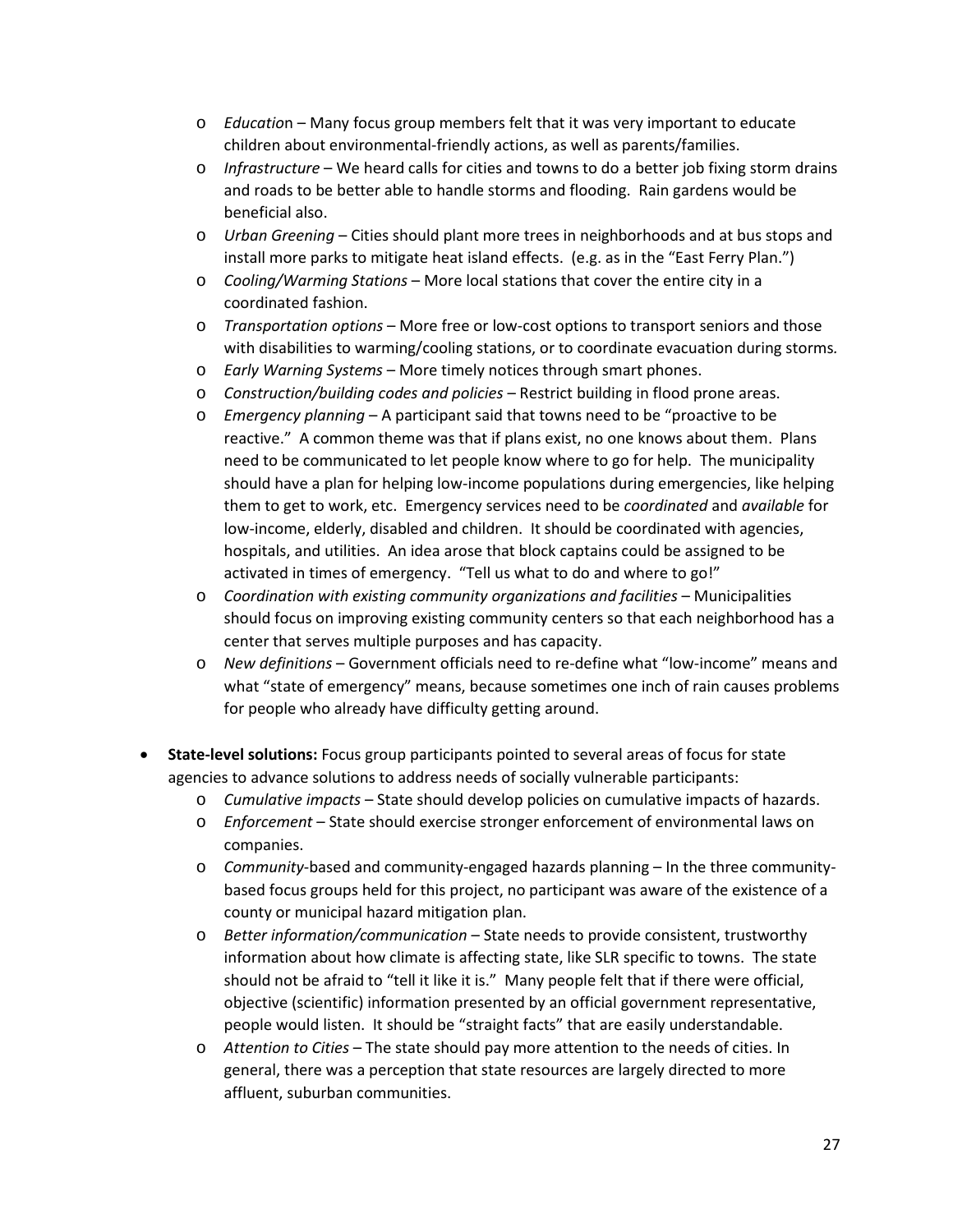- o *Utility Bill Assistance*  There should be more or better funded state programs to help seniors and low-income people to pay electricity bills.
- o *FEMA*  FEMA staff need to be more sensitive to vulnerable populations and to mental stresses. It also needs to be clearer about programs and eligibilities. Sometimes people have major damage but do not qualify because the storm was not classified as "major."
- o *More localized state offices*  The state should put more DEP and Health Dept. offices in some cities to be closer to the community and be easier to contact. Another idea is to "deputize" the community to deal with problems, i.e. train locals to enforce or run programs, and build capacity.
- **News/information sources and engagement of populations** As part of the focus group, the Rutgers team initiated discussions about access to information regarding climatic events, trusted information sources. Overall, focus group participants expressed a strong willingness and desire to participate in climate resilience planning efforts. Input received includes:
	- o Regarding severe weather emergencies, people generally rely on alerts to come through phones, weather apps, radio or TV. Some elderly people receive landline calls if they are already in a senior services program.
	- o Regarding other information, e.g. how to prepare for storms, where to go for cooling/warming and other services, etc., most people prefer to rely on trusted local organizations like social service agencies or faith-based entities. Many mentioned that "word-of-mouth" from neighbors and relatives is how they find out about things, with some younger people using more social media like Facebook, Twitter and other internet sites.
	- o In terms of locations to access information, libraries are used often to distribute information that gets to residents, many of whom take their children to libraries for programs. Libraries are increasingly viewed as trusted sources for socially vulnerable populations including immigrant populations, and homeless individuals, often providing privacy and access to services and resources. Family centers or community centers are also good repositories for information. Some populations, like immigrants, can be reluctant to go to City Hall or government locations for information or services. That said, the city or state government are generally viewed as "credible" sources of information that can provide answers. People often fear approaching them, however, or do not know who to approach. Therefore, if the City can work with trusted local community organizations/NGO's that have direct ties to the communities, that is the ideal way to convey information.
	- o Some of the ways to spread information that were mentioned were:
		- "canvassing" the community with flyers, door-to-door outreach
		- sending information home with school children, with an incentive for them to show to parents
		- distributing during community events and meetings meetings should be held at convenient times for both working people (e.g. evening) and parents (e.g. morning or afternoon)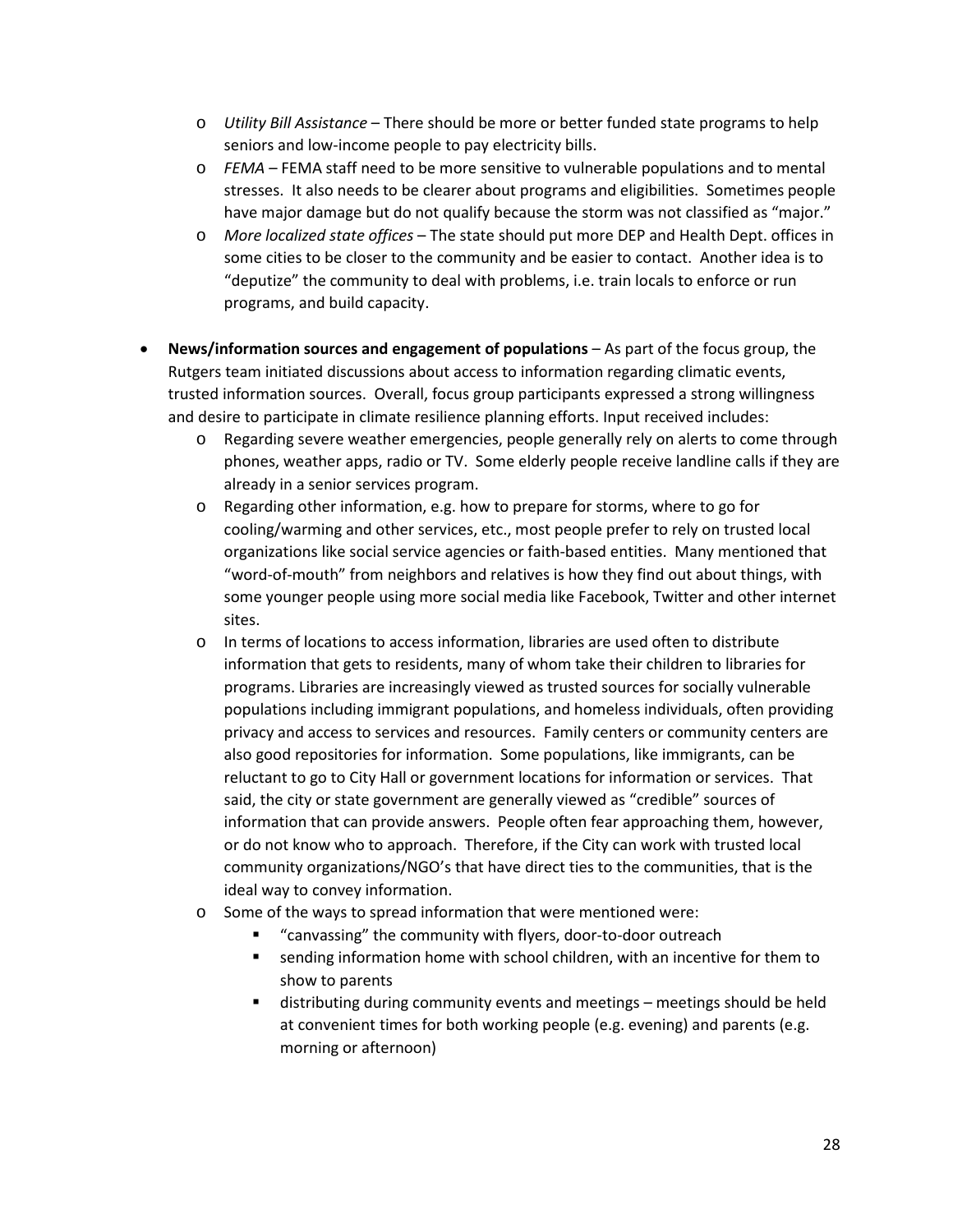# <span id="page-28-0"></span>Observations and Insights

A cornerstone of the key messages received from both the key informant interviews and the focus groups echo dialogue being held throughout the United States regarding the critical importance of participatory processes and community-based strategies and efforts to engage traditionally under resourced and socially vulnerable communities regarding resilience planning. These new approaches reflect growing awareness of the extent to which some populations and communities are disproportionately affected by climate change as well as the recognition of the exacerbating effect that climate change will have on underlying social inequities. $11,12$  $11,12$  Emerging practices seek to:

- Address resilience challenges associated with whole communities, and not just individuals;
- Engage traditionally under resourced communities and populations in resilience planning; and
- Broaden the scope of resilience planning outcomes to address underlying multi-sector social inequities that are exacerbated by climate change.

The goal of such efforts is inherently addressing the societal, economic and environmental conditions of socially vulnerable populations social and environmental factors that undermine the adaptive capacity of a community and its residents.<sup>[13,](#page-28-3)14</sup> These approaches include strategies that:

- Take a "whole community" approach rather than focusing solely on the resilience of individuals. A whole community approach includes using resilience planning to address challenges in multiple sectors, including but not limited to health, housing, transportation, workforce development, economic opportunity, etc.;
- Seek to address underlying social, economic and environmental inequities that contribute to some populations being socially vulnerable;
- Set priorities for addressing the needs of socially vulnerable populations;
- Provide streamlined, easily accessible processes resources to residents;
- Creating partnerships with trusted local leaders and organizations and providing the capacity that residents and communities need to contribute to solutions leading to resilience; and

<span id="page-28-1"></span><sup>&</sup>lt;sup>11</sup> USGCRP, 2018: Impacts, Risks, and Adaptation in the United States: Fourth National Climate Assessment, Volume II [Reidmiller, D.R., C.W. Avery, D.R. Easterling, K.E. Kunkel, K.L.M. Lewis, T.K. Maycock, and B.C. Stewart (eds.)].

U.S. Global Change Research Program, Washington, DC, USA, 1515 pp. doi: 10.7930/NCA4.2018

<span id="page-28-2"></span><sup>&</sup>lt;sup>12</sup> Crimmins, A., J. Balbus, J.L. Gamble, C.B. Beard, J.E. Bell, D. Dodgen, R.J. Eisen, N. Fann, M.D. Hawkins, S.C. Herring, L. Jantarasami, D.M. Mills, S. Saha, M.C. Sarofim, J. Trtanj, and L. Ziska, 2016: Executive Summary. The Impacts of Climate Change on Human Health in the United States: A Scientific Assessment. U.S. Global Change Research Program, Washington, DC, page 1–24. http://dx.doi.org/10.7930/J00P0WXS

<span id="page-28-3"></span><sup>&</sup>lt;sup>13</sup> Foster, Sheila, R. Leichenko, K.Nguyen, et.al. New York City Panel on Climate Change 2019 Report Chapter 6: Community-Based Assessments of Adaptation and Equity. Annals of the New York Academy of Sciences. March 15, 2019. <https://doi.org/10.1111/nyas.14009>

<span id="page-28-4"></span><sup>&</sup>lt;sup>14</sup> In the Eye of the Storm: An Action toolkit. NAACP. 2018. Available at[: https://live-naacp](https://live-naacp-site.pantheonsite.io/wp-content/uploads/2018/09/NAACP_InTheEyeOfTheStorm.pdf)[site.pantheonsite.io/wp-content/uploads/2018/09/NAACP\\_InTheEyeOfTheStorm.pdf](https://live-naacp-site.pantheonsite.io/wp-content/uploads/2018/09/NAACP_InTheEyeOfTheStorm.pdf)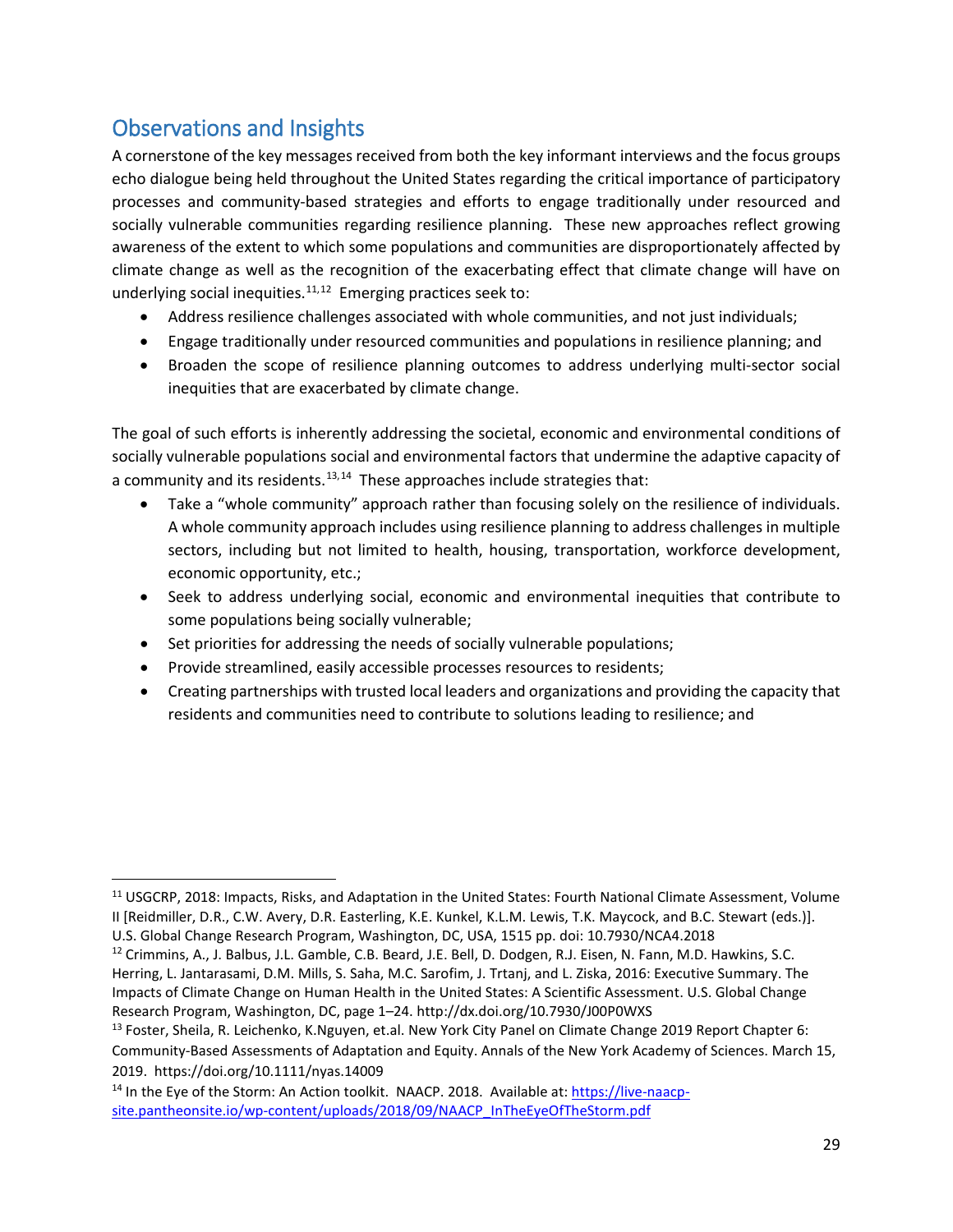• Deploy use of participatory processes that remove challenges for involvement of populations that do not traditionally engage in government planning efforts. [15](#page-29-0),[16](#page-29-1),[17,](#page-29-2)[18,](#page-29-3)[19](#page-29-4)

In many ways, these equitable, community-based approaches to resilience resonate with the idea of a "social service"-based model of resilience planning that the Rutgers team heard from several key informants. Similarly, these approaches are also consistent with emerging thinking regarding the future of public health planning in the United States. Often referred to as Public Health 3.0, these models promote cross-sector collaboration in which local public health agencies serve as critical agents to coordinate programs and policies to address underlying social determinants of health.<sup>[20](#page-29-5)</sup>

Next tasks in the PSM project include development of training guidance and policy recommendations to inform state and local climate resilience planning in New Jersey. The outcomes of the PSM focus groups and key informant interviews offer important insights to inform both development of training guidance and policy recommendations. In particular, the cornerstone messages of the key informant interviews and focus groups point to the value of New Jersey advancing equitable, community-based resilience planning approaches as a mechanism to address needs of socially vulnerable populations. Advancing such approaches offers important opportunities for addressing needs of socially vulnerable populations but are likely to also present challenges regarding resources, capacity, authorities, creation of partnership models and ensuring the adequacy of data, tools and evidence-based strategies. Consideration of these challenges will be a focus of the remaining of the PSM project, particularly regarding development of training protocols and policy recommendations.

<span id="page-29-0"></span><sup>&</sup>lt;sup>15</sup> Moser, Susanne, J. Coffee, A. Seville. Rising to the Challenge Together. A Review and Critical Assessment of the State of the US Climate Adaptation Field: A Report Prepared for the Kresge Foundation. 2017.

<span id="page-29-1"></span><sup>&</sup>lt;sup>16</sup> "Climate Resilience and Urban Opportunity." The Kresge Foundation. Last accessed July 1, 2019. <https://kresge.org/content/climate-resilience-and-urban-opportunity-0>

<span id="page-29-2"></span><sup>&</sup>lt;sup>17</sup> "Guide to Equitable, Community-driven Climate Preparedness Planning." Urban Sustainability Directors Network. 2017. Available at[: https://www.usdn.org/uploads/cms/documents/usdn\\_guide\\_to\\_equitable\\_community](https://www.usdn.org/uploads/cms/documents/usdn_guide_to_equitable_community-driven_climate_preparedness-_high_res.pdf)driven climate preparedness- high res.pdf

<span id="page-29-3"></span><sup>&</sup>lt;sup>18</sup> Social Equity Report 2019, Carbon Free Boston. Last accessed June 28, 2019. [http://sites.bu.edu/cfb/files/2019/06/CFB\\_Social\\_Equity\\_Report\\_053119.pdf](http://sites.bu.edu/cfb/files/2019/06/CFB_Social_Equity_Report_053119.pdf)

<span id="page-29-5"></span><span id="page-29-4"></span><sup>19</sup> Community-driven Climate Resilience Planning. 2017. National Association of Climate Resilience Planners. Available at: [https://movementstrategy.org/b/wp-content/uploads/2017/05/WEB-CD-CRP\\_Updated-5.11.17.pdf](https://movementstrategy.org/b/wp-content/uploads/2017/05/WEB-CD-CRP_Updated-5.11.17.pdf) <sup>20</sup> DeSalvo KB, Wang YC, Harris A, Auerbach J, Koo D, O'Carroll P. Public Health 3.0: A Call to Action for Public Health to Meet the Challenges of the 21st Century. Prev Chronic Dis 2017;14:170017. DOI: [http://dx.doi.org/10.5888/pcd14.170017external](http://dx.doi.org/10.5888/pcd14.170017) icon.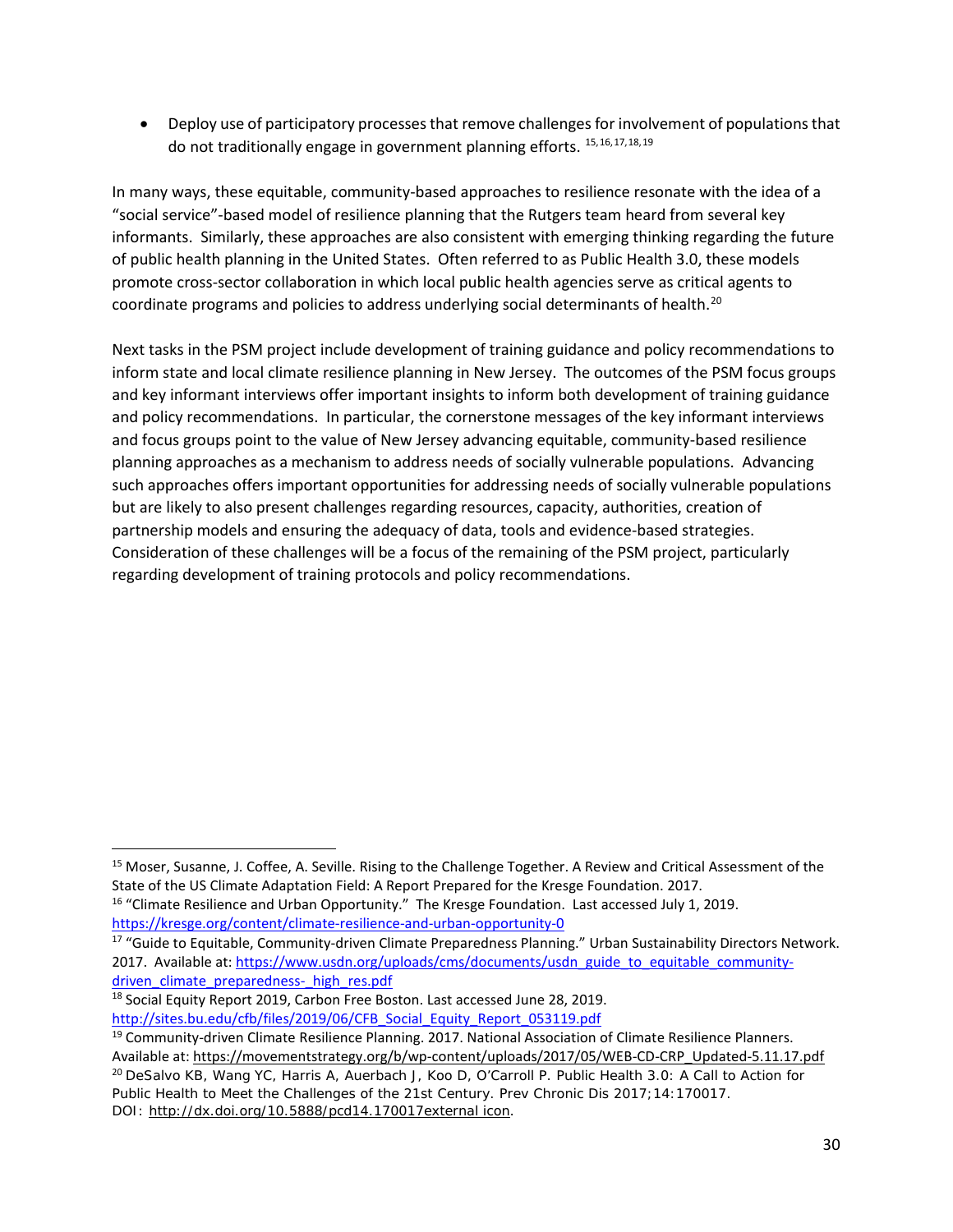# Appendices

<span id="page-30-0"></span>Appendix A – Key informant supporting materials

- Interviewee list
- Interview protocol

Appendix B – Focus group supporting materials

- Request for Qualifications
- Focus group protocol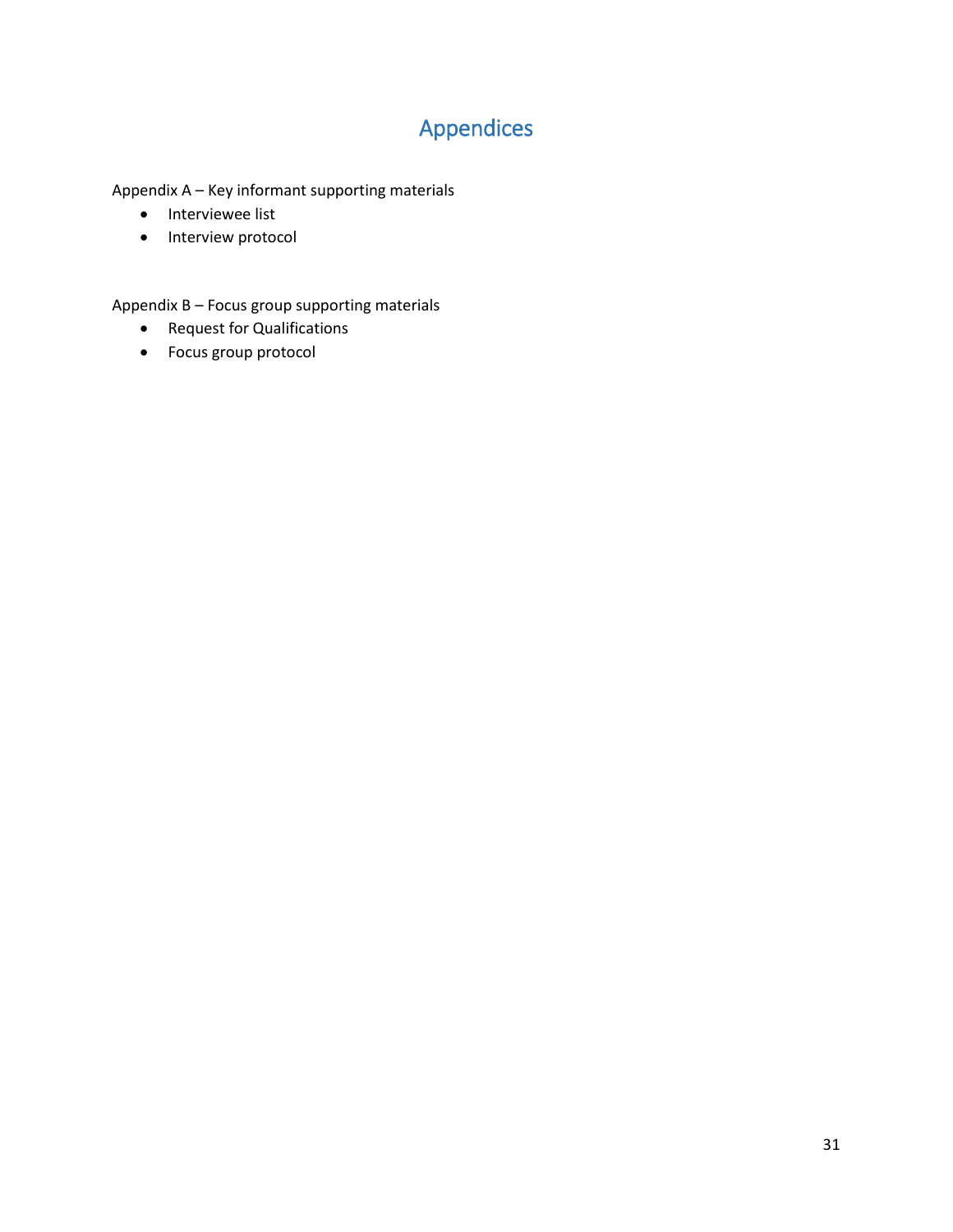<span id="page-31-0"></span>Appendix A – Key informant supporting materials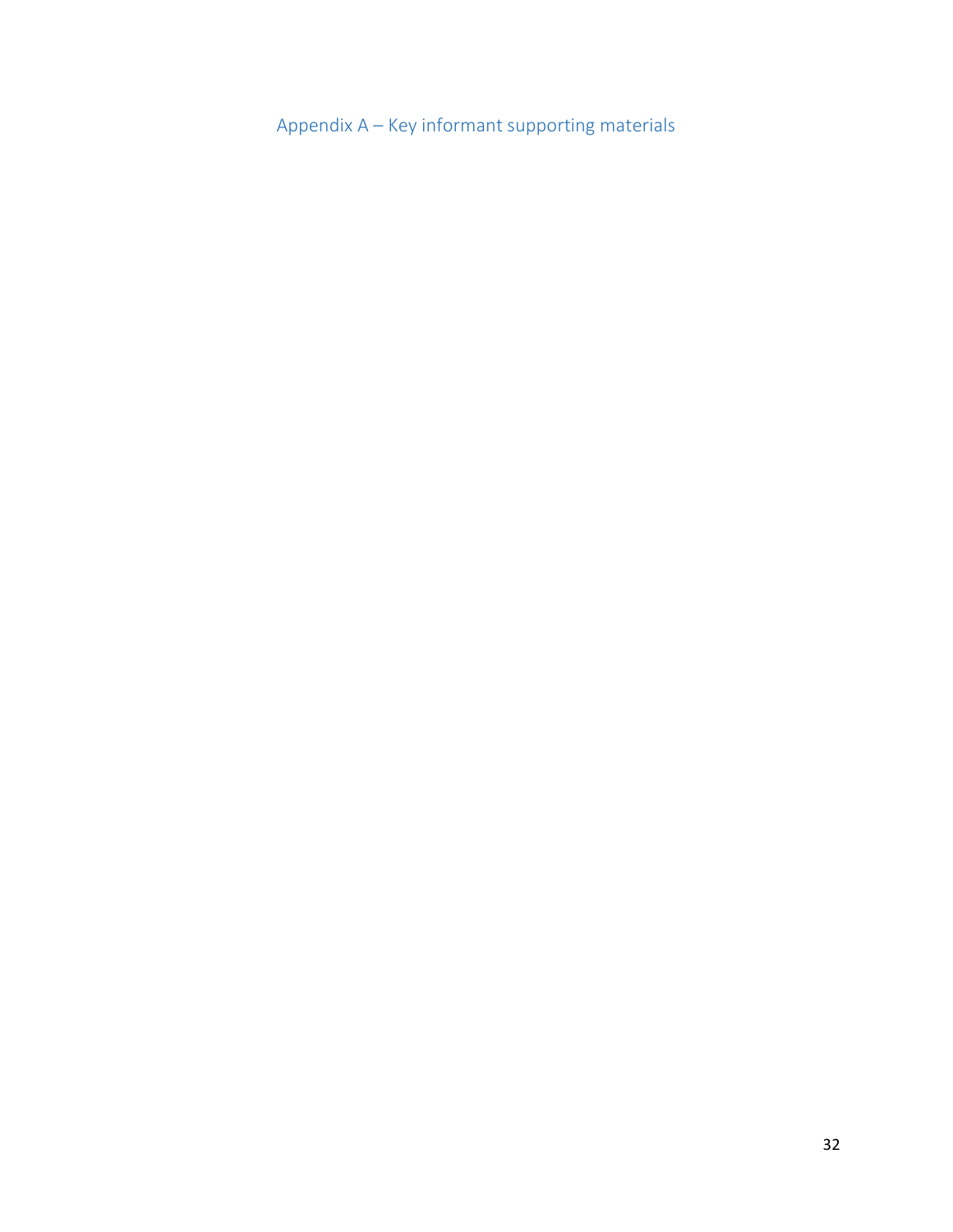## **PSM Key Informant Interview List**

| <b>Keith Adams</b>         | <b>Executive Director</b>        | <b>VOAD</b>                                   |
|----------------------------|----------------------------------|-----------------------------------------------|
| Gloria Aftanski            | President/CPO                    | United Way of Central Jersey                  |
| Staci Berger               | President/CEO                    | <b>HCDNNJ</b>                                 |
| Alexandra Cross            | <b>CEO</b>                       | <b>JRFNJ</b>                                  |
| <b>Drew Curtis</b>         | Sr. Equitable Dev. Mgr.          | <b>Ironbound Community Corp</b>               |
| Marty Johnson              | President                        | <b>Isles</b>                                  |
| Robert Kley                | Vice Pres./COO                   | <b>MHANJ</b>                                  |
| Daniel Krupinski           | <b>Health Officer</b>            | Long Beach Health Dept.                       |
| Ray Lamboy                 | President/CEO                    | Latin American Econ. Dev. Assn.               |
| Jill Hoegel                |                                  | <b>Disability Rights New Jersey</b>           |
| Mary Ciccone               |                                  |                                               |
| Meishka Mitchell           | VP of Community Initiatives      | Coopers Ferry Partnership                     |
| Pat Sermon                 | COO                              | Urban League of Essex County                  |
| Lisa Wilson                | <b>Executive Director</b>        | <b>Coastal Family Success Center</b>          |
| <b>Avery Grant</b>         | <b>Executive Director</b>        | Concerned Citizens of Long Branch             |
| Candace Crane              | Dir., Commun. Investment/Eval.   | United Way of Central Jersey                  |
| Rodric Bowman              | <b>Regional Disaster Officer</b> | American Red Cross - NJ Region                |
| Shivi Pasad                |                                  | Legal Services of NJ - Poverty Research Inst. |
| Meghan Wren                | <b>Former Director</b>           | <b>Bayshore Discovery Center</b>              |
| <b>Stephanie Hunsinger</b> | <b>State Director</b>            | AARP of NJ                                    |
| Amanda Devecka-Rinear      | Founder                          | NJ Organizing Project                         |
| Linda Brown                | President                        | <b>NJ SOPHE</b>                               |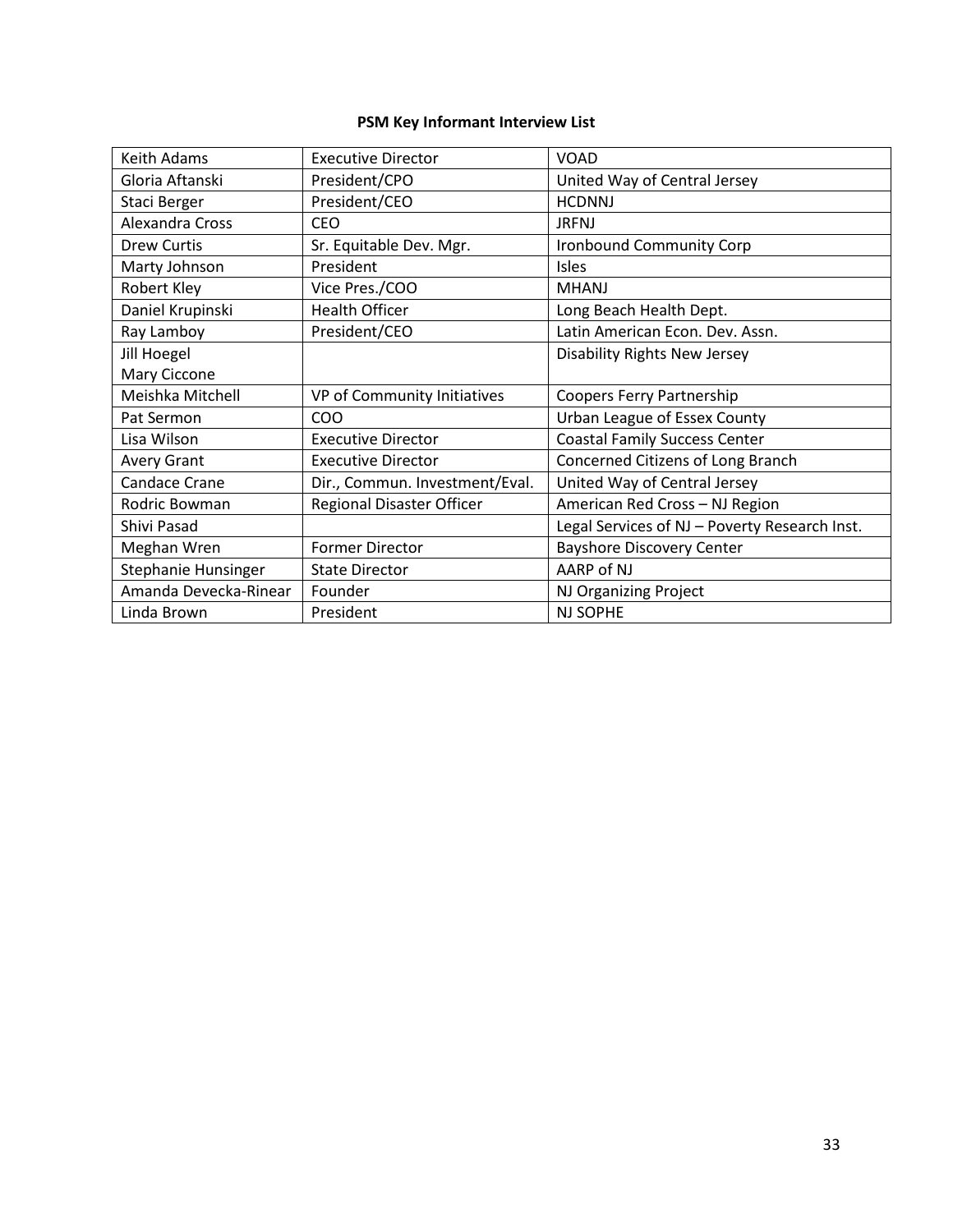### **Key Informant Questions**

### **Part 1 – Stressors on the populations that may be exacerbated by coastal hazards**

- 1. What are your perceptions about the effects of a changing climate (flooding, sea level rise, extreme weather) on the populations you serve?
- 2. What types of stressors and challenges do the individuals and families that you serve face on a day-to-day basis?
	- Where do climate stressors fall in relation to other stressors?
- 3. Socially vulnerable populations are those that have limited access to the resources and conditions that allow them to prepare for, cope with and recover from changing climate conditions. What type of resources and conditions (that you currently do *not* have adequate access to) would assist the socially vulnerable populations' ability to prepare, recover and cope?
	- Prompts: transportation in the event of a disaster, disposable income to pay their bills, interpretive services, housing that can withstand flood and extreme weather event conditions, etc.
- 4. For the stressors that individuals and families face, what do you think are the top three that, if improved, could improve their ability to prepare for, cope with and recover from changing climate conditions?
- 5. What stories have you heard about the individuals and families that you serve being affected by flooding and/or extreme weather events (nuisance flooding as well as event-related)?
	- How did the individuals and families overcome these challenges?
- 6. Are there any examples of where your organization or other organizations like yours worked closely with socially vulnerable individuals and families to increase their ability to prepare for, cope with and recover from changing climate conditions?
	- If yes, what is an example of how the organization helped?
	- Prompt: what challenges were faced and how were they overcome
- 7. Is there anything that you would like to see the *state of New Jersey* do to increase the ability of the socially vulnerable populations that you work with prepare for, cope with and recover from changing climate conditions?
- 8. Is there anything that you would like to see *municipal and county governments* do to increase the ability of the socially vulnerable populations that you work with prepare for, cope with and recover from changing climate conditions?

### **Part 2 – Effective strategies to engage populations AND organizations in resilience** *planning* **efforts**

- 9. Communities all across New Jersey are working to develop plans to improve the ability of their community to prepare for, cope with and recover from changing climate conditions, including flooding and extreme weather events. Have you or your organization been involved in any such planning efforts at the county or municipal level?
	- Prompt: Please tell us about your experience(s)?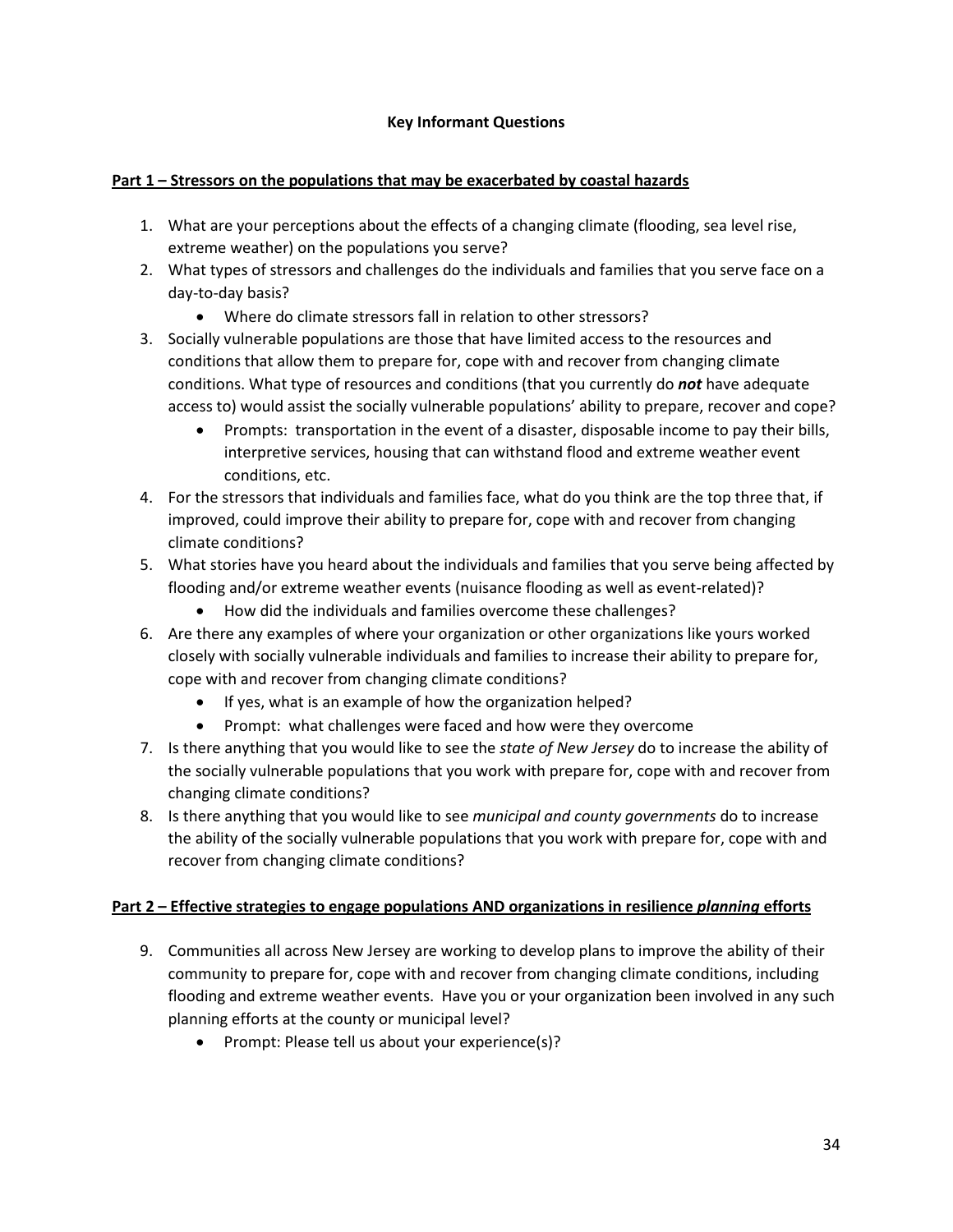- What do you think might be some effective ways that would make it easier for organizations and leaders such as your organization and you, that are not resiliencemission focused, to be engaged in resilience planning?
- 10. What do you think are the barriers to socially vulnerable populations from being engaged in community-based resilience planning?
	- Prompt: Can you think of ways in which those barriers can be overcome?
- 11. What do you think are the barriers to organizations such as yours and individuals such as you being engaged in community-based resilience planning?
	- Prompt: Can you think of ways in which those barriers can be overcome?
- 12. What are the sources of information that the socially vulnerable populations that you work with trust?
- 13. What are the sources of information that you and/or your organization trust?
- 14. What are the three biggest needs of socially vulnerable populations that would prompt your organization to become engaged in a *planning* effort if you thought it would address those needs?

### **Part 3 – Identification of data resources and data needs for resilience planning**

- 15. With regard to your own organization, what are the sources of data that you use the most to better understand the needs of the populations and communities that you serve?
	- Which data do you find especially accurate or useful?
- 16. What three types of data would be most helpful to you in the work that you and your organization do with regard to socially vulnerable populations?
- 17. Are there any specific sets of data related to vulnerable populations and climate conditions that you think our project team should be aware of?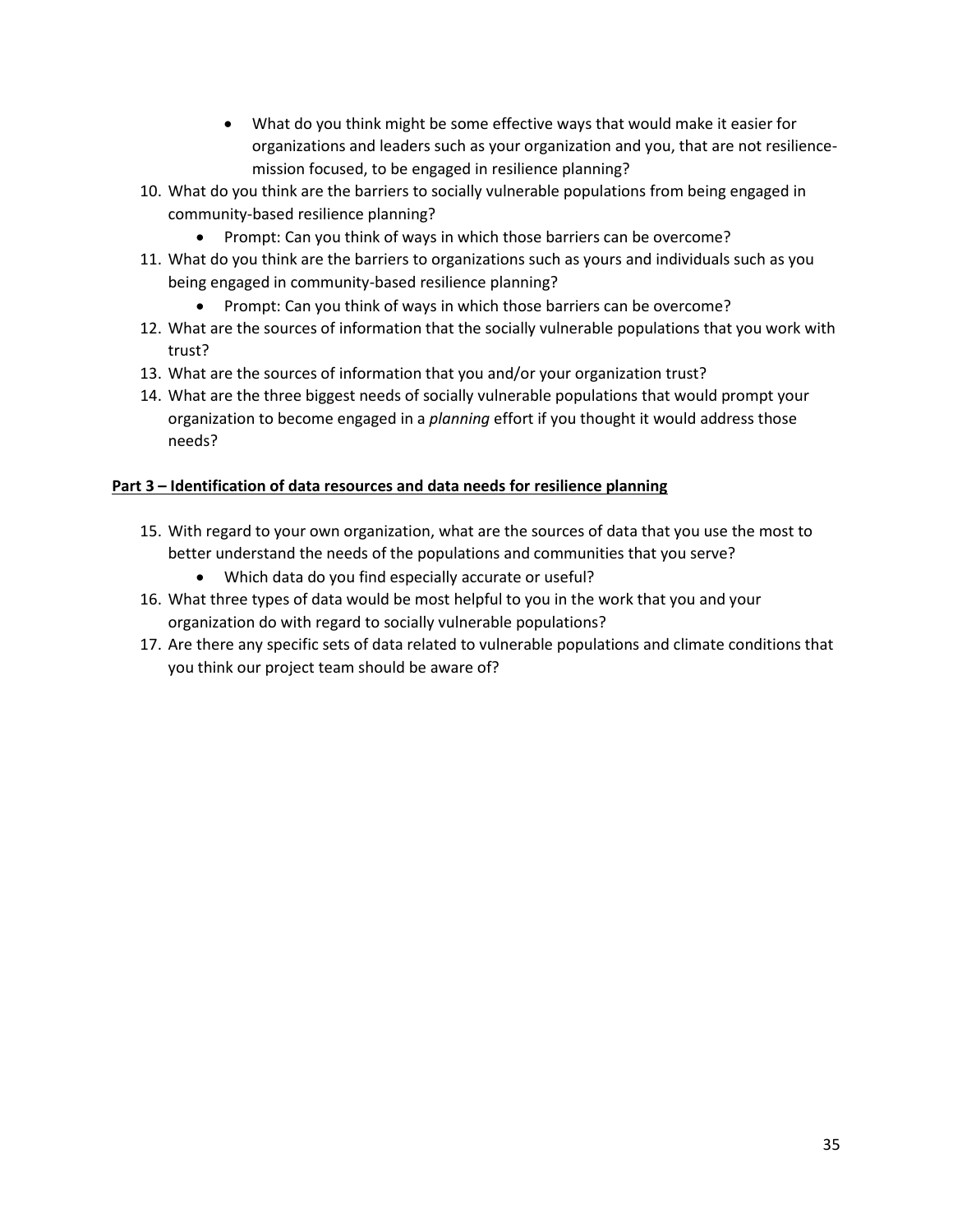<span id="page-35-0"></span>Appendix B – Focus group supporting materials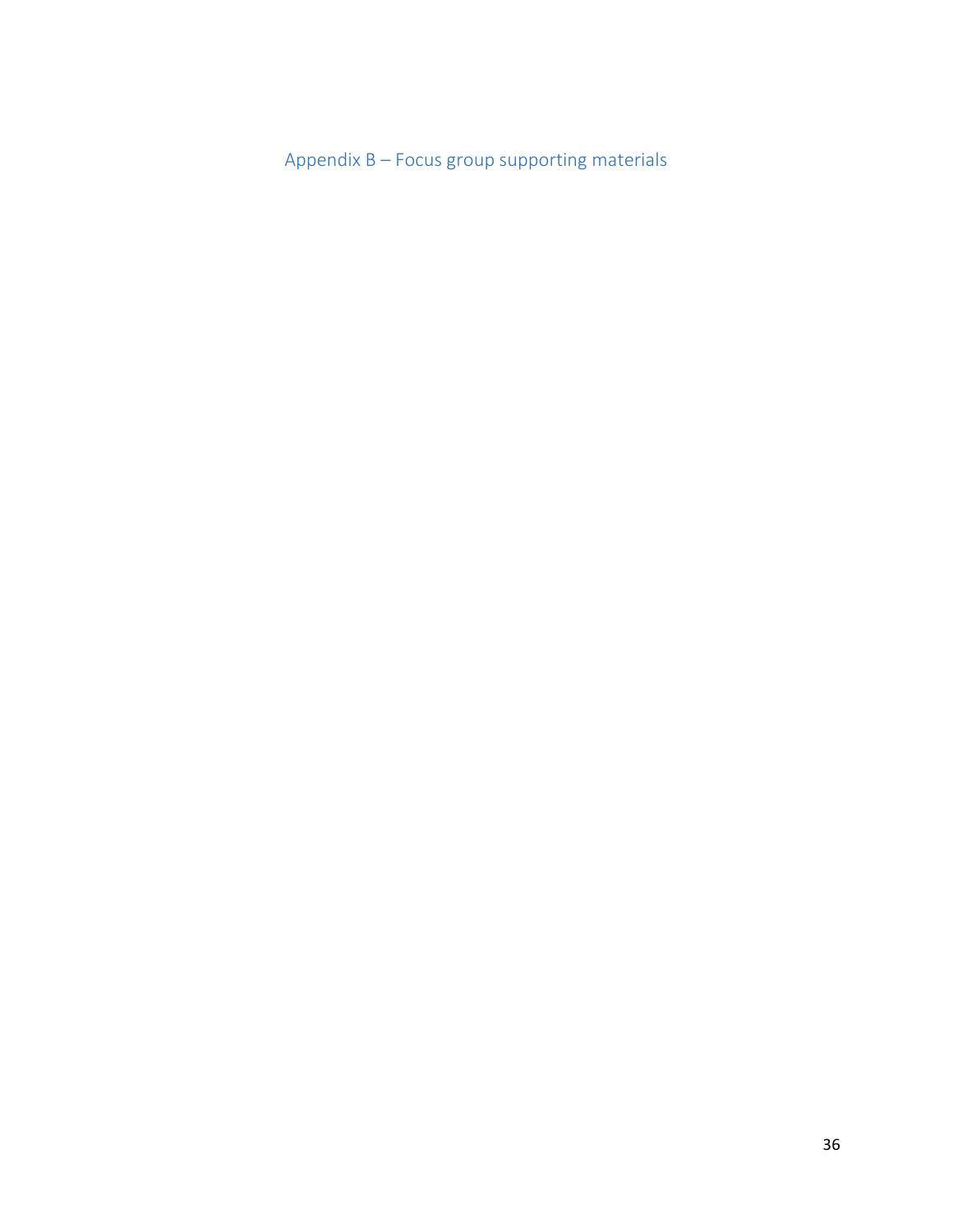#### **Focus Groups Questions**

- 1. How long have you lived in this community?
- 2. Are flooding and extreme weather events something that you think about or worry about?
	- How does this compare to other day-to-day stressors in your life?
- 3. What are some of your experiences and hardships with flooding, heat and extreme weather events here in New Jersey?
- 4. If you could change one thing to make it easier for you and your family to deal with flooding and extreme weather events, what would it be?
- 5. What are some things that organizations could be doing help you to cope with flooding and extreme weather?
	- What could your municipality be doing?
	- What could the state be doing?
- 6. Where do you get your news generally?
- 7. Where do you get your information about climate hazards, the weather, etc.?
- 8. What organizations or sources of information do you trust and use the most?
	- Prompts: doctor, local community-based organization, church, newspaper, social media, etc.
- 9. What types of information would be helpful to you that you don't currently have access to?
- 10. What are the best ways to get information to you?
- 11. If you could, would you participate in community meetings related to climate resiliency planning?
	- Prompts: At what level? (neighborhood, town, etc.) What types of meetings?
	- What would make it easy for you to do that?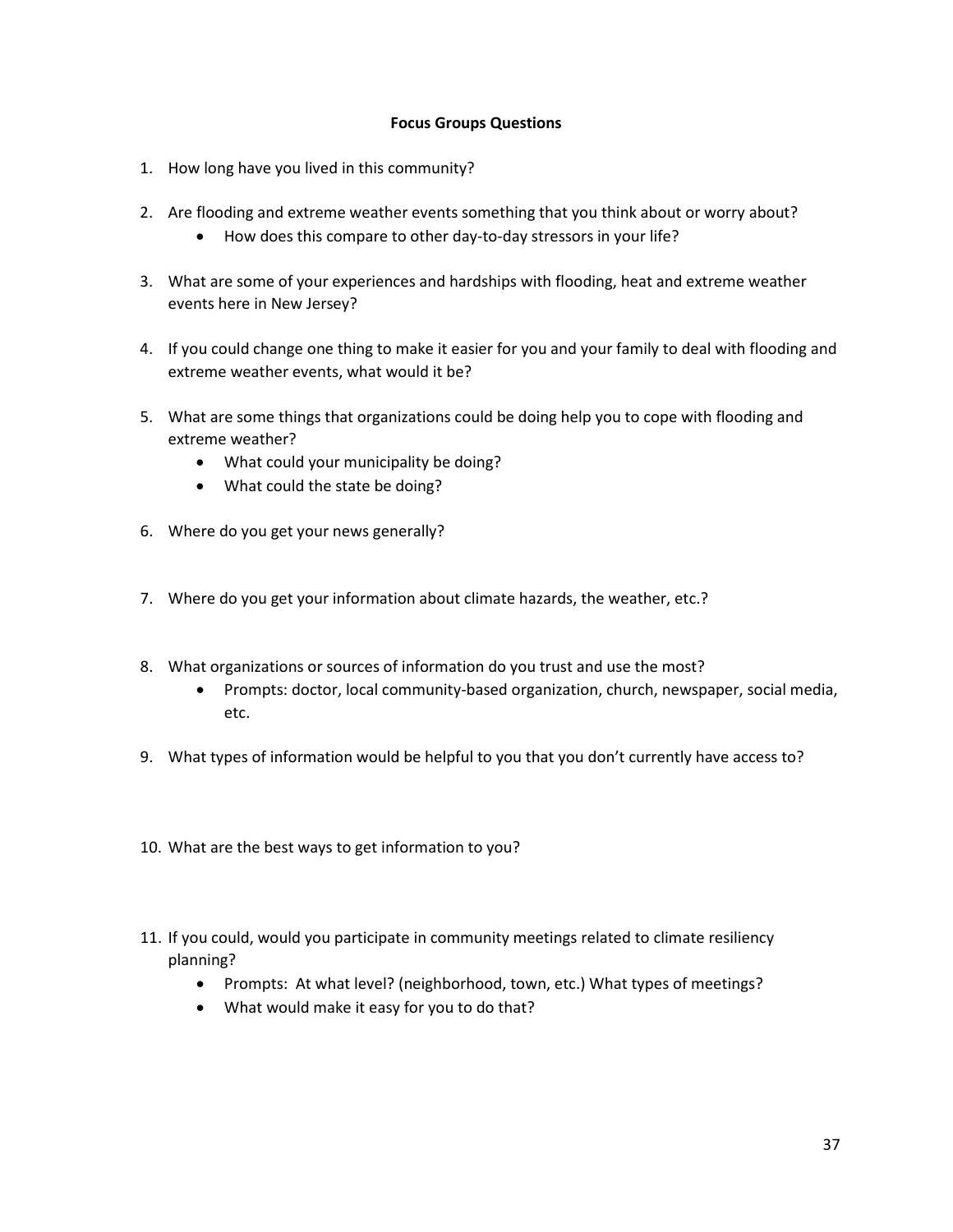## **Request for Qualifications:** *Engagement of Socially Vulnerable Populations in Coastal Resilience and Hazard Mitigation Planning*

Contact: Jeanne Herb, Executive Director; Environmental Analysis and Communications Group, Rutgers the State University of New Jersey; *jherb@ejb.rutgers.edu* 

*Issued: March 29, 2019 – Deadline for Response: 5:00 on April 19, 2019*

#### **Background:**

Two programs at Rutgers University, th[e Jacques Cousteau National Estuarine Research Reserve](https://jcnerr.org/) and the [Bloustein School of Policy and Planning,](http://www.policy.rutgers.edu/) are working with the New Jersey [Coastal Management Program](https://www.state.nj.us/dep/cmp/) as administered by the Office of Coastal and Land Use Planning within the New Jersey Department of Environmental Protection on a project to identify effective strategies to engage populations identified in the social science literature as socially vulnerable to environmental hazards, as well as Environmental Justice communities, and traditionally underrepresented populations (herein *socially vulnerable* populations) in state, regional and local coastal resilience and hazard mitigation planning.

With climate change, people across the United States are increasingly exposed to coastal hazards. However, some populations are disproportionately affected. Factors that influence the extent to which people can prepare for, cope with, respond to and recover from coastal hazards includes their exposure to particular stressors, their sensitivity to impacts, and their ability to adapt to changing conditions. Characteristics that make a population less able to adapt to coastal hazards include age, physical limitations, race and income, English proficiency, social status, and exposure to other environmental, health or social burdens. The term *'social vulnerability'* is used to describe these populations – more information on social vulnerability can be found at: [https://svi.cdc.gov/.](https://svi.cdc.gov/) The term "environmental justice" is used to describe populations that are socially vulnerable, in part, due to their exposure to a disproportionate amount of industrial pollution and other environmental hazards. More information on "environmental justice" can be found at: [https://www.nj.gov/dep/ej/.](https://www.nj.gov/dep/ej/) For the purposes of this Request for Qualifications, the term "socially vulnerable populations" will be used to inclusively describe the terms social vulnerability, environmental justice and traditionally underrepresented populations.

As part of this project, Rutgers University will work with three organizational partners to host three focus groups in spring 2019 with coastal residents that represent characteristics associated with socially vulnerable populations. It is Rutgers' intent to choose three organizational partners that are viewed as trusted local sources within socially vulnerable communities for the purposes of assisting with organizing the focus groups. It is important to note that the New Jersey coastal zone includes 239 municipalities with diverse populations and many different types of municipalities – see: <https://www.state.nj.us/dep/cmp/docs/new-detailed-cafra-map.pdf> . The focus groups will allow the Rutgers research team to hear from residents regarding challenges they face that may be exacerbated by coastal hazards as well as regarding strategies that would be effective to engage socially vulnerable populations in state, regional and local resilience and hazard mitigation planning efforts.

#### **Purpose**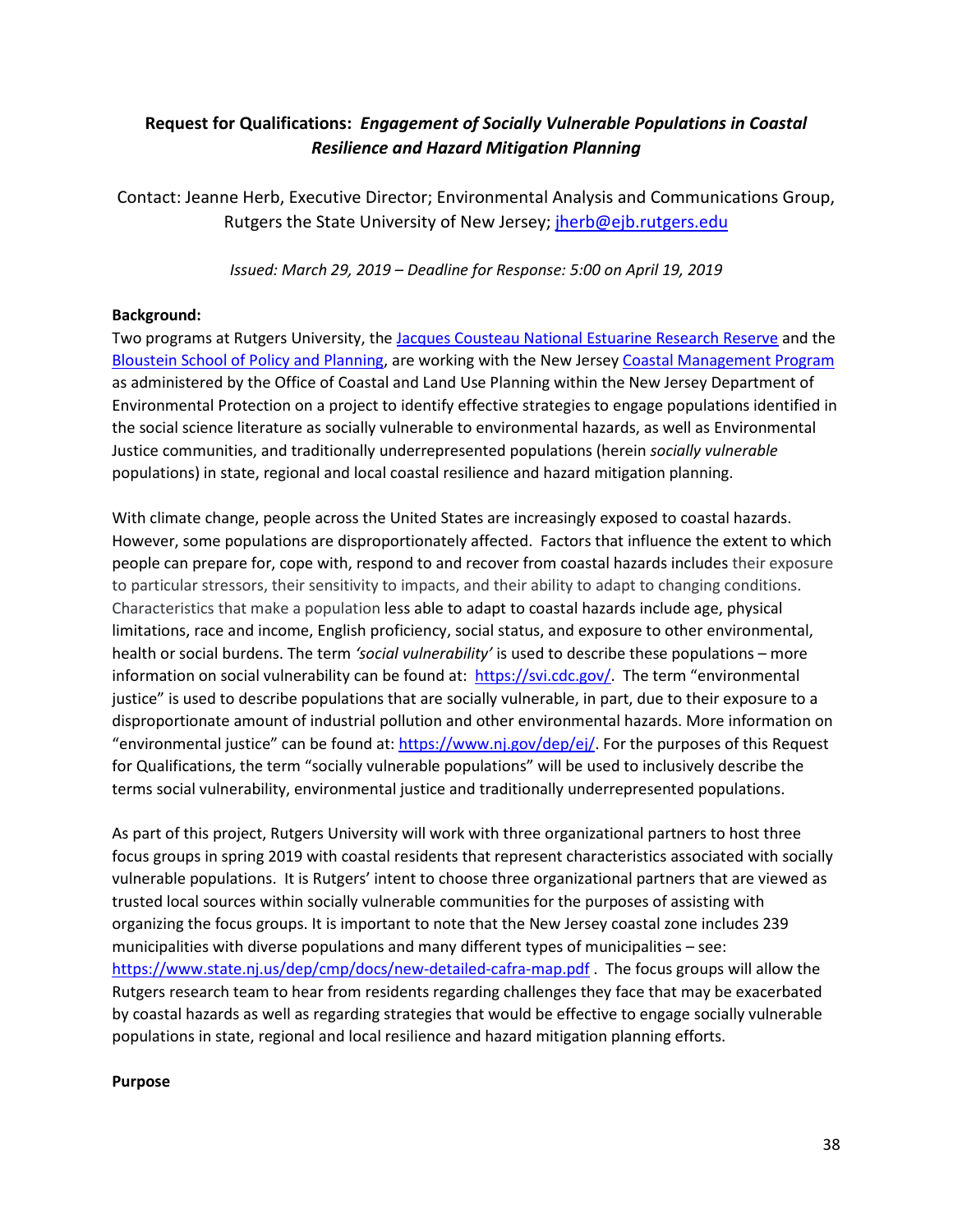The purpose of this Request for Qualifications is to identify three organizations to which Rutgers will provide \$5,000 individual subawards. The three chosen organizations will each work with Rutgers to organize and host a spring 2019 focus group of at least 12 residents representing socially vulnerable populations that reside in New Jersey's coastal zone. Each focus group will be held in person on-site at the three chosen organizations and will last for approximately 1.5 hours. Each participant in the focus group will receive a \$40 participation stipend. Rutgers University researchers will: develop the focus group questionnaire, conduct the focus groups, provide Spanish language translational services if needed, take notes at the focus group, and provide the \$40 stipend per participant. The chosen three organizations will be responsible for:

- Physical hosting of the focus group
- Recruitment of residents to participate in the focus groups
- Logistical organizing of the focus group
- Providing refreshments for focus group participants
- Provide translational services for languages other than Spanish (if needed)
- Collaborating with Rutgers to summarize the results of the focus group discussions

Note: the \$40/participant stipend does not come out of the host organizations' \$5,000 budget.

#### **To respond to this Request for Qualifications**

This Request for Qualifications (RFQ) is being sent to several New Jersey organizations that are known to provide services and/or resources to socially vulnerable populations in the New Jersey coastal zone. Three organizations will be chosen to receive individual \$5,000 subawards for purposes of organizing and hosting individual focus groups.

To respond to this RFP, please complete the attached form and send to Jeanne Herb, Rutgers University, a[t jherb@ejb.rutgers.edu](mailto:jherb@ejb.rutgers.edu) by **5:00 pm on Friday, April 19**. If you have questions about this RFP, please send an email to Jeanne Herb with the subject line: *questions about RFQ* with your question by April 5. All questions received will be answered within two days and sent via email to all organizations to which this RFQ has been sent.

#### **Selection criteria**

Three organizations will be chosen to receive the \$5,000 subawards for purposes of organizing and hosting the focus groups based on the following criteria:

- Demonstration of 501(c)3 status and a Board of Directors/Trustees (10%)
- Demonstration of having a focused organizational mission that includes a commitment to:
	- o Providing support to voluntary organizations that offer direct support to residents after disasters, including but not limited to socially vulnerable populations;
	- o Provides other services and/or resources to socially vulnerable populations.

(25%).

- Demonstration of having a headquarters in New Jersey including office space in the New Jersey coastal zone that is adequate and appropriate to host a focus group at which approximately 20 people may be in attendance, including focus group participants and Rutgers and the focus group host's staff. (20%)
- Demonstration of having staff available to organize, recruit and host a focus group. (20%)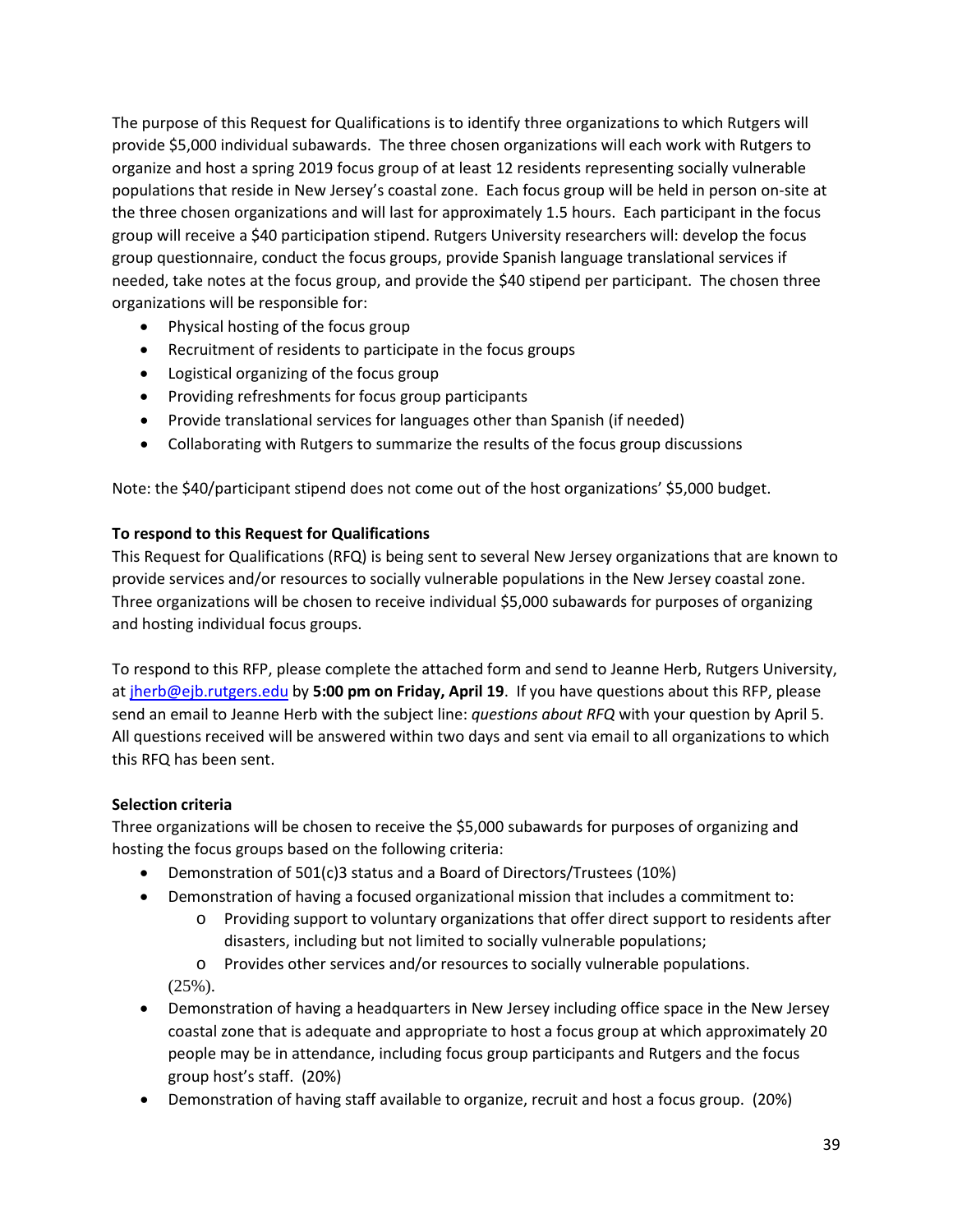• Demonstration of current and well-established engagement with socially vulnerable populations in the New Jersey coastal zone and an awareness of issues associated with coastal hazard impacts to such populations in New Jersey. (25%)

**Response to Rutgers University Request for Qualifications: Request for Qualifications: Engagement of Socially Vulnerable Populations in Coastal Resilience and Hazard Mitigation Planning**

*Instructions: please write or type answers to the 14 questions below. Please complete and send completed form by email t[o jherb@ejb.rutgers.edu](mailto:jherb@ejb.rutgers.edu) by 5:00 on April 19, 2019*

- 1. Date completing this form: **with a set of the completion** of the contract of the contract of the contract of
- 2. Name of Organization: \_\_\_\_\_\_\_\_\_\_\_\_\_\_\_\_\_\_\_\_\_\_\_\_\_\_\_\_\_\_\_\_\_\_\_\_\_\_\_\_\_\_\_\_\_\_\_\_\_\_\_\_\_\_\_\_
- 3. Contact person: \_\_\_\_\_\_\_\_\_\_\_\_\_\_\_\_\_\_\_\_\_\_\_\_\_\_\_\_\_\_\_\_\_\_\_\_\_\_\_\_\_\_\_\_\_\_\_\_\_\_\_\_\_\_\_\_\_\_\_\_\_\_
- 4. Name of person who will be leading the focus group effort if your organization is chosen to be given a subaward: \_\_\_\_\_\_\_\_\_\_\_\_\_\_\_\_\_\_\_\_\_\_\_\_\_\_\_\_\_\_\_\_\_\_\_\_\_\_\_\_\_\_\_\_\_\_\_\_\_\_\_\_\_\_\_\_\_\_\_\_
- 5. Organizational address, telephone and email address for contact person:

\_\_\_\_\_\_\_\_\_\_\_\_\_\_\_\_\_\_\_\_\_\_\_\_\_\_\_\_\_\_\_\_\_\_\_\_\_\_\_\_\_\_\_\_\_\_\_\_\_\_\_\_\_\_\_\_\_\_\_\_\_\_\_\_\_\_\_\_\_\_\_\_\_\_\_\_

- 6. Organization website: \_\_\_\_\_\_\_\_\_\_\_\_\_\_\_\_\_\_\_\_\_\_\_\_\_\_\_\_\_\_\_\_\_\_\_\_\_\_\_\_\_\_\_\_\_\_\_\_\_\_\_\_\_\_\_\_\_\_
- 7. Number of paid full-time staff in organization: \_\_\_\_\_\_\_\_\_\_\_\_\_\_\_\_\_\_\_\_\_\_\_\_\_\_\_\_\_\_\_\_\_\_\_\_\_\_
- 8. Location of physical office in the New Jersey Coastal Zone: \_\_\_\_\_\_\_\_\_\_\_\_\_\_\_\_\_\_\_\_\_\_\_\_\_\_\_\_
- 9. List of Board of Trustees/Directors or link to list: \_\_\_\_\_\_\_\_\_\_\_\_\_\_\_\_\_\_\_\_\_\_\_\_\_\_\_\_\_\_\_\_\_\_\_\_\_

\_\_\_\_\_\_\_\_\_\_\_\_\_\_\_\_\_\_\_\_\_\_\_\_\_\_\_\_\_\_\_\_\_\_\_\_\_\_\_\_\_\_\_\_\_\_\_\_\_\_\_\_\_\_\_\_\_\_\_\_\_\_\_\_\_\_\_\_\_\_\_\_\_\_\_\_\_

\_\_\_\_\_\_\_\_\_\_\_\_\_\_\_\_\_\_\_\_\_\_\_\_\_\_\_\_\_\_\_\_\_\_\_\_\_\_\_\_\_\_\_\_\_\_\_\_\_\_\_\_\_\_\_\_\_\_\_\_\_\_\_\_\_\_\_\_\_\_\_\_\_\_\_\_

- 10. Does your organization have 501(c)3 status? Please attach your 501(c)3 statement: \_\_\_\_\_\_\_\_\_
- 11. Summarize the qualifications of the person who will be leading the focus group effort for your organization (no more than 300 words):

\_\_\_\_\_\_\_\_\_\_\_\_\_\_\_\_\_\_\_\_\_\_\_\_\_\_\_\_\_\_\_\_\_\_\_\_\_\_\_\_\_\_\_\_\_\_\_\_\_\_\_\_\_\_\_\_\_\_\_\_\_\_\_\_\_\_\_\_\_\_\_\_\_\_\_\_

\_\_\_\_\_\_\_\_\_\_\_\_\_\_\_\_\_\_\_\_\_\_\_\_\_\_\_\_\_\_\_\_\_\_\_\_\_\_\_\_\_\_\_\_\_\_\_\_\_\_\_\_\_\_\_\_\_\_\_\_\_\_\_\_\_\_\_\_\_\_\_\_\_\_\_\_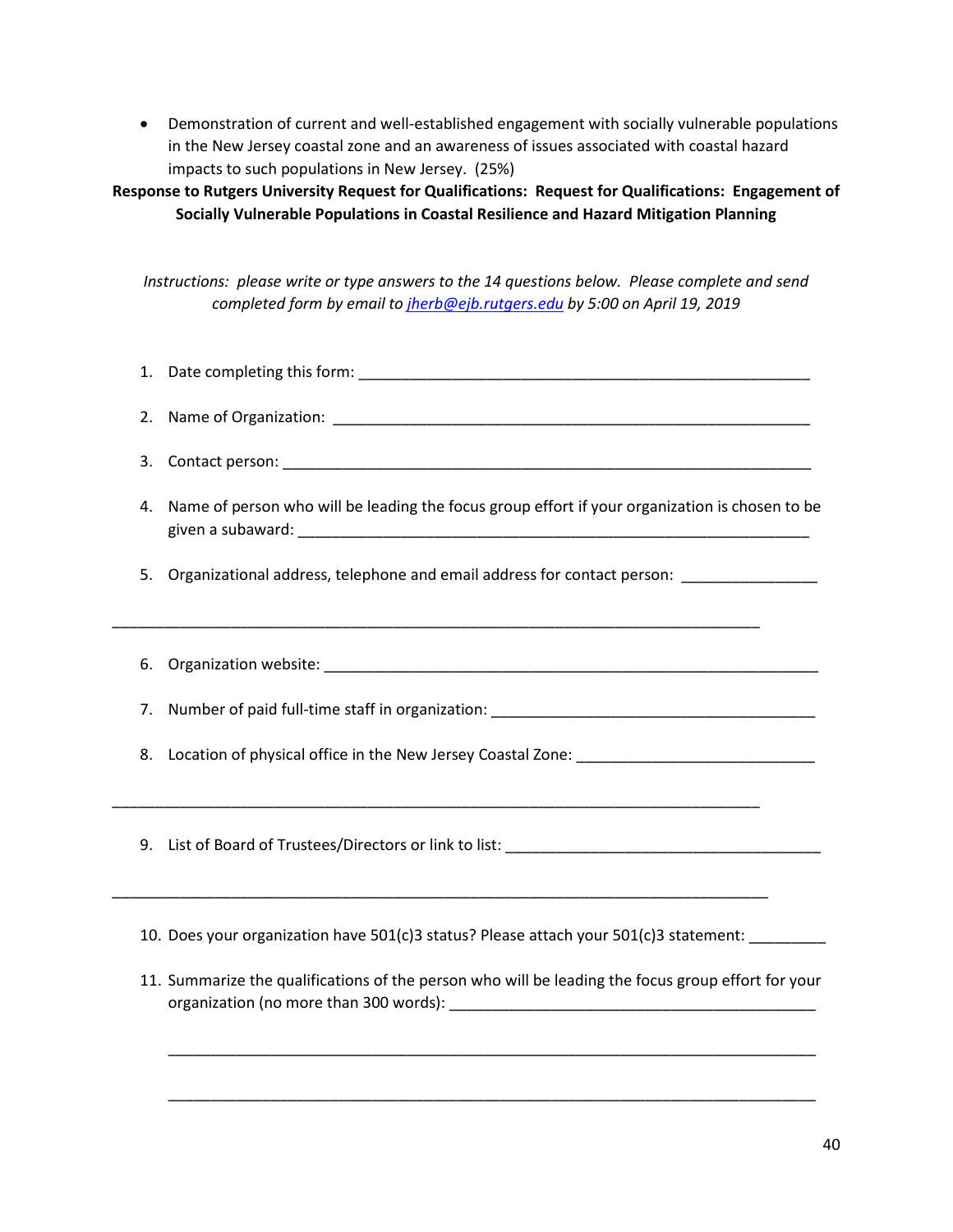12. In the space below and in less than 1,000 words, please tell us about your organization's past and current work with regard to:

\_\_\_\_\_\_\_\_\_\_\_\_\_\_\_\_\_\_\_\_\_\_\_\_\_\_\_\_\_\_\_\_\_\_\_\_\_\_\_\_\_\_\_\_\_\_\_\_\_\_\_\_\_\_\_\_\_\_\_\_\_\_\_\_\_\_\_\_\_\_\_\_\_\_\_\_

- Providing support to voluntary organizations that offer direct support to residents after disasters, including but not limited to socially vulnerable populations; and/or
- Provides other services and/or resources to socially vulnerable populations.